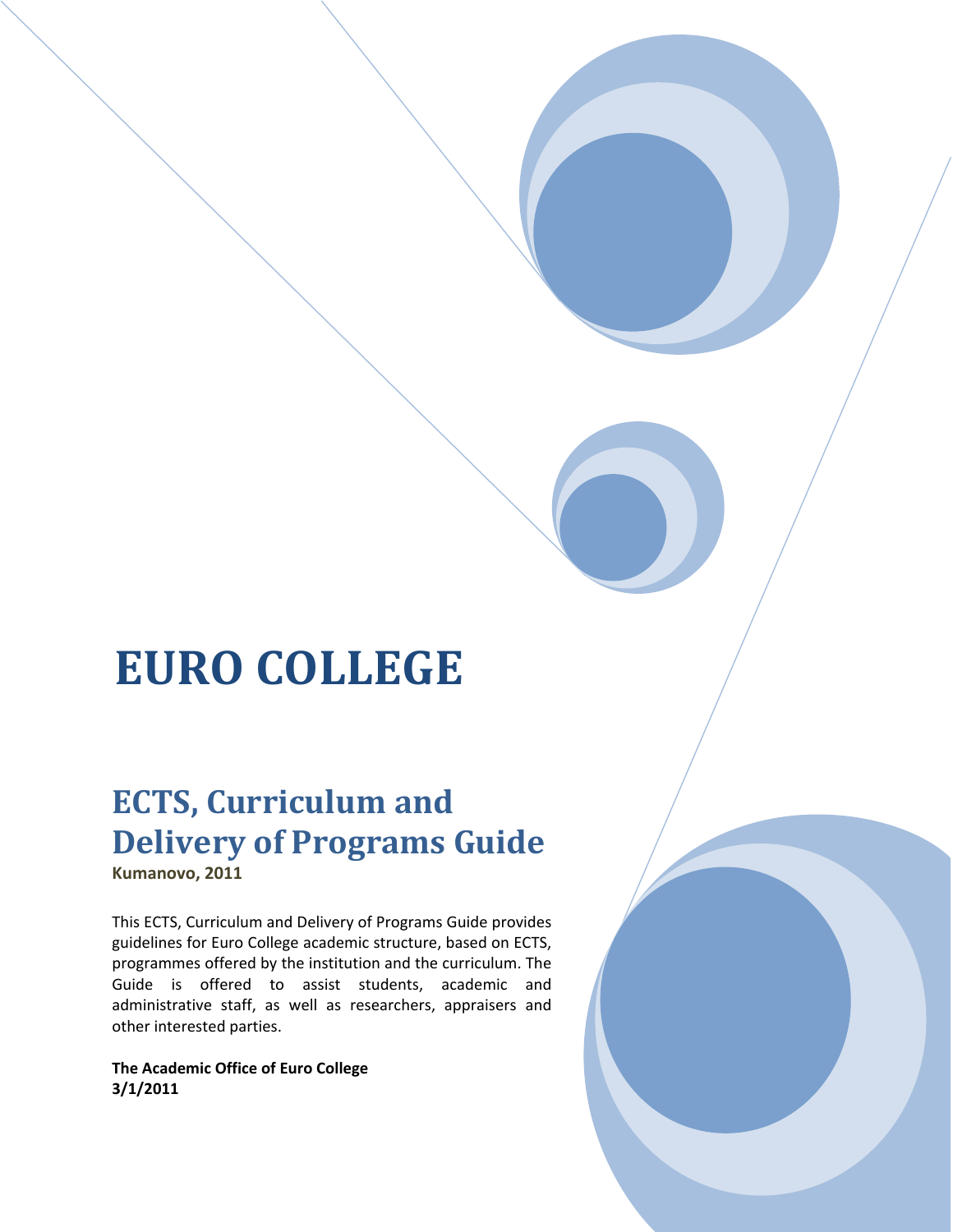# **Contents**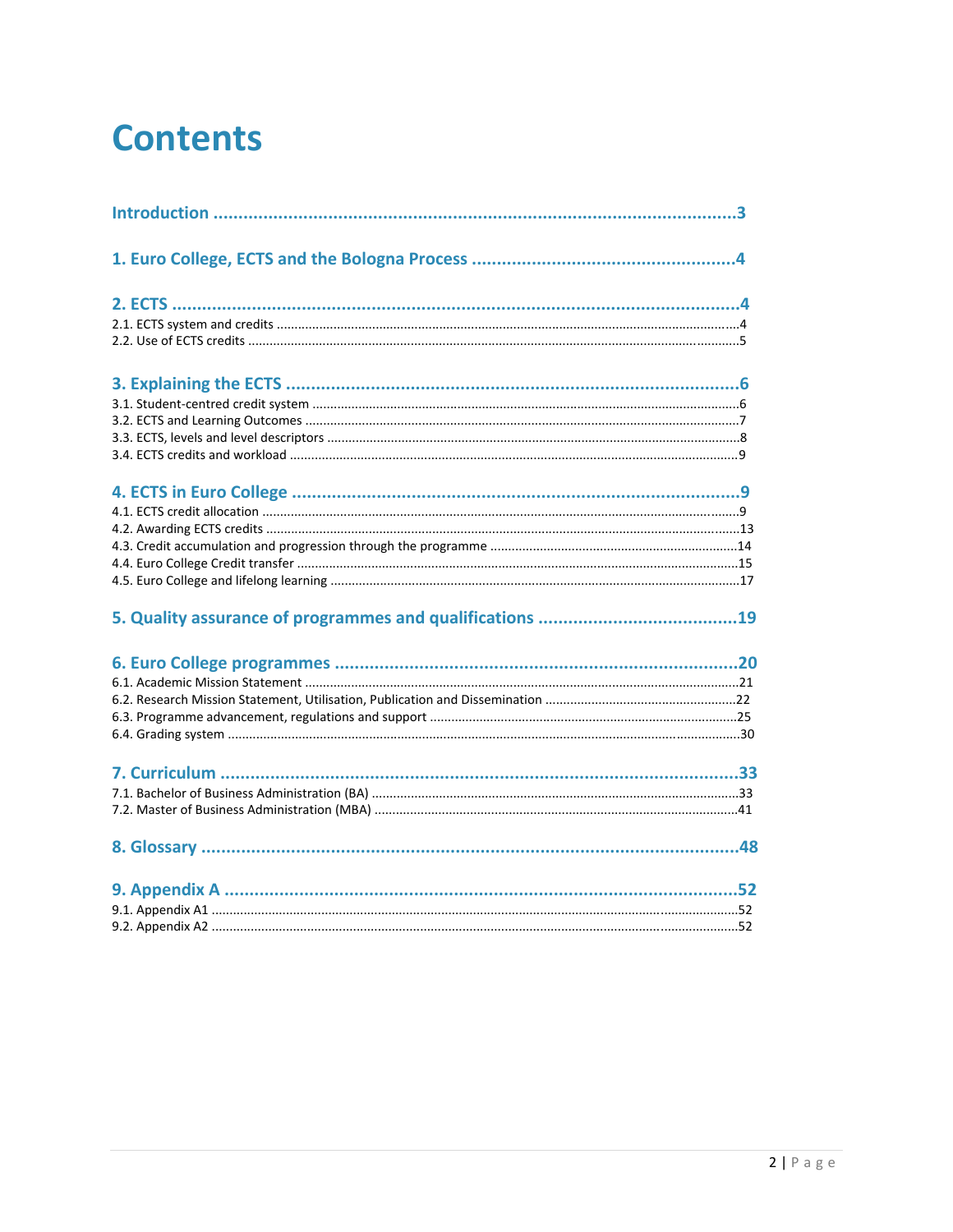# **Introduction**

This ECTS, Curriculum and Delivery of Programmes Guide provides guidelines for Euro College academic structure, which is based on ECTS, programmes offered by the institution and the curriculum. The Guide is offered to assist students, academic and administrative staff, as well as researchers, appraisers and other interested parties.

The ECTS section had been created to take account of developments in the Bologna Process, to elaborate the structure of educational systems in Euro College and Europe and the growing importance of lifelong learning, the formulation of qualifications frameworks and use of *Learning Outcomes*. The ECTS part of this Guide has been written based on the *ECTS User's Guide* from the European Commission. The purpose of this section will be to introduce concerned parties to the ECTS system, which is at the core of Euro College's academic constitution and operations.

The use of ECTS, in conjunction with outcomes-based qualifications frameworks, makes programmes and qualifications more transparent and facilitates the recognition of qualifications from Euro College degree programmes. ECTS can be applied to all types of programmes, whatever their mode of delivery (school‐based, work‐based), the students' status (full‐time, part‐time) and to all kinds of learning (formal, non‐formal and informal).

In the first section of the Guide, ECTS is placed in the context of the European Higher Education Area, created through the Bologna Process. This section also refers to the role of ECTS in the Framework for Qualifications of the European Higher Education Area (referred to as the Bologna Qualifications Framework in this Guide).

The second section contains the ECTS key features. These constitute a concise overview of ECTS and its main functions within Euro College academic environment.

Section three provides a detailed explanation of the key features of the ECTS and provides a vivid portrayal of Euro College's academic interior. Section four gives guidance on how ECTS is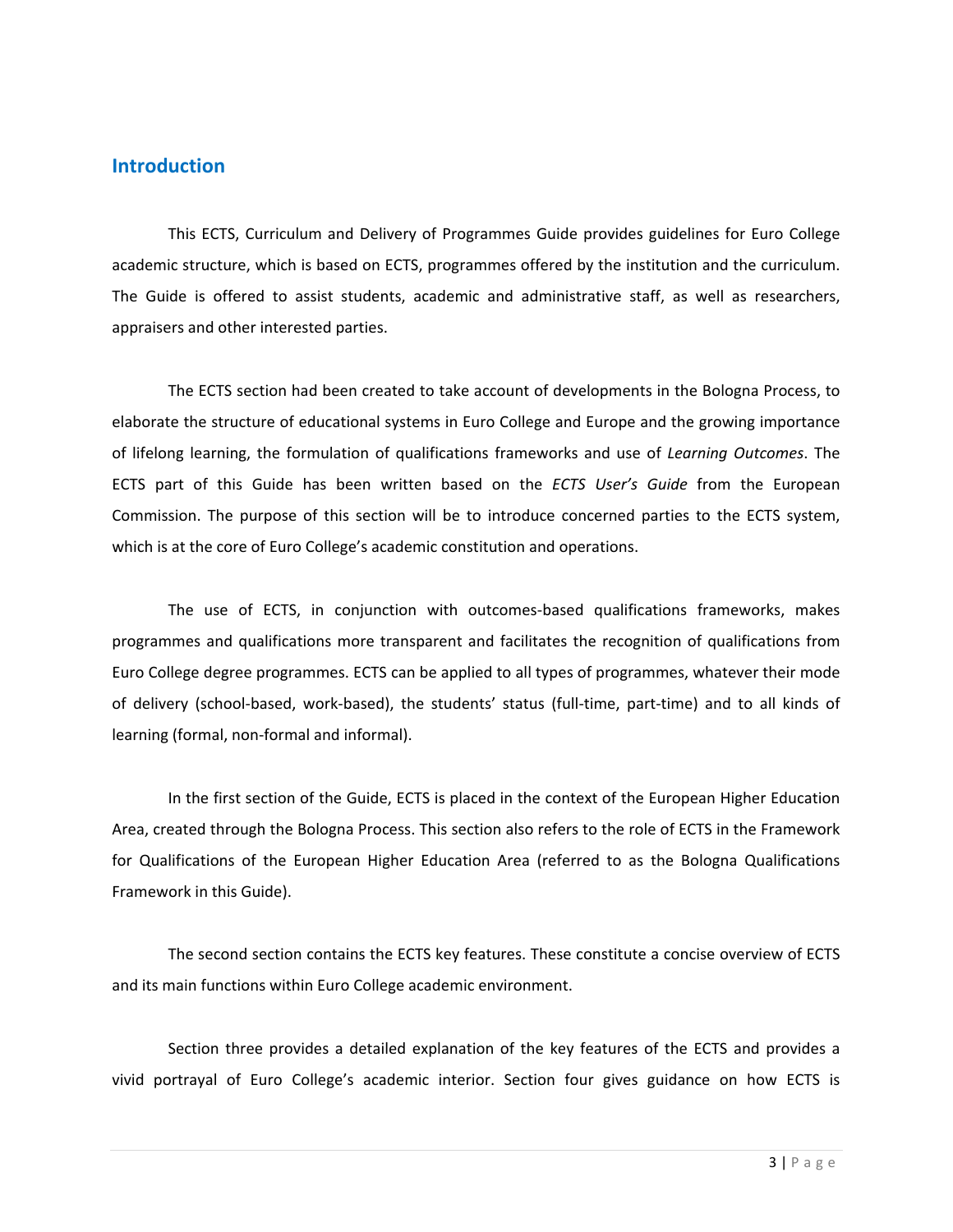implemented in Euro College, while section five discusses how ECTS complements Euro College's quality assurance frame.

Section six shows the arrangement of Euro College first cycle (undergraduate) and second cycle (graduate) academic programmes, its academic and research mission statement, while section seven provides the curriculum of all the modules (courses) constituting the academic programmes.

The final section present a glossary of the terms used in this Guide.

# **1. Euro College, ECTS and the European Higher Education Area (Bologna Process)**

ECTS is the credit system for higher education used in Euro College and the European Higher Education Area, involving all countries engaged in the Bologna Process, including the Republic of Macedonia. ECTS is one of the foundations of the Bologna process. Most Bologna countries have adopted ECTS by law for their higher education systems, a practice employed at the moment in the higher education in Macedonia.

Euro College is the first higher institution in the country to have adopted the ECTS system, even prior to the reforms in education system from 2004. Among other purposes, the Bologna Process aims at the "*establishment of a system of credits as a proper means of promoting the most widespread student mobility".*

# **2. ECTS**

#### **2.1 ECTS system and credits**

"*ECTS is a student‐centred system for credit accumulation and transfer based on the transparency of Learning Outcomes and learning processes.*" It aims to facilitate planning, delivery, evaluation, recognition and validation of qualifications and units of learning as well as student mobility. ECTS is widely used in formal higher education and can be applied to other lifelong learning activities.

ECTS credits are based on the workload students need in order to achieve expected Learning Outcomes. Learning Outcomes describe what a student is expected to know, understand and be able to do after successful completion of a process of learning. They relate to level descriptors in national and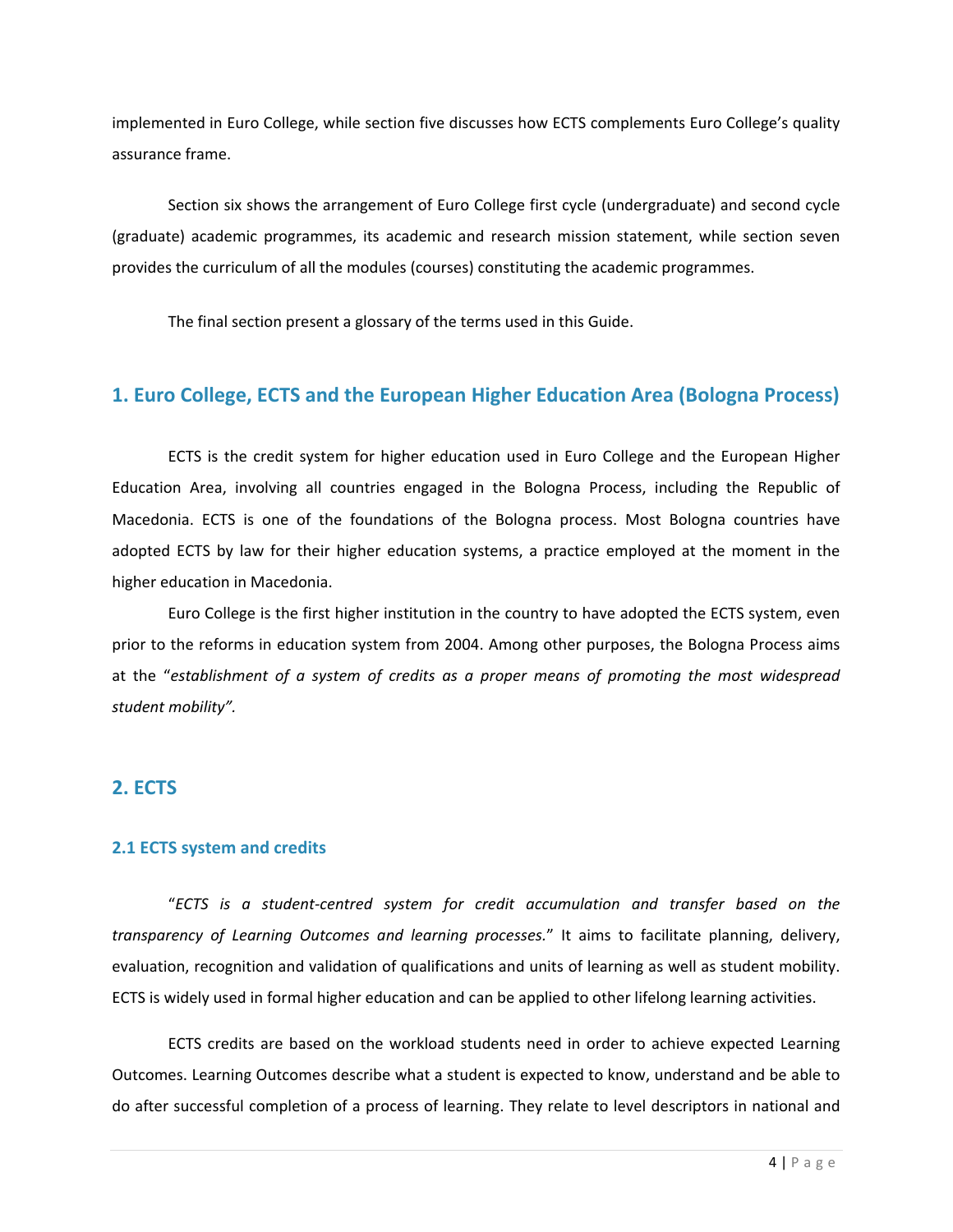*ECTS is a student‐ centred system for credit accumulation and transfer based on the transparency of Learning Outcomes and learning processes.*

European qualifications frameworks. Workload indicates the time students typically need to complete all learning activities (such as lectures, seminars, projects, practical work, self‐study and examinations) required to achieve the expected Learning Outcomes. 60 ECTS credits are attached to the workload of a fulltime year of formal learning (academic year) and the associated Learning Outcomes. Euro College prescribes student workload from 1,500 to 1,800 hours for an academic year, whereby one credit corresponds to 25 to 30 hours of academic work.

#### **2.2 Use of ECTS credits**

Euro College allocates credits to entire qualifications or study programmes as well as to their educational components (such as course units, dissertation work, work placements and laboratory work). The number of credits ascribed to each component is based on its weight in terms of the workload students need in order to achieve the Learning Outcomes in a formal context. Credits are awarded to individual students (full-time or part-time) after completion of the learning activities required by a formal programme of study or by a single educational component and the successful assessment of the achieved Learning Outcomes. Credits may be accumulated with a view to obtaining qualifications, as decided by Euro College. If students have achieved Learning Outcomes in other learning contexts or timeframes (formal, non‐formal or informal), the associated credits may be awarded after successful assessment, validation or recognition of these Learning Outcomes.

Credits awarded in one programme may be transferred into another programme, offered by Euro College or another institution. This transfer can only take place if Euro College recognizes the credits and the associated Learning Outcomes. Euro College invites partner institutions and affiliates to agree in advance on the recognition of programmes, periods of study abroad or other activities. Credit transfer and accumulation are facilitated by the use of the ECTS key documents (Course Catalogue or programme with clearly defined Learning Outcomes, Student Application Forms and Transcripts) as well as the Diploma Supplement.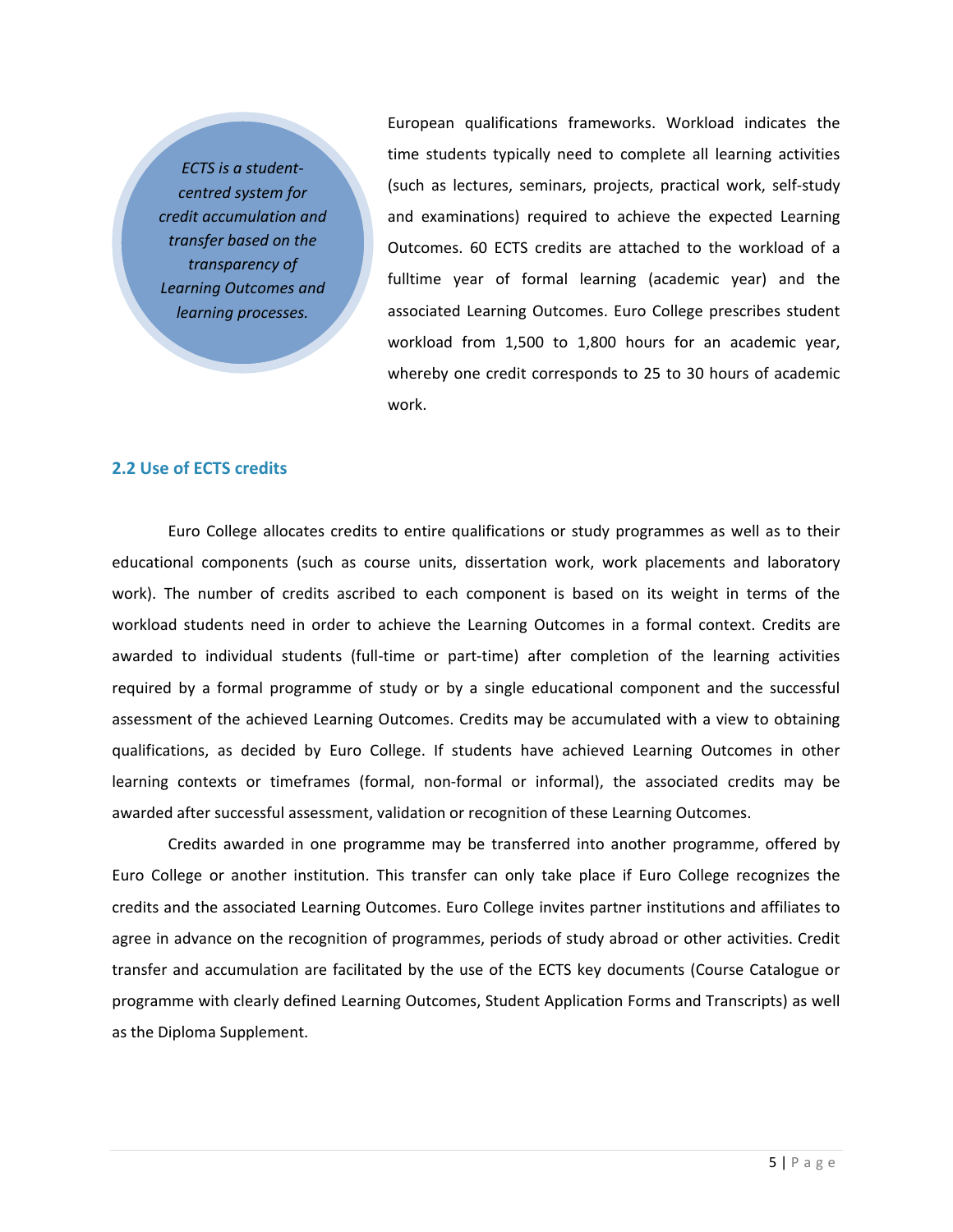# **3. Explaining the ECTS**

In this section, Euro College offers explanation on the ECTS key features, which give a brief outline of the *European Credit Transfer and Accumulation System*. This section provides more detailed explanation of concepts and functions related to ECTS. It also shows how these concepts and functions interact with and complement each other and thus enable the core functions of academic credits: accumulation (progression) and transfer.

#### **3.1 Student‐centred credit system**

ECTS is a student‐centred system because it helps institutions to shift the emphasis in programme design and delivery from traditional teacher‐centred approaches to approaches that accommodate for students' needs and expectations. In traditional teacher‐centred approaches, subject requirements, knowledge and the teaching process itself were considered the main elements of educational programmes.

Euro College firmly believes that student‐centred learning puts learning at the heart of curriculum design and delivery, and gives our students more choice in content, mode, pace and place of learning. Within such a student‐centred approach, Euro College has the role of facilitating and supporting students in shaping their own learning pathways and helping them to build on their individual learning styles and experiences.

By using Learning Outcomes and students' workload in curriculum design and delivery, Euro College embraces the ECTS system in order to place the student at the centre of the educational process. By allocating credits to educational components it facilitates the creation of flexible learning pathways. Moreover, according to the *ECTS User's Guide,* "ECTS in conjunction with outcome‐based qualifications frameworks:

- establishes a closer link between educational programmes and labour‐market requirements through the use of Learning Outcomes, thus enhancing informed students' choices;
- encourages wider access to and participation in lifelong learning, by making programmes more flexible and facilitating the recognition of prior achievement;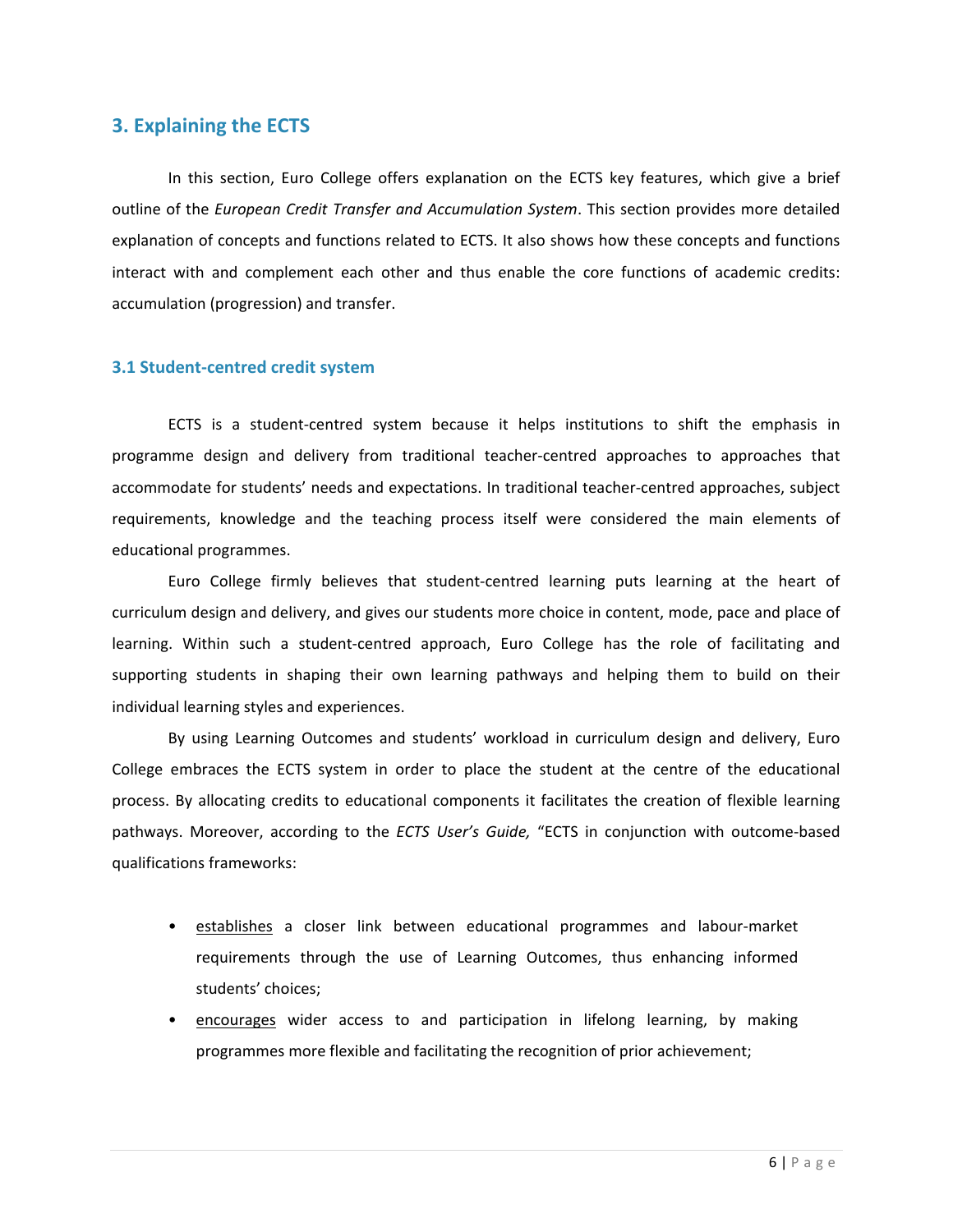• facilitates mobility within a given institution or country, from institution to institution, from country to country, and between different educational sectors and contexts of learning (i.e. formal, non‐formal and informal learning). "

# **3.2 ECTS and Learning Outcomes**

"*Learning Outcomes are verifiable statements of what students who have obtained a particular qualification, or completed a programme or its modules, are expected to know, understand and be able to do*." Thus, they emphasise the link between teaching, learning and assessment. Learning Outcomes statements are typically characterized by the use of active verbs expressing knowledge, comprehension, application, analysis, synthesis and evaluation, etc. The use of Learning Outcomes makes the objectives of learning programmes clearer and more easily understandable for students, employers and other stakeholders. They also make it easier to compare qualifications and facilitate the recognition of achievements.

*"In ECTS, the formulation of Learning Outcomes is the basis for the estimation of workload and hence for credit allocation*." When the *Academic Counsel of Euro College* designs educational programmes and establishes the qualification profile and the expected Learning Outcomes of the programme and its components, ECTS credits help them to be realistic about the necessary workload and to choose learning, teaching and assessment strategies wisely. Euro College invites stakeholders, such as former students/alumni and relevant industry sectors, to provide useful feedback and input to the formulation of Learning Outcomes. The meeting of the Academic Council on the topic of Learning Outcomes, before the start of each academic year, is an important mechanism for the official approval of Learning Outcomes for each module (component).

The successful assessment of Learning Outcomes is the pre‐condition for the award of credits to a student. Therefore, statements of Learning Outcomes for programme components are always accompanied by appropriate assessment criteria for the award of credits, which allow Euro College to ascertain whether the student has acquired the desired knowledge, understanding and competences.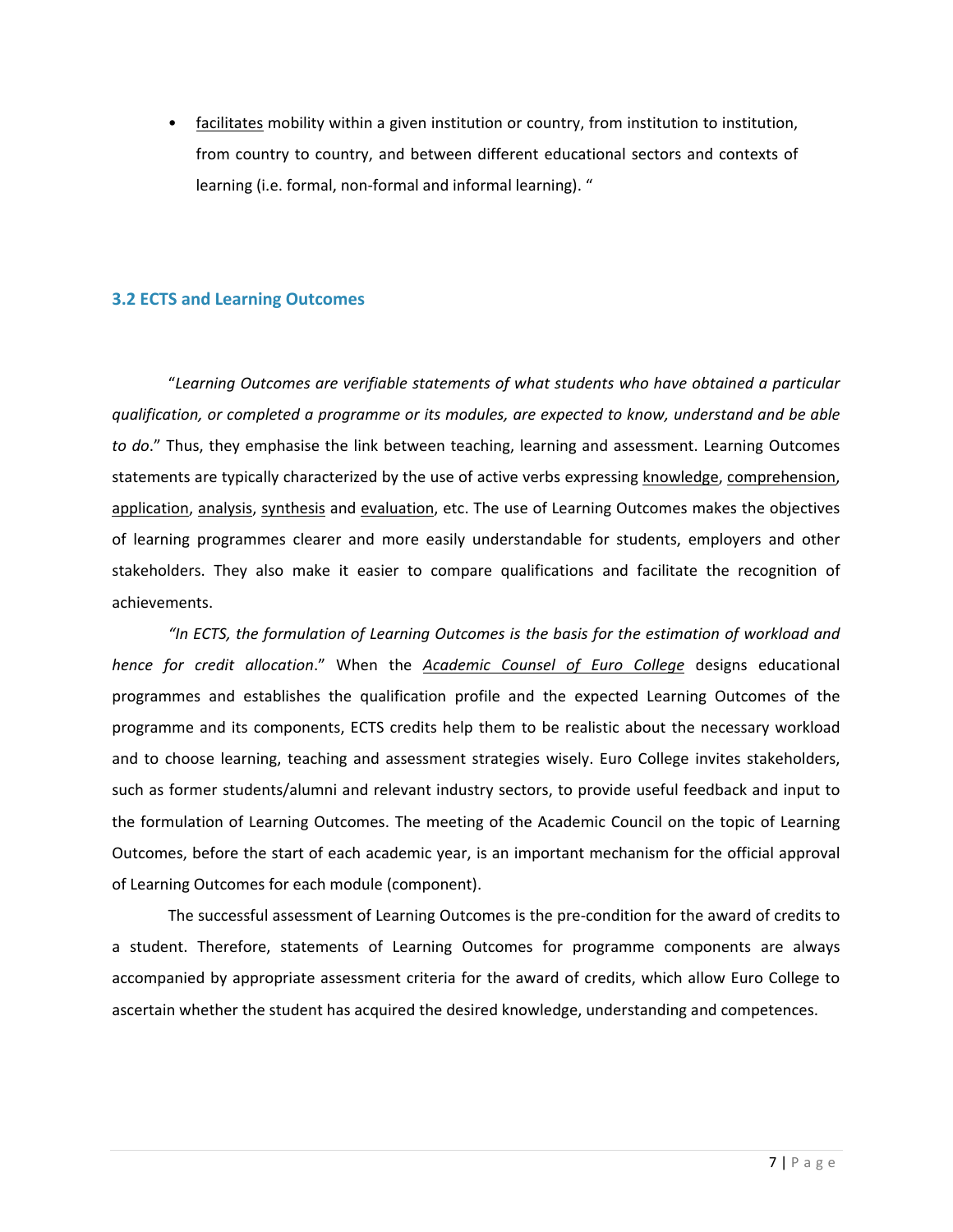Euro College uses two approaches in writing Learning Outcomes: Learning Outcomes may be either threshold statements (showing the minimum requirements to obtain a pass), or written as reference points describing a representative model (showing the expected level of achievement of successful students). Statements on Learning Outcomes make clear which definition is being used.

Learning Outcomes are at the core of Euro College module programmes. Euro College firmly believes that learning outcome-based approaches, especially in the area of business and economics, enable knowledge, skills and competences gained in contexts other than formal higher education (non‐ formal or informal learning) to be assessed, to have credits awarded and hence to be recognised for the purpose of awarding qualifications and degrees.

#### **3.3 ECTS, levels and level descriptors**

Euro College and other universities and higher education institutions in Macedonia are currently preparing the national qualification framework, which is based on agreed level descriptors, with Learning Outcomes and credits related to such levels. The higher education in Macedonia is working in complementing its cycle descriptors to the Bologna Framework's agreed cycle descriptors with Learning Outcomes and credit ranges, known as the 'Dublin Descriptors'.

The first two cycles at Euro College (undergraduate and graduate) are associated with the following ECTS credits:

- First cycle qualifications include 180 ECTS credits;
- Second cycle qualifications include 120 ECTS credits.

These credits follow the ECTS key feature stating that 60 ECTS credits are attached to the workload of a typical full‐time academic year of learning within a formal learning programme. This rule applies to all higher education qualifications of Euro College, independent of their level. Credits are always described by the level at which they are awarded, based on the level of Learning Outcomes of the programme or

*Learning Outcomes are verifiable statements of what learners who have obtained a particular qualification, or completed a programme or its modules, are expected to know, understand and be able to do.*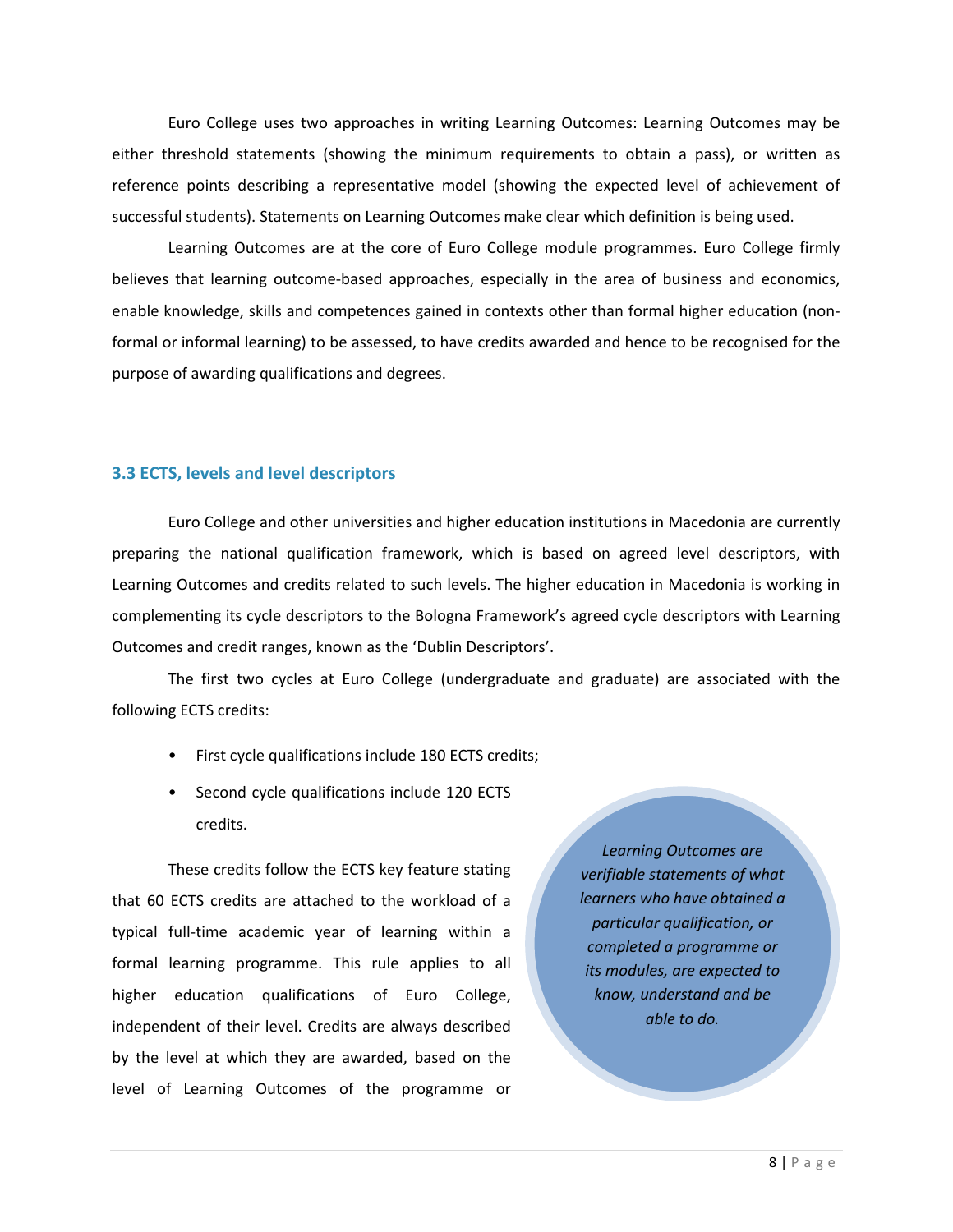component. Only credits awarded at the appropriate level can be accumulated towards a qualification. The appropriate level is stipulated by Euro College and the Academic Counsel of Euro College.

#### **3.4 ECTS credits and workload**

Prior to estimating the workload associated with a programme or an educational component, the Learning Outcomes are defined. These Learning Outcomes are the basis for choosing suitable learning activities and for a consistent estimation of the workload necessary to complete them.

Euro College estimation of workload is not based on contact hours only (i.e. hours spent by students on activities guided by teaching staff). It embraces all the learning activities required to achieve the expected Learning Outcomes, including the time spent on independent work, compulsory work placements, preparation for assessment and the time necessary for the assessment. In other words, a seminar and a lecture may require the same number of contact hours, but one may require significantly greater workload than the other because of differing amounts of independent preparation by students.

The estimation of workload is regularly refined through monitoring and student feedback.

# **4. ECTS in Euro College**

This section provides information and illustrations of how Euro College tackles the main steps in implementing ECTS. The objective is to show how Euro College uses ECTS to generate maximum added value for students.

#### **4.1 ECTS credit allocation**

*Credit allocation is the process of assigning a number of credits to qualifications/programmes or to modules.* ECTS credits are allocated on the basis of the typical workload necessary to achieve the required Learning Outcomes of the module.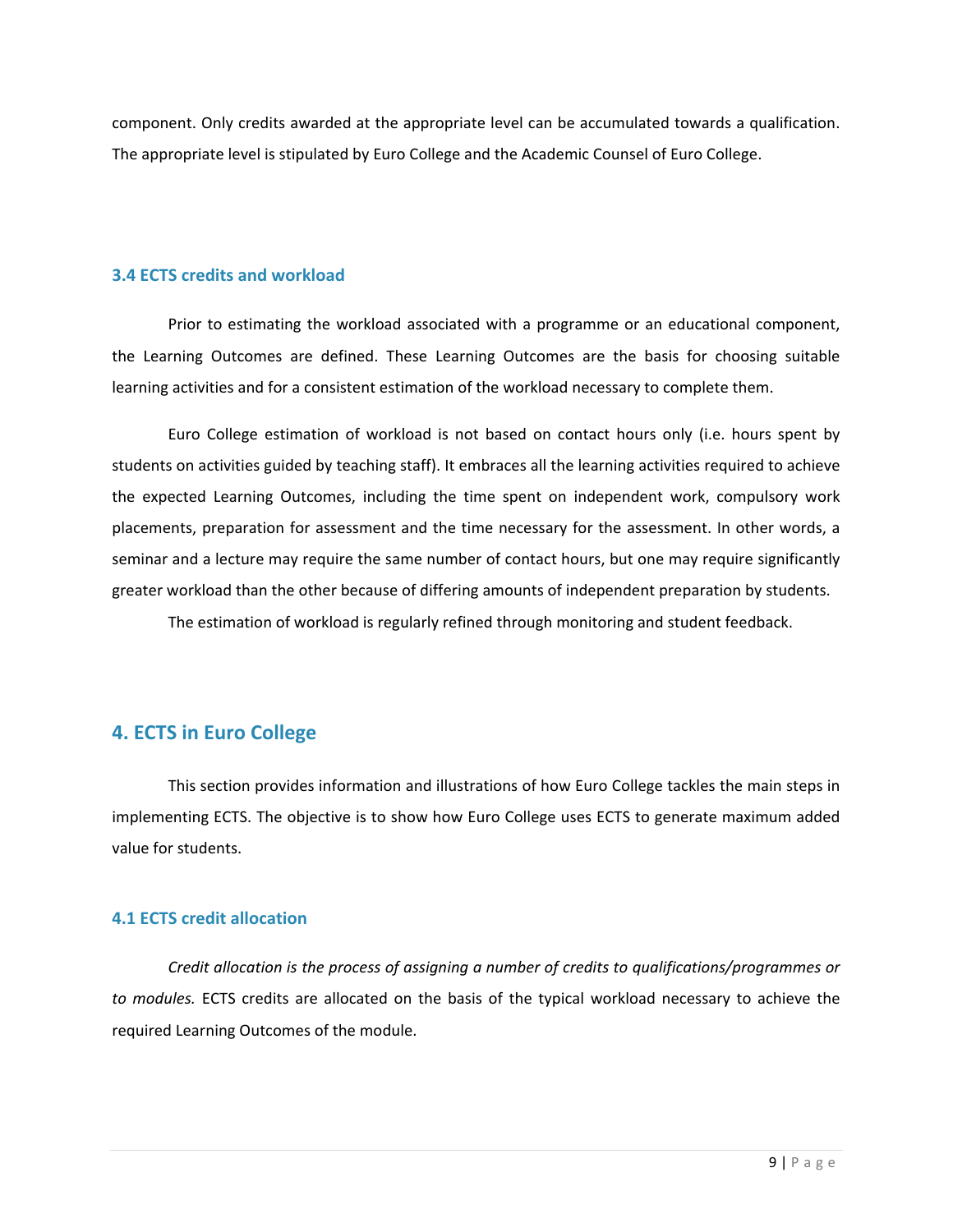Based on the ECTS key feature that 60 credits are allocated to the workload of a full‐time academic year, Euro College allocates 30 ECTS credits to a semester. Qualifications with formal programmes lasting three fulltime academic years (like our Bachelor in Business Administration programme) are allocated 180 ECTS credits.

Each academic year and semester is split into educational components. An educational component is understood to be a self‐contained and formally structured learning experience, which Euro College calls modules. Each module has a coherent and explicit set of Learning Outcomes, appropriate assessment criteria, defined workload and specified number of ECTS credits in our programmes.

#### 4.1.1 Credit allocation to modules

The allocation of credits to single modules is performed as part of curriculum design with reference to the National Qualification Framework of the Republic of Macedonia, level descriptors and qualifications descriptors. Euro College assigns this responsibility to the Academic Counsel. Prior to allocating credits to modules, an agreement is reached on the 'profile' of the specific study programme and the associated Learning Outcomes. By profile is meant the description of the programme in terms of its main features and its specific aims. Euro College accepts it as a good practice to define this profile after consultation with relevant stakeholders (like students/alumni, industry and employers). On the basis of the qualification profile, the staff and members of the Academic Counsel design the curriculum by defining the Learning Outcomes and allocating credits to the programme components. Credit allocation to educational components/modules is based on their weight in terms of the workload needed for students to achieve the Learning Outcomes in a formal context. There are several approaches to credit allocation. The method presented below illustrates Euro College's approaches to

allocating credits:

*Credit allocation is the process of assigning a number of credits to qualifications/program mes or to modules.*

*Euro College has decided from the start to standardize the size of modules, giving each one the same credit value (e.g. 10) or multiples of it (e.g. 5, 6 or 10), and thus predefine the number of credits to be allocated per modules. Within this predefined structure, the teaching staffs define appropriate and feasible Learning*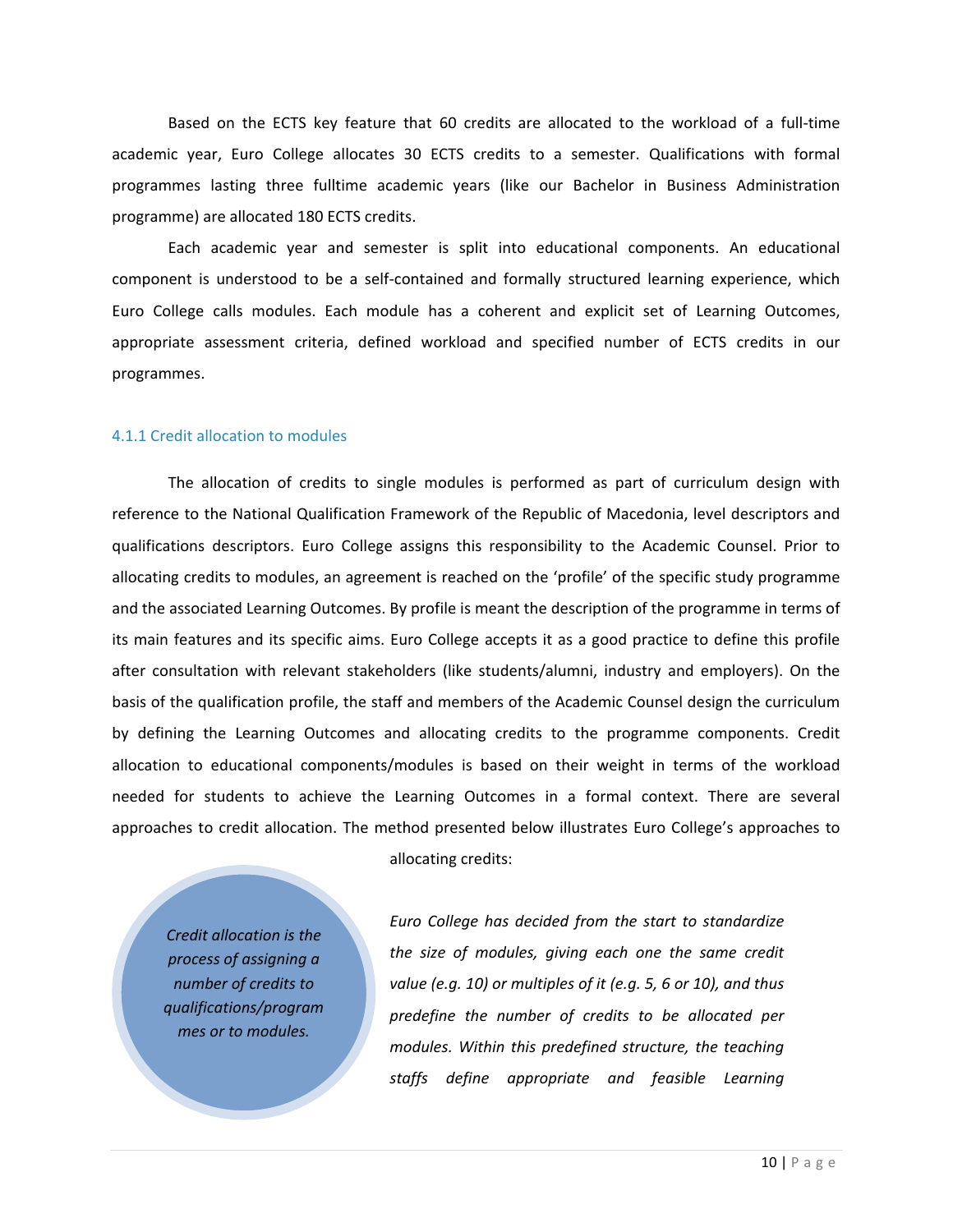*Outcomes and describe the learning activities, on the basis of the standard size of the modules. The estimated workload is consistent with the number of credits allocated to that module. By standardising the size of modules, Euro College allows more flexible, multidisciplinary and interdisciplinary pathways among programmes.* 

*Euro College pays special attention that the definition of Learning Outcomes within a module is not constrained by the pre‐defined number of credits that sets a priori the workload for each module. The Academic Counsel of Euro College recommends modules to not be too small, to avoid fragmentation of a programme, and not to make modules too large, as that may inhibit interdisciplinary studies and restrict the choices available within study programmes. Experience has shown that very large modules are problematic for mobile students at all levels – institutional, national or international. The main element determining the number of credits is the estimated workload needed to achieve the expected Learning Outcomes. The numbers of contact hours alone are not used as a basis to allocate credits, since contact hours are only one element of students' workload. Proper credit allocation is a part of the internal and external quality assurance for Euro College and its Affiliates.* 

#### 4.1.2 Estimation of workload in ECTS

In estimating students' workload, Euro College considers the total time needed by students in order to achieve the desired Learning Outcomes. The learning activities may vary from academic year to academic year and subject areas, but typically the estimated workload will result from the sum of:

- the contact hours for the module (number of contact hours per week multiplied by the number of weeks);
- the time spent in individual or group work required to complete the module successfully (i.e. preparation beforehand and finalizing of notes after attendance at a lecture, seminar or laboratory work; collection and selection of relevant material; required revision, study of that material; writing of papers/projects/dissertation; practical work, e.g. in a laboratory);
- the time required to prepare for and undergo the assessment procedure (e.g. exams);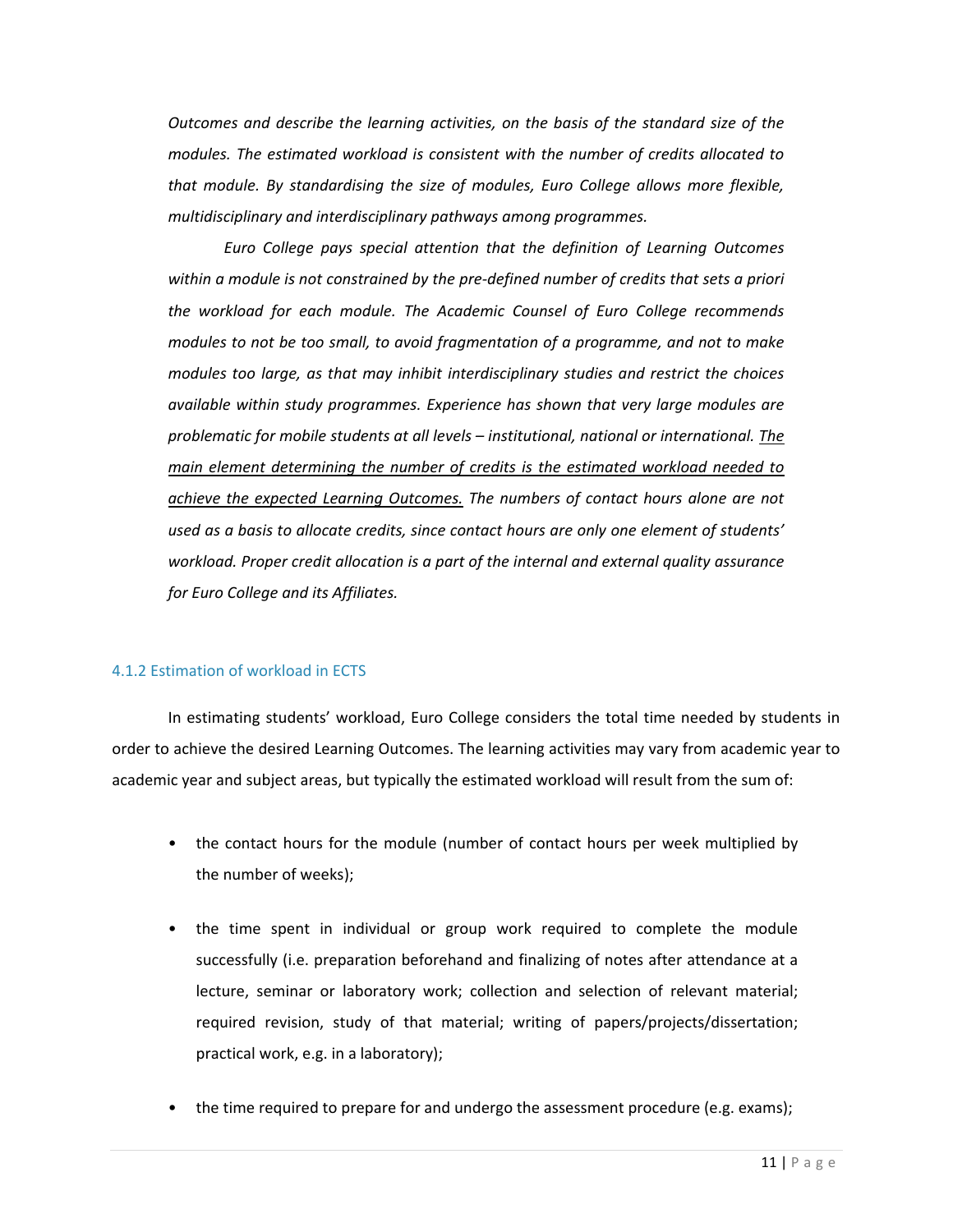• the time required for obligatory placement(s).

Other factors Euro College takes into consideration for estimating students' workload in the various activities are, for example: the entry level of students for whom the programme is designed; the approach to teaching and learning and the learning environment (e.g. seminars with small groups of students, or lectures with very large numbers of students) and type of facilities available (e.g. computer laboratory, multi‐media resources).

Since workload is an estimation of the average time spent by students to achieve the expected Learning Outcomes, the actual time spent by an individual student may differ from this estimate. Individual students differ: some progress more quickly, while others progress more slowly. Nevertheless, the objective is to design a process which will ensure that the "end products", i.e. the qualified students, don't differ significantly in their minimum required knowledge and abilities provided by a programme and to create measurable assessment criteria for the same, all in order to ensure a standardised outcome.

#### 4.1.3 ECTS credits and work placements

If work placements or internships are required to complete the programme (or a module) they are part of students' Learning Outcomes and workload and necessitate an allocation of credit. When such a case appears, Euro College includes the number of credits allocated to the work placement within the overall number of credits for the particular academic year.

The same as any other module, the teaching staff define the Learning Outcomes to be achieved through work placements when designing the curriculum. These Learning Outcomes are accompanied by the appropriate assessment methods and criteria. In such a way, Euro College insures that the assessment methods are compatible with the nature of work placements (e.g. observation and evaluation by a tutor or production of a report by the student).

Euro College only awards credits for work placements when the Learning Outcomes have been achieved and assessed. If in the future a work placement becomes a part of organised mobility (e.g. an Erasmus placement), a Learning Agreement for the placement will indicate the number of credits to be awarded if the expected Learning Outcomes are achieved.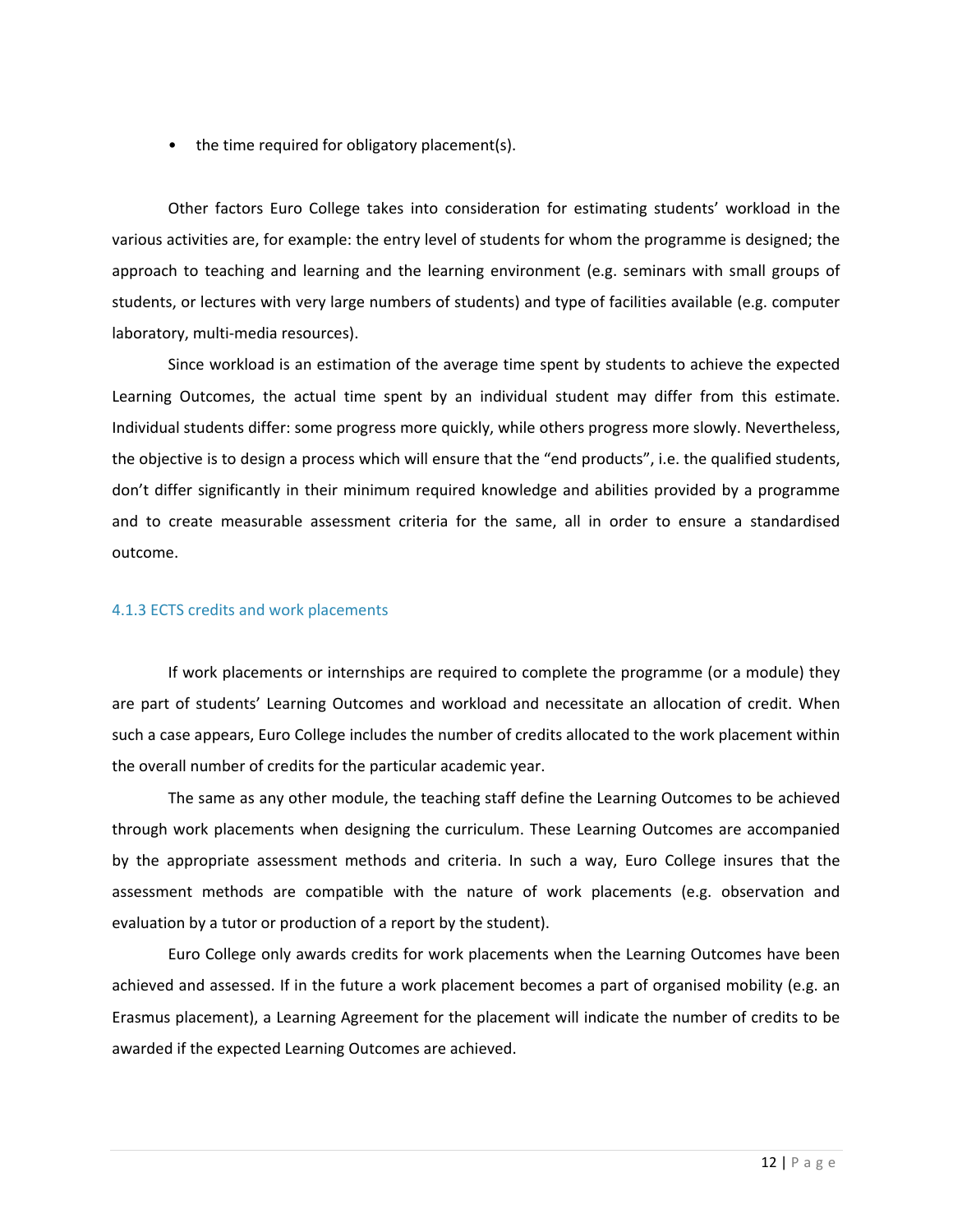In the case of placement experiences undertaken during a formal learning process but not required by the programme, Euro College Academic Counsel, nevertheless, defines the Learning Outcomes and the workload in a Learning Agreement. The College has signed such agreements with different companies from its local environment (Stopanska Banka, Komercijalna Banka, Tutunska Banka, etc.). A report card with experiences and outcomes achieved through non‐compulsory work‐placements are then documented in the student's records. The Academic Office has the authority to propose an award of corresponding ECTS credits which will in that case become additional to the standard number of 60 ECTS credits for the academic year.

#### 4.1.4 Monitoring of credit allocation

The credit allocation to a new programme or module is validated according to The Ministry of Education and Science of The Republic of Macedonia. During programme delivery, the credit allocation is delegated to the Academic Office, which uses various reports from the academic Quality Assurance policy to establish whether the estimated workload realistically ensures the accomplishment of the Learning Outcomes.

Euro College firmly believes that both student and staff feedback constitute an important element for checking and revising credit allocation. Euro College administration staff encourages lecturers and students to offer comments and opinions on this subject during lecture delivery, in order to promote a productive debate on the optimum of Learning Outcome compared with workload.

If the Academic Office of Euro College, the lecturers or students notice a discrepancy between the anticipated workload and the time actually taken by the majority of students to achieve the expected Learning Outcomes of modules or programme, a revision of the workload, Learning Outcomes or learning and teaching methods becomes necessary. This revision is not done during an academic year, but applied to the fallowing academic year.

#### **4.2 Awarding of ECTS credits**

Euro College students are awarded ECTS credits only when appropriate assessment has shown that they have achieved the required Learning Outcomes for a module of a programme or for the qualification. Credits are awarded by *The Academic Office of Euro College*. If the required Learning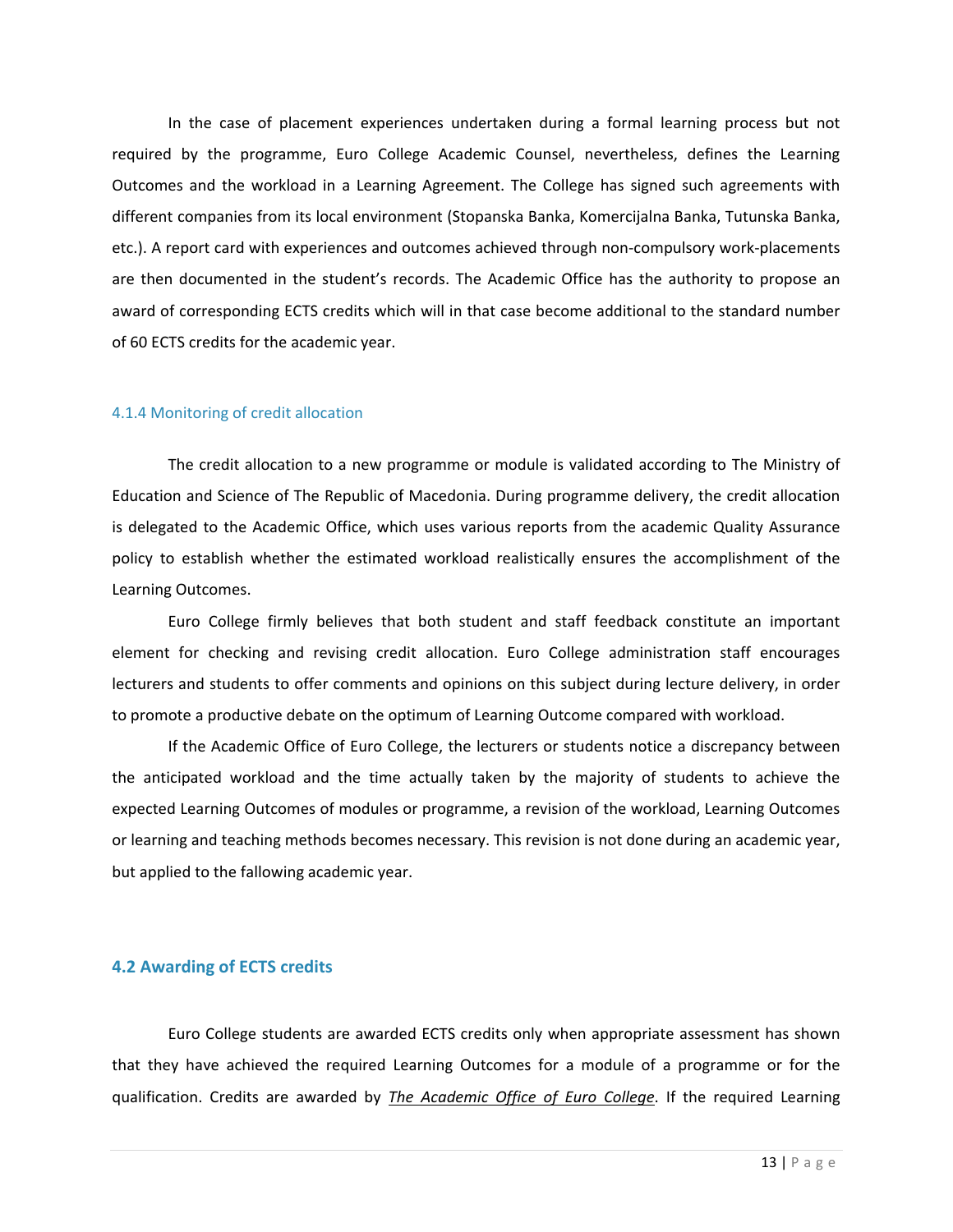Outcomes are achieved in non‐formal or informal contexts, the same number of credits as foreseen in the formal programme is awarded following the appropriate assessment. To validate non‐formal or informal learning, Euro College ca put in place similar or different forms of assessment than those used for students enrolled in the formal programme.

Award of credits certifies that a student has complied with the requirements of the module and its Learning Outcomes. The number of credits awarded to the student is the same as the number of credits allocated to the module. The full number of credits is always awarded if the student achieves a passing grade; it is never adjusted according to the student's level of performance. ECTS credits do not express how well the student performed in satisfying the requirements and the Learning Outcomes for the award of credit. The quality of the student's performance is expressed by Euro College's grading system, which is designed to satisfy national criteria.

#### **4.3 Credits accumulation and progression through the programme**

Euro College, in accordance with the National Qualifications Framework, defines the number of credits that a student is required to accumulate in order to receive a qualification corresponding to the first and second cycle (first cycle – undergraduate level; second cycle – graduate level). The number of credits for qualifications within the National Qualifications Frameworks is compatible with the Bologna Process credit ranges.

At institutional level, Euro College's progression rules and programme requirements enable students to progress within a given cycle in order to obtain a specific qualification. These stipulate the credits, for what Learning Outcomes, at what level, can be accumulated and how. Progression rules are expressed in terms of the numbers of credits required at different stages within a programme of study (e.g. a minimum number of credits required to pass from one academic year/ semester to another).

The progression rules of Euro College for the academic year 2010/11 define how students progress within the learning pathway to achieve a predetermined number of credits in a progressive manner and be awarded Euro College accredited qualification:

> *In the first cycle (undergraduate studies) the first (I) and the second (II) academic year, full‐time students need to win all of the prescribed ECTS credits from the core modules in order to continue to follow modules in the next academic year. When core modules are completed, but not electives, students are able to visit and*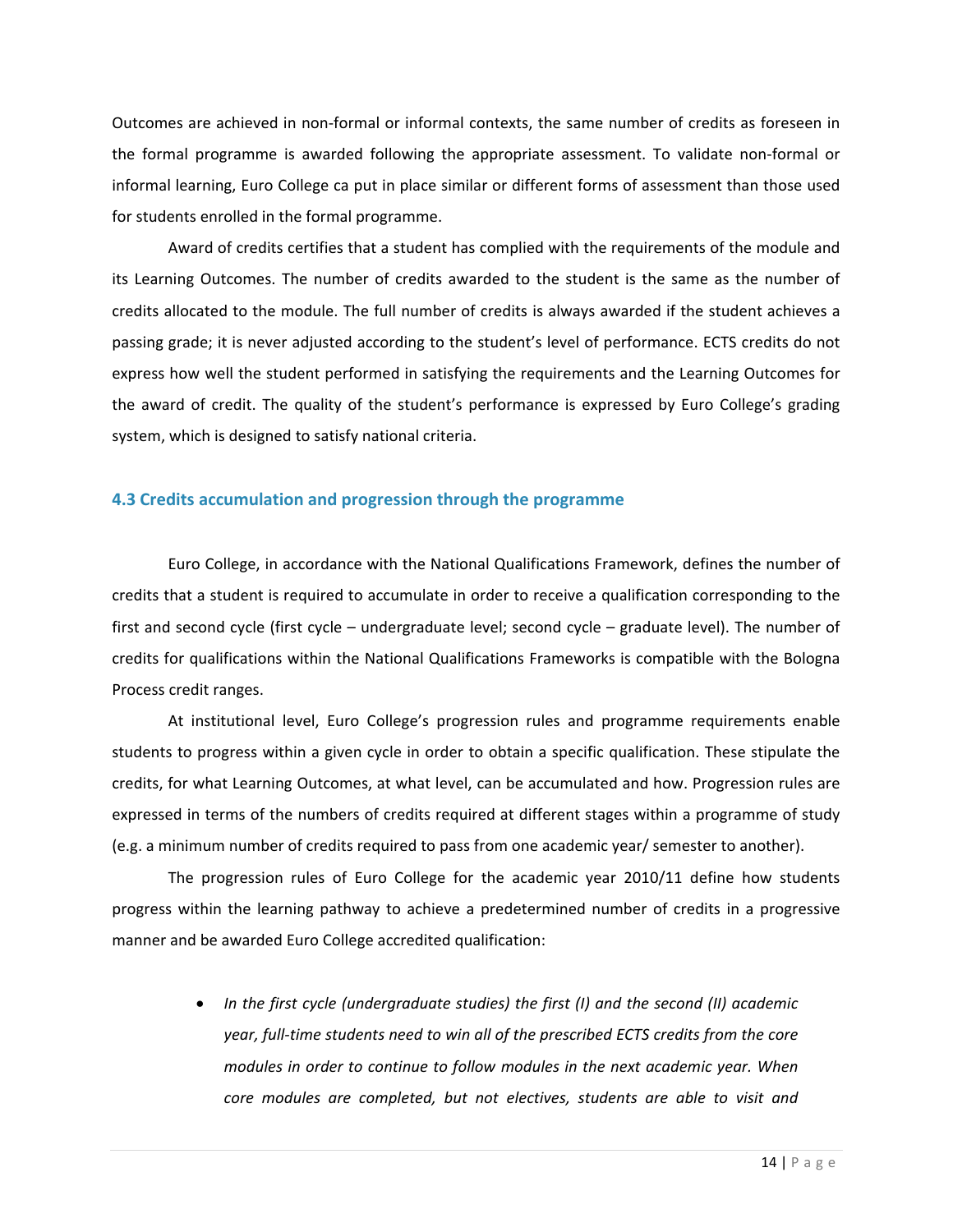*participate in modules from the next academic year, but only after the prescribed 60 ECTS credits are accumulated from the previous academic year, can the student be awarded credits for the next academic year. Part‐time students need to win all 60 ECTS credits per academic year before they can continue on the next. There are on semester progression rules on first cycle studies.* 

 *In the second cycle (graduate studies) semester progression rules apply. Full‐time and part‐time students need to win all the credits from the core modules in the semester (minimum 10 ECTS credits) before they can visit, participate and be awarded credits in modules from the next semester. Only after all 90 ECTS credits from the first three (3) semesters are won, can students progress on the fourth (4th) semester, i.e. the Master Thesis (Dissertation)/Project.* 

The progression rules are also formulated in terms of rules on what modules must and/or can be taken at what stage and of what level (e.g. core modules and electives). Progression rules also relate to the number of credits to be obtained at different levels within the National Qualifications Framework. The National Qualifications Framework of the Republic of Macedonia is also a credit framework, meaning that it defines the number of credits per type of qualification (e.g. Master). Thus, the National Qualifications Framework sets the number of credits which are awarded after the achievement of required Learning Outcomes, but is in full compliance with the ECTS system and the Bologna Process.

Accumulation of credits is documented in an official Euro College Transcript (*Уверение*), so that students can have a proof or confirmation of what they have achieved at each stage of their educational pathway.

#### **4.4 Euro College credit transfer**

The basis for a successful credit transfer is academic recognition of credits. *Recognition of credits is the process through which an institution certifies that certain Learning Outcomes achieved and assessed in another institution satisfy certain requirements of one of the programmes they offer*. Given the diversity of programmes and higher education institutions, it is unlikely that the credits and Learning Outcomes of a single module in different programmes will be identical. Therefore, Euro College takes a flexible approach to recognition of credits obtained in another context or environment. '*Fair recognition*' rather than perfect equivalence is sought. Such 'fair recognition' is based on the Learning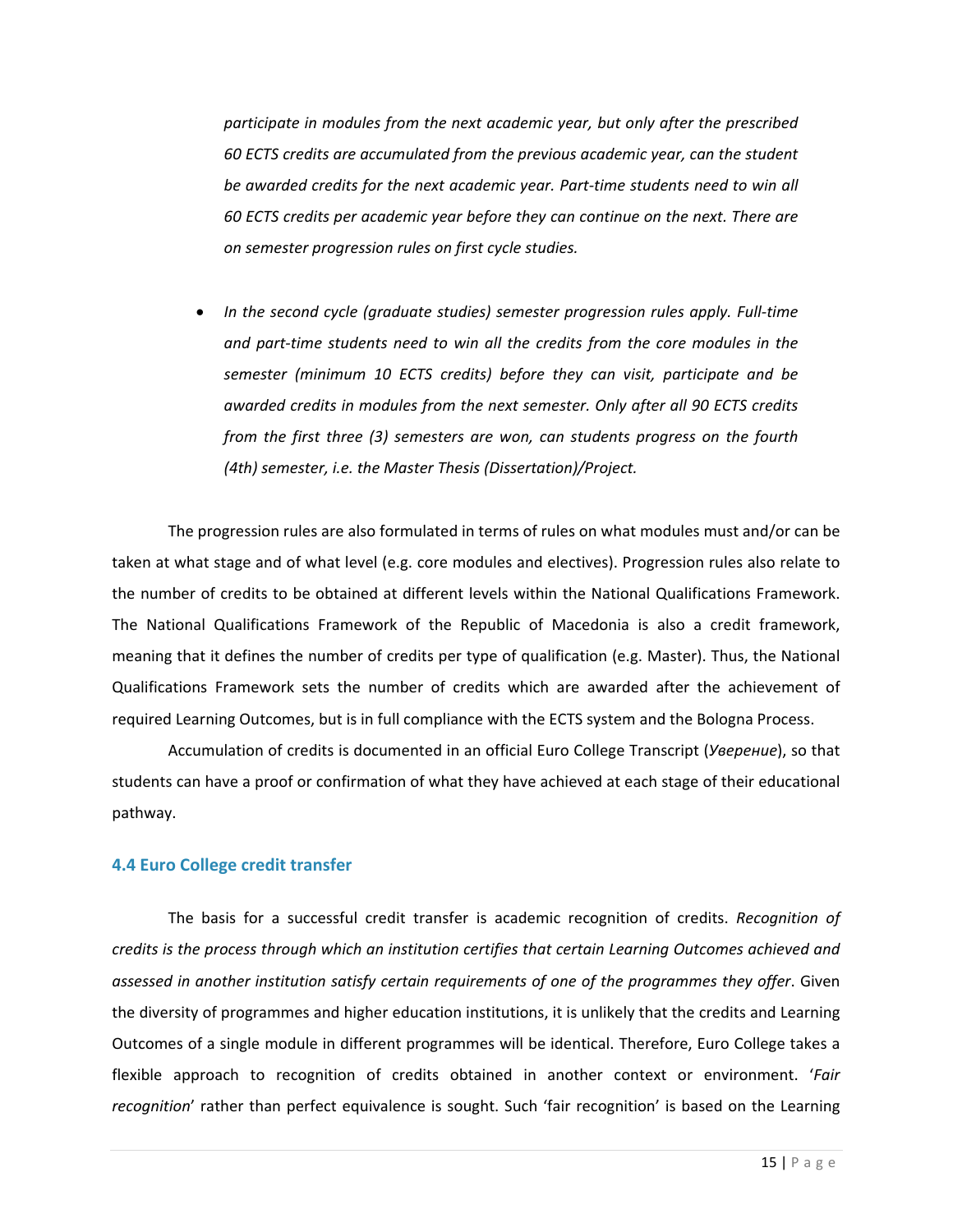Outcomes rather than on formal procedures that have led to the completion of a qualification or specific modules.

Euro College strives to make the recognition process as transparent as possible. A *Transfer Commission* is created each academic year with the sole purpose of recognition of credits from other institutions. One of the guiding principles of the *Transfer Commission* is the recommendation on *Criteria and Procedures for the Assessment of Foreign Qualifications* as adopted by the *Lisbon Recognition Convention Committee* which states that:

*Recognition means that the number of credits gained for suitable Learning Outcomes achieved, at the appropriate level, in another context will replace the number of credits that are allocated for these Learning Outcomes at the awarding institution.*

*"Recognition of foreign qualifications should be granted unless a substantial difference can be demonstrated between the qualification for which recognition is requested and the relevant qualification of the State in which recognition is sought. In applying this principle, the assessment should seek to establish whether:*

*(a) the differences in Learning Outcomes between the foreign qualification and the relevant qualification of the country in which recognition is sought are too substantial to allow the recognition of the foreign qualification as requested by the applicant."*

*Recognition means that the number of credits gained for suitable Learning Outcomes achieved,* at the appropriate level, in another context will replace the number of credits that are allocated for these *Learning Outcomes at the awarding institution.* (For example in practice a 4 ECTS credit component in one institution can replace a 5 ECTS credit component in another institution if Learning Outcomes are equivalent. The student will then be awarded 5 ECTS credits.)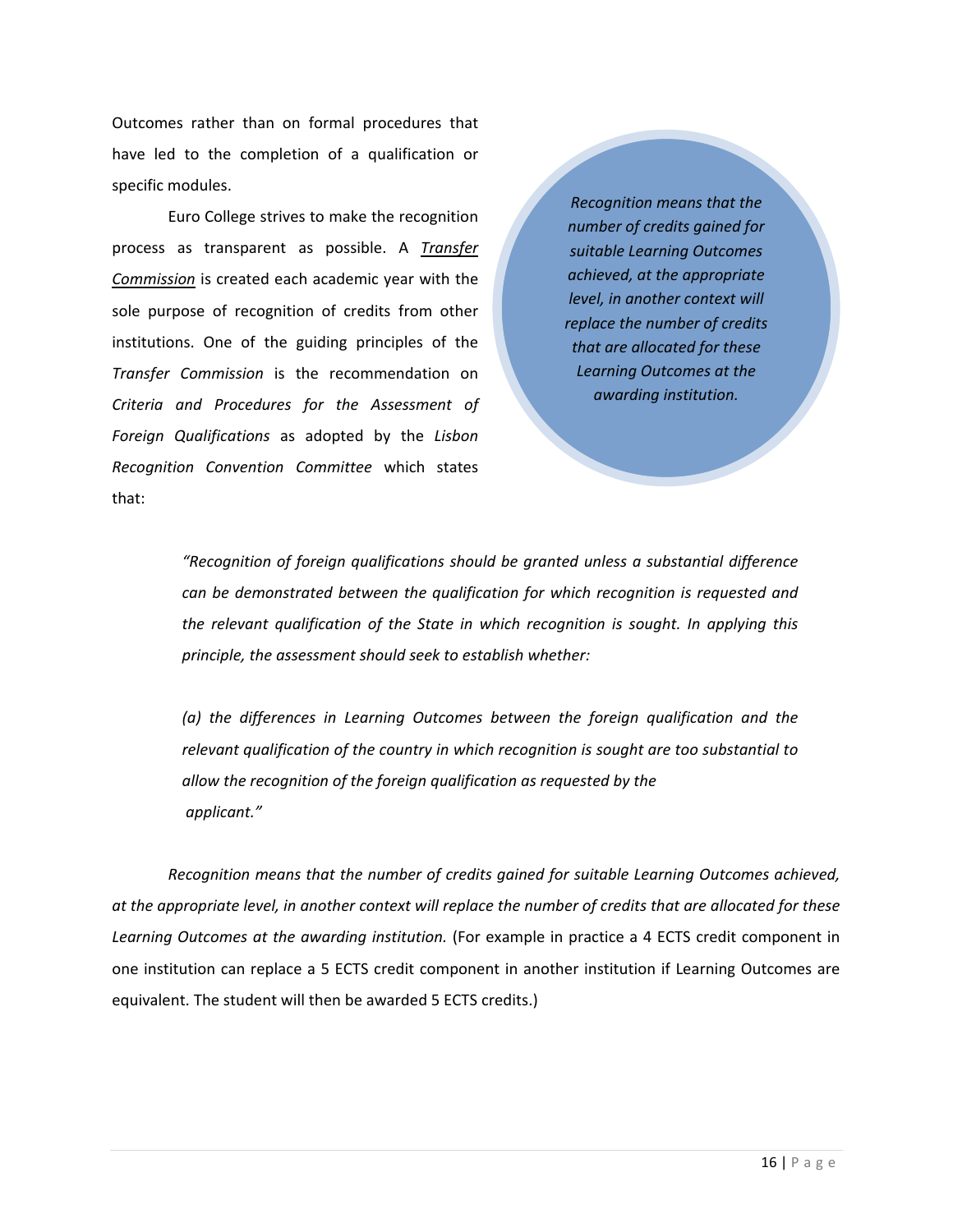Decisions on credit recognition and transfer are taken by the *Transfer Commission* on the basis of reliable information on the Learning Outcomes achieved, from which educational components/modules, as well as on the means of assessment and their validation.

Credit recognition for the purpose of accumulation and transfer at Euro College is facilitated by documents like *Course Catalogues*, *Learning Agreements*, *Articulation Agreements* and *Transcripts*.

In instances that the transfer institution does not use Learning Outcomes as the basis for module progression, the *Transfer Commission* decides on the similarity between the programmes and the possibility of corresponding Learning Outcomes.

#### **4.5 Euro College and Lifelong learning**

The improved pace of globalisation and technological change as well as the changing nature of work and the labour market, the ageing of populations, are among the factors emphasising the need for continuing advancement and upgrading of work and life skills throughout life. Euro College believes that lifelong learning's core values of *learning*, *exploring*, and *serving*, coupled with benefits for the mind, body and spirit make it an incredibly powerful tool for personal transformation and enhancement. Throughout the academic and administrative work environment, Euro College either requires or encourages lifelong learning. Euro College is currently introducing the use of the ECTS system for lifelong learning. The system will enhance the transparency of learning programmes and achievements not only when it comes to the main higher education degrees (bachelor, master or doctorate) but for all types of learning activities provided or Learning Outcomes recognised by Euro College and other higher education institutions. The fact that all learning achievements are documented and awarded a corresponding number of ECTS credits makes it possible for learners to have this learning recognised with a view of achieving a qualification, when these Learning Outcomes satisfy the requirements of the qualification.

#### 4.5.1 Euro College and continuing education

Euro College is fully aware that not all learners are full‐time students enrolled in regular learning programmes. A growing number of adult students follow individual training, without necessarily pursuing a specific qualification. Education institutions face increasing demands to satisfy the needs of adult students and employers and to provide individual learning pathways.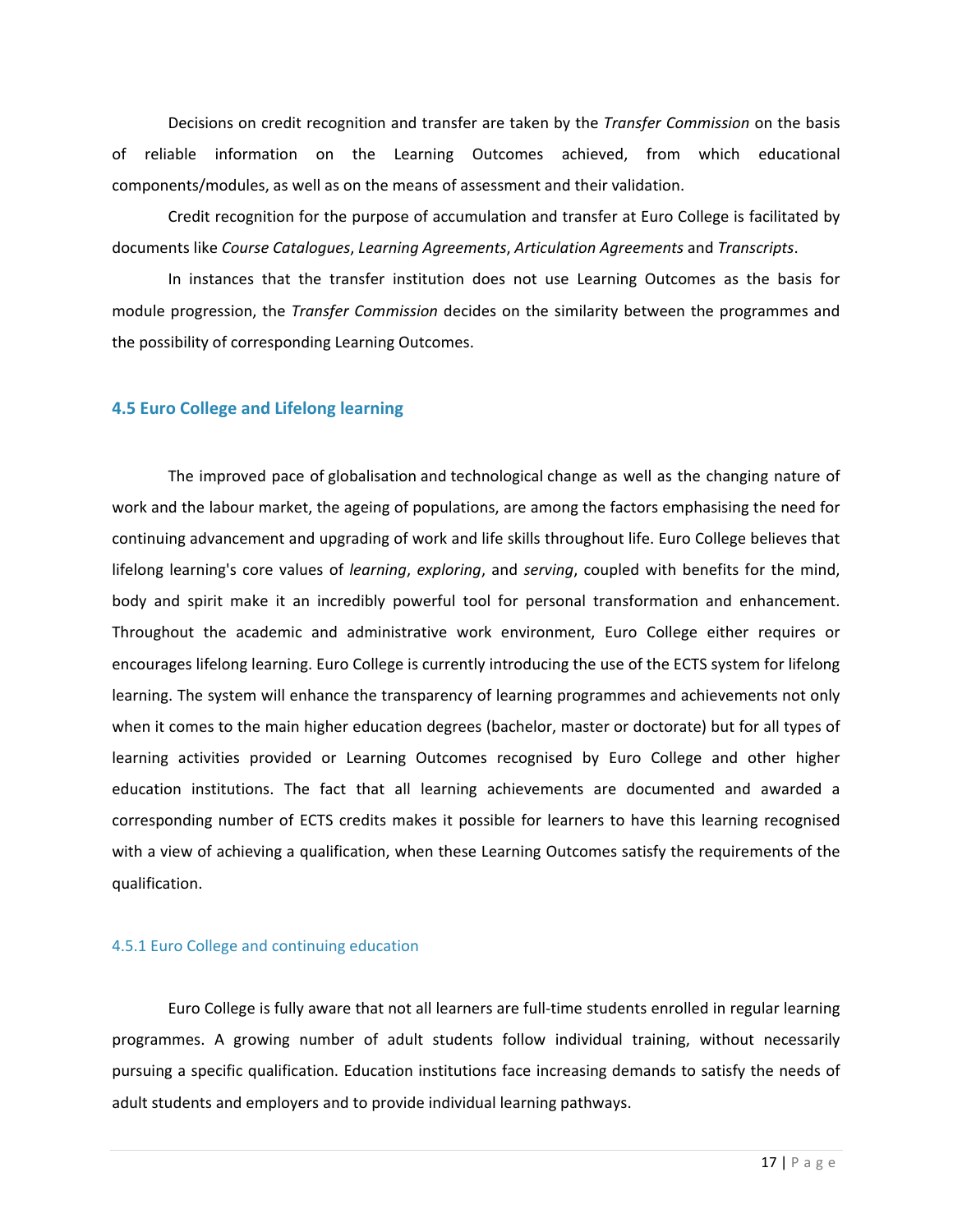*As an institution, Euro College fulfils the objective of facilitating access to students from professional life and a range of non‐traditional learning environments, and thus contributes to making lifelong learning a reality.*

Thus, when dealing with tailor‐made academic programmes (credit transfer, training and seminars) and continuing education, Euro College is using the same ECTS principles for credit allocation, award, transfer and accumulation apply. Like for credits allocated to modules which are part of programmes, credits allocated to continuing education are based on the workload typically needed to achieve the expected Learning Outcomes.

Credits awarded for continuing education may be recognised and accumulated towards a qualification or not, depending on the desire of the learner and the requirements for the award of the

qualification. Some students may only be interested in following a particular educational module without wishing to obtain the qualification, or to continue their education towards a qualification subsequently.

#### 4.5.2 Euro College and recognition of non‐formal and informal learning

Individuals often possess valuable competences acquired outside formal education through other types of learning activities, work or life experience. Euro College acknowledges that there is no reason why non-traditional students should not benefit from the transparency and recognition which it can provide by using ECTS. Recognition of non‐formal and informal learning opens up the possibility to achieve a higher education qualification to those who have not been able or have not wished to do so in the traditional way.

Euro College has the competence to award credits for Learning Outcomes acquired outside the formal learning context through work experience, hobbies or independent study, provided that these Learning Outcomes satisfy the requirements of its qualifications and modules. The recognition of non‐ formal and informal learning is automatically followed by the award of the number of ECTS credits attached to the corresponding part of the formal programme. The number of credits awarded is the same as the credits allocated to formal modules with comparable Learning Outcomes.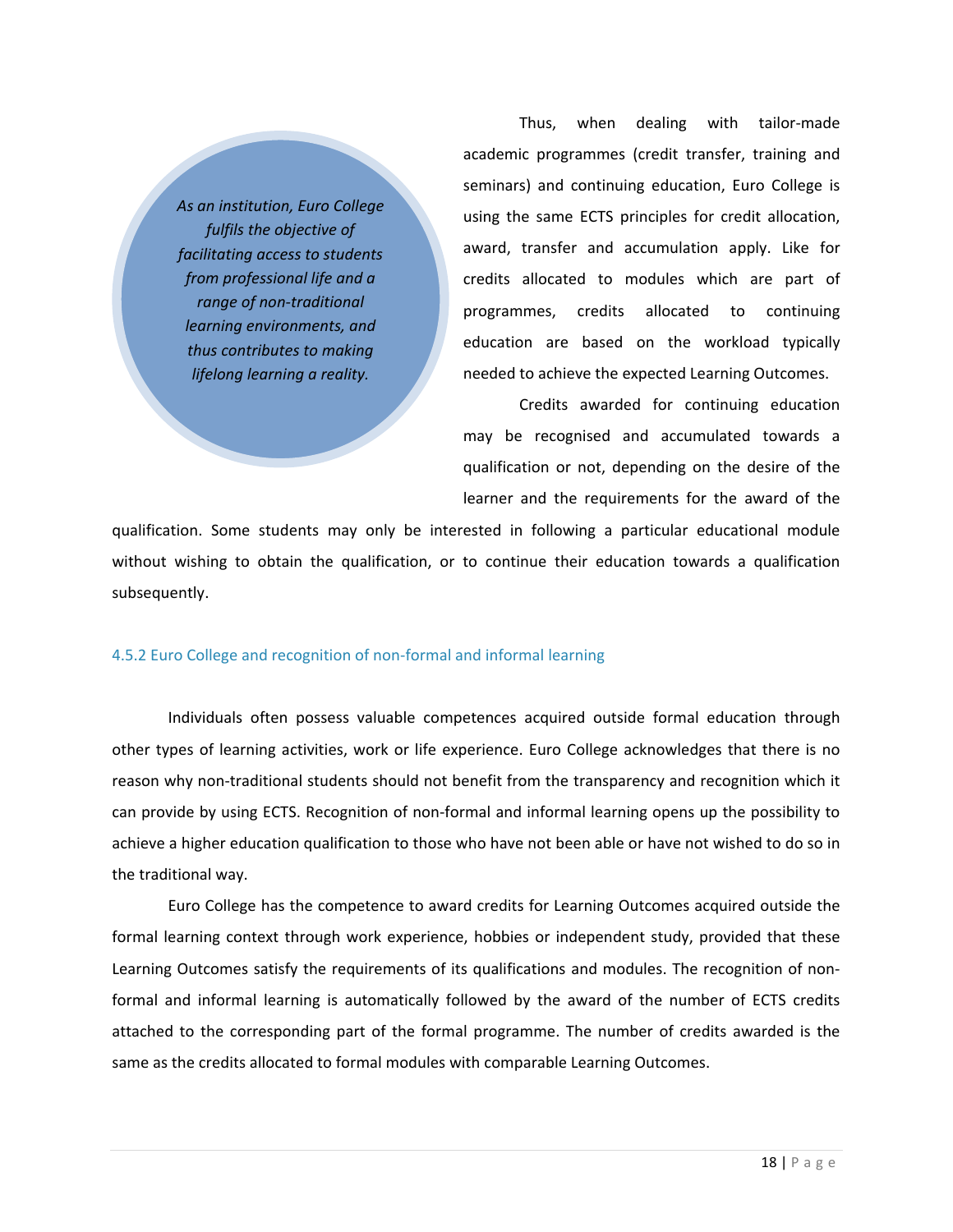As with formal education, the award of credit is preceded by an assessment to verify the achievement of Learning Outcomes. The assessment criteria and associated methods are constructed so as to measure the achievement of the required Learning Outcomes at the appropriate level, without reference to specific learning activities. For example, classroom discussion of the subject matter is no longer considered in assessment, whereas the corresponding learning outcome of constructing arguments while interacting with a group becomes relevant.

As a policy, Euro College offers feedback to students on the results of the assessment and the possibility for students to appeal. The Euro College Academic Office is the competent body for advice, counselling and recognition of non‐formal and informal learning. The Higher Education Law in the Republic of Macedonia is also being reformed to support non‐formal and informal learning.

By implementing procedures for the recognition of non‐formal and informal learning, Euro College believes that it serves a higher social dimension. As an institution, it fulfils the objective of facilitating access to students from professional life and a range of non-traditional learning environments, and thus contributes to making lifelong learning a reality.

# **5. Quality Assurance of programmes and qualifications**

Euro College internal quality assurance ensures that the quality of the programmes and qualifications meet its own specifications and those of other bodies legitimately empowered to make specifications. External quality reviews undertaken by quality assurance agencies such as The Ministry of Education and Science, provide feedback and information to Euro College and its stakeholders. Taken together, internal quality assurance and external quality review aim to implement standards and guidelines for quality assurance at Euro College.

Euro College maintains standards and guidelines for quality assurance of programme and qualifications in the fallowing manner:

• Euro College uses formal mechanisms for the approval, periodic review and monitoring of its programmes and awards*.* The quality assurance of programmes and awards includes: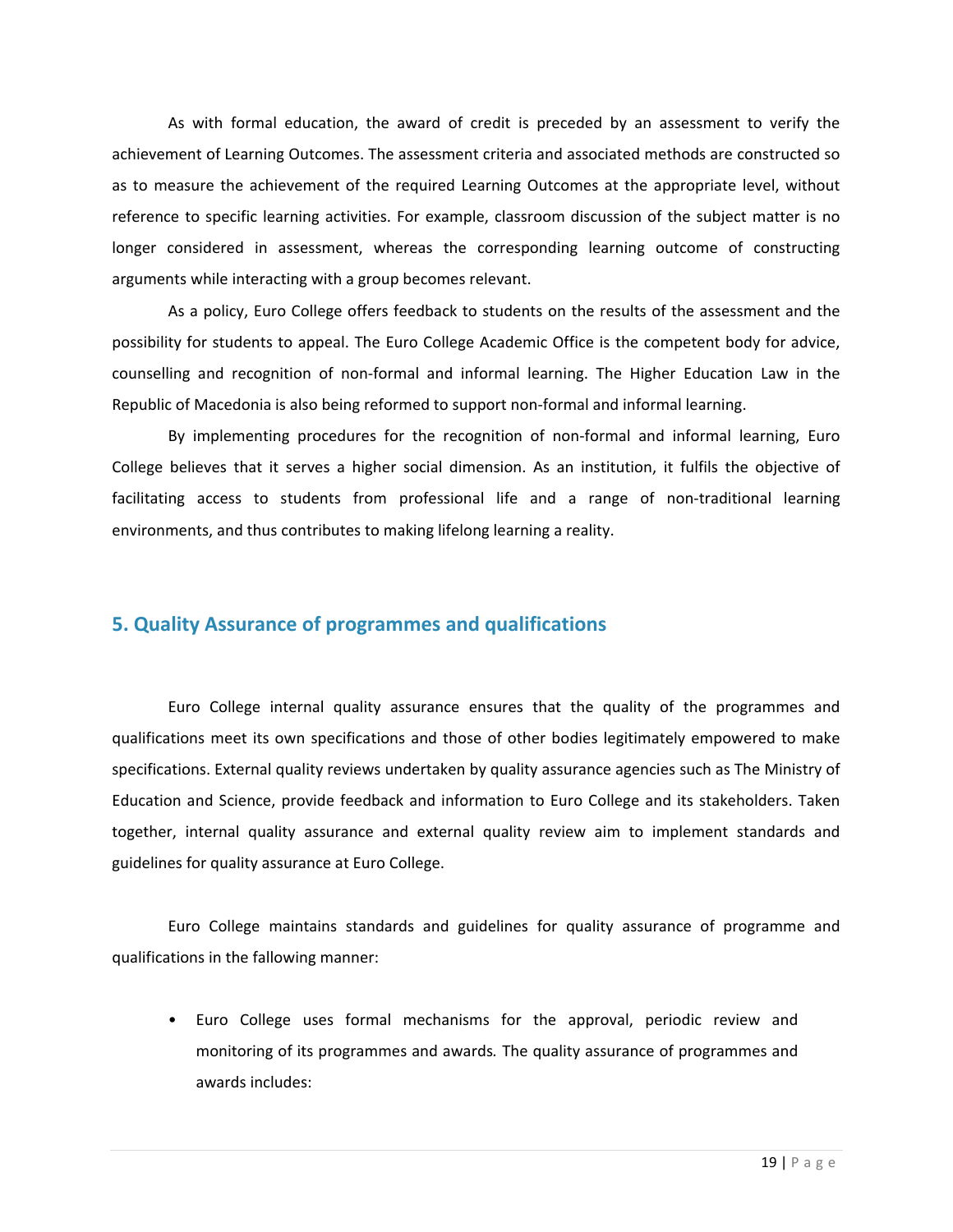- development and publication of explicit intended Learning Outcomes;
- careful attention to curriculum and programme design and content;
- Euro College publishes up‐to‐date, impartial and objective information, both quantitative and qualitative, about the programmes and awards it is offering.

# **6. Euro College Programmes**

Euro College's formal programmes, its vision of itself and its core values find their essence in its Mission Statement:

*"Euro College is a higher educational university college dedicated to excellence in teaching and service. Through it's Undergraduate and Graduate programs in Business Administration, Euro College seeks to stimulate intellectual curiosity, imagination, rational thinking, and thoughtful expression in a broad range of disciplines and professional fields.*

*Of prime importance is the group's commitment to undergraduate teaching. The humanities comprise the core of the undergraduate curriculum. Graduate programs at the master's level complement the undergraduate curriculum. Euro College considers scholarly practice, research, and creative activities essential for effective learning.*

*Euro College is committed to diversity, international perspectives, community and regional service. It strives to create a safe and secure environment in which students, faculty, and staff can develop interests, skills, and talents to the fullest extent. Euro College seeks to make optimum use of available resources and to*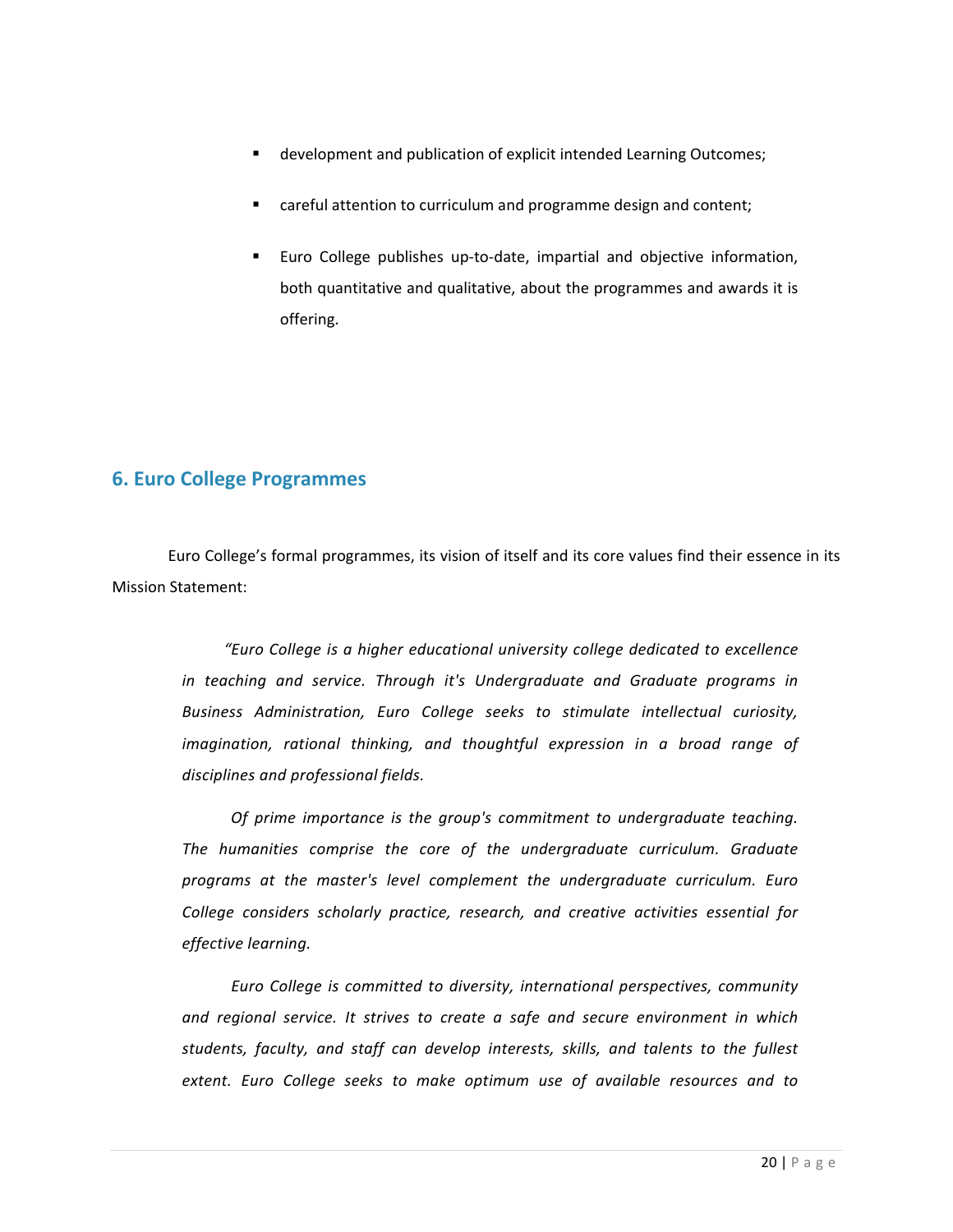*celebrate, study, and protect the rich heritage, the quality of life, and the environment of the Balkan region in which it is located."*

#### **6.1 Academic mission statement and research**

Euro College has as its primary responsibility to serve its students, community and stakeholders by offering high quality education, research and service. The ultimate goal of Euro College is to equip its students with a deep understanding and wisdom which will aid them in becoming able and responsible citizens and future economic and business leaders of a democratic society. These goals, however, are not meant to be confined within the boundary of a nation or a region. Euro College students come from a variety of cultures and nations and as future factors in the global economy and business, their personal

*The ultimate goal of Euro College is to equip its students with a deep understanding and wisdom which will aid them in becoming able and responsible citizens and future economic and business leaders of a democratic society.*

development would imply advancement of the nation in thought, culture, technology and welfare and would ultimately be instrumental in international and global cooperation in varieties of socio‐cultural endeavours. Euro College's emphasis on continuous education and Lifelong Learning is ultimately aimed at helping students to keep attaining intellectual abilities, skills, and lofty standards of behaviour, which are all essential to not only skills, knowledge and education, but also to a moral and humanist progress of every individual. It is estimated that instruments to such personal development are abilities and skills in reasoning, critical judgment, communication, good habits of study and of independent investigation, and abilities of sound judgment in matters of social responsibility.

A further emphasis is laid on efforts to make a contribution to the total body of knowledge through original investigation and creative research. Also recognized is the special moral obligation of the Institution to give special concern to the specific major business problems of the Republic of Macedonia and Europe. To these ends Euro College encourages its students and faculty to engage in research, scholarship, and creative activities by providing facilities in an atmosphere dedicated to achievements and continuous development. Euro College strives to make available the findings of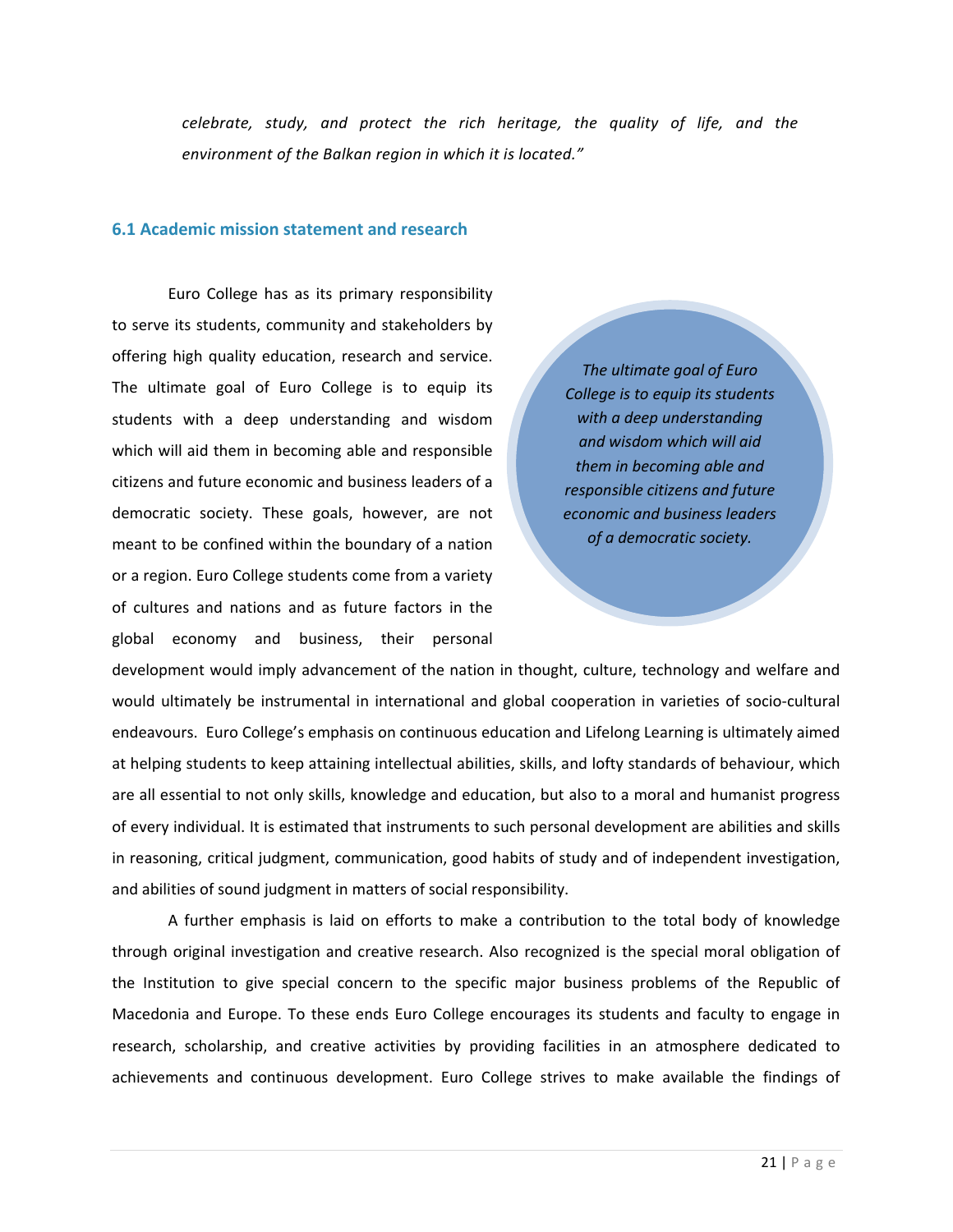research and creative activities to the public through publications, business forums, and seminars and symposiums (Euro College business forums are open for the general public).

On another note, by sponsoring exhibits, lectures, forums, and a variety of artistic and musical performances on and off its main campus ('Kumanovo Jazz Festival', the 'Days of Comedy' theatre programme), Euro College seeks to make a significant contribution to the cultural life of Kumanovo and the Republic of Macedonia.

From all of the above, Euro College sees its function to be the leading business College in the region in education, research and service. The mission of the College is to cultivate, prepare and enable its students to improve the business environment and the proliferation of capital and to lead major business enterprises by:

- embracing the knowledge and practical skills provided by the College business programmes through its lecturers, visiting professors and practical experiences in a professional environment;
- conducting social science research that will lead to important scientific understandings and development of business theories;
- exhibiting a high standard of the ethical, civic, and honourable responsibilities of the profession.

Euro College, as a Higher Education Professional Institution for Business Studies, is designed to offer programmes from the field of Business Administration. The undergraduate and graduate (first and second cycle) programmes are specifically tailored to offer students insight of leading, global business experiences and practices and compare and contrast them with each‐other.

#### **6.2 Research Mission Statement, Utilisation, Publication and Dissemination**

In the 21st century, the right for knowledge, together with the rights for life and private property, has become an essential right on a global scale and thus the most sought after product in every country striving towards prosperity and improvement of the quality of life. Furthermore, the great Macedonian philologist, historian and visionary, Krste Petkov Misirkov, sent a clear message one hundred years ago, that in the future there would be two kinds of people – one knowledgeable, who will rule and lead the world, and the other unknowledgeable, ignorant, who will be ruled and led.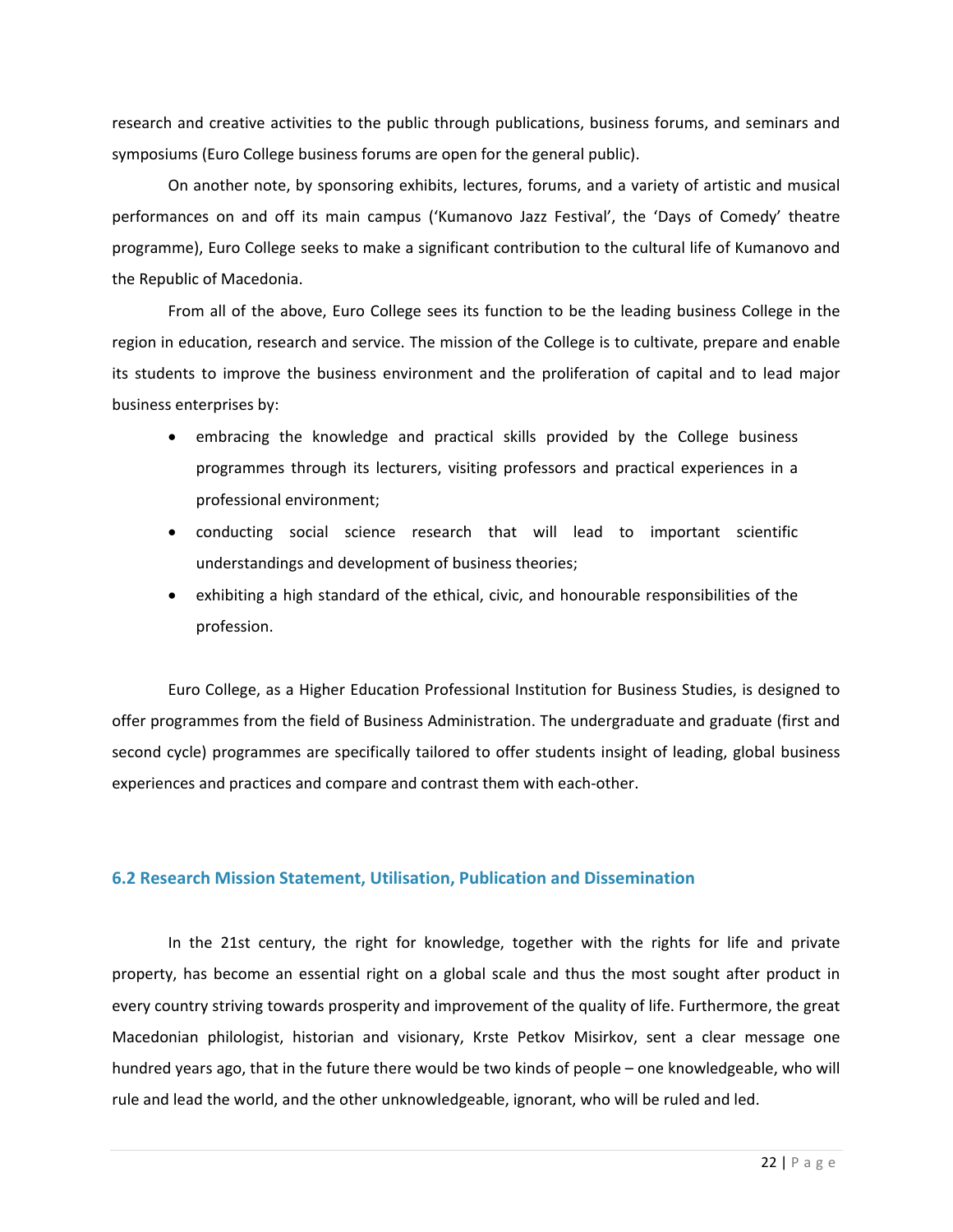#### 6.2.1 Research Mission Statement

Building on this, Euro College, in accordance with its Vision and Mission, as a Higher Education, University and College community dedicated to quality in teaching and service and aware of the fact that education, schools, faculties and universities are the foundation of society, a beacon for the future and the basis for prosperity of all its people and future generation – is promoting clearly focused higher education through its undergraduate and graduate programmes in Business Administration, striving to stimulate intellectual curiosity, imagination, rational thinking and expressiveness of thought in a large number of disciplines and professional fields, not only domestically, but regionally and globally through development of international perspectives and regional services.

Because faculty practice, research and other creative activities are essential for effective studying, because they encourage intellectual and cultural diversity and nurture and value individual growth and development, Euro College has incorporated research methodologies as a means of preparation of its undergraduates and graduates for a future filled with progress, accomplishments, improvement and continuous development of self and the community. The basis of our philosophy is the belief in optimal treatment of available resources and the celebration, study and protection of the rich heritage, the quality of life and the environment of the Balkan Region, in which Euro College is situated.

The research mission and philosophy of Euro College would not be complete if its aim is only the offer and transfer of knowledge. It's objectives are complemented by efforts of dissemination of knowledge in the region and wider, through cooperation with universities, educational institutions, social and science groups, academics, scientists and students with the purpose of presentation and exchange of experiences and discoveries, which would help solve problems or offer new perspectives and viewpoints and thus leave a positive mark on all cohabiting spheres and beings, and which on the basis of discoveries and realisations on the meaning of life will lead to an approach that will improve the quality of life and envisage a certainty of the future and will be a landmark for building proper expectations of things to come.

#### 6.2.2 Research Records

For this reasons, Euro College through its research mission and philosophy leaves behind, not only in hard copy in its archive libraries, but also in electronic form, all the thesis, dissertations and seminar papers of its students (undergraduate and graduate), as well as the scientific works of its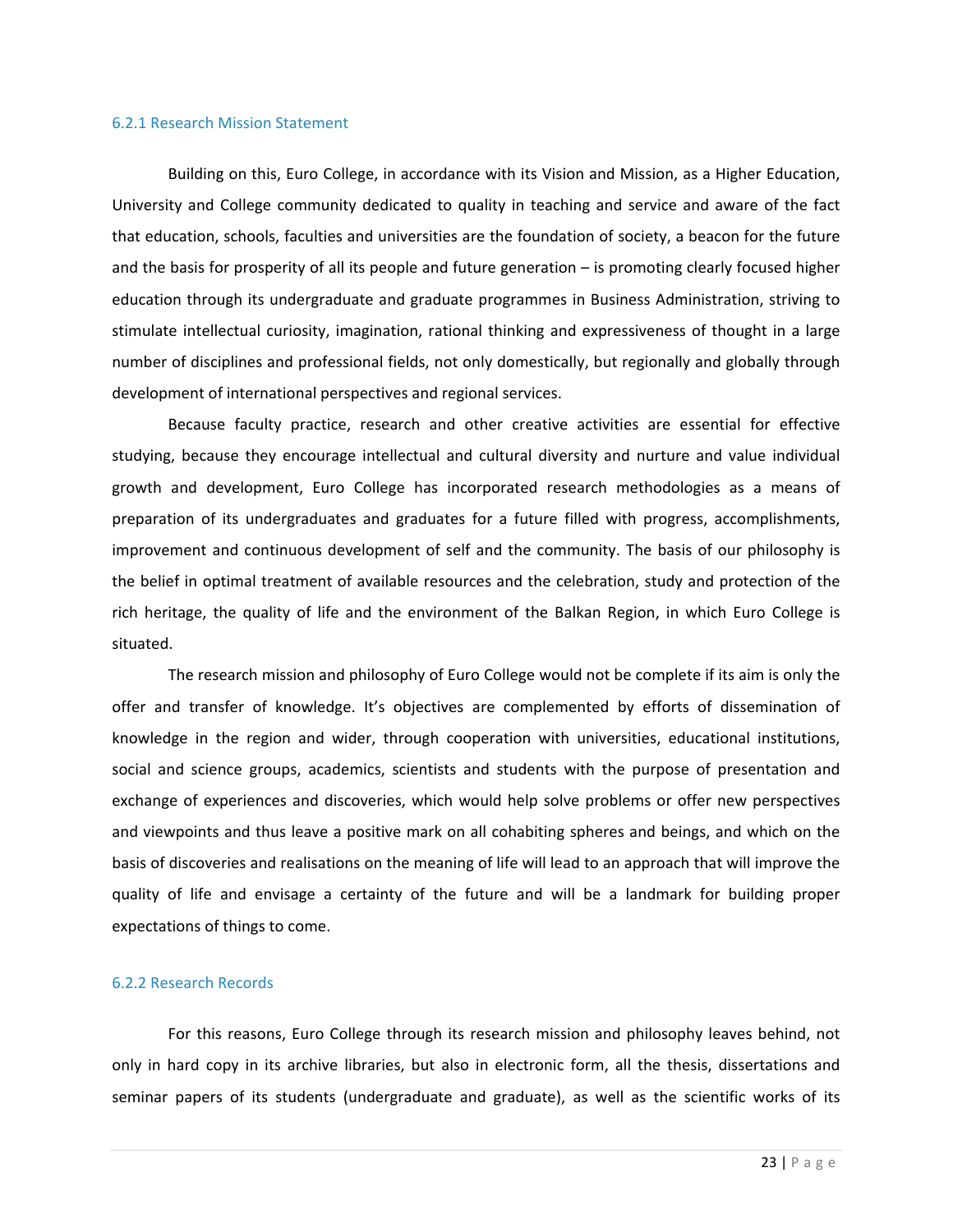professors and lecturers, which were completed in cooperation with their colleagues and the students.

Euro College's libraries and archives contain titles from successful master thesis, seminar papers presented by undergraduates and graduates divided by modules and topics, as well as relevant literature written by the professors and lecturers in accordance with modules' interests and the scope of their teaching.

Within the framework of Euro College is the work of the research activities on the Centre of Integrative Bioethics, first NGO of its kind in Macedonia, member of the Bioethics forum for Southeast Europe with headquarters in Bochum (Germany), and soon a member of the Bioethics Network of UNESCO.

#### 6.2.3 Utilisation of Research Results

On this universal path of knowledge seeking and new ethics, the path of innovation, change, progress, Euro College has made an obligation to itself and to the students and the future Masters ‐ the reason for its existence, to foster qualitative regional, continental and global cooperation with other relevant institutions – universities, faculties, institutes and research centres, above other.

In support of this philosophy, a great deal of Euro College's academic staff and faculty are working on improving and upgrading their knowledge and understanding on visits and trips on science conventions, symposiums, seminars and other forms of academic exchange and cooperation in the country and abroad, where they use this opportunities to present the results of their research. (*See Appendix A1, page 52*)

These activities provide a decent foundation for acquiring, widening and transfer of key knowledge for this modern age occupied with the process of globalization, a knowledge that needs to be conveyed to future generations more than ever. In this context, Euro College's professors and lecturers have had numerous visits to international science meetings, conferences and symposiums, witnessed in their rich professional curriculums and the way and method of delivery of lectures through witch discoveries are implemented in their work with students.

#### 6.2.4 Publication and Dissemination

A great of the experience of our teaching staff is written in the publications that appear, home and abroad, in science journals, magazines and papers as well as module lecture books, intended as class reading for undergraduates and graduates. (*See Appendix A2, pages 52‐53*)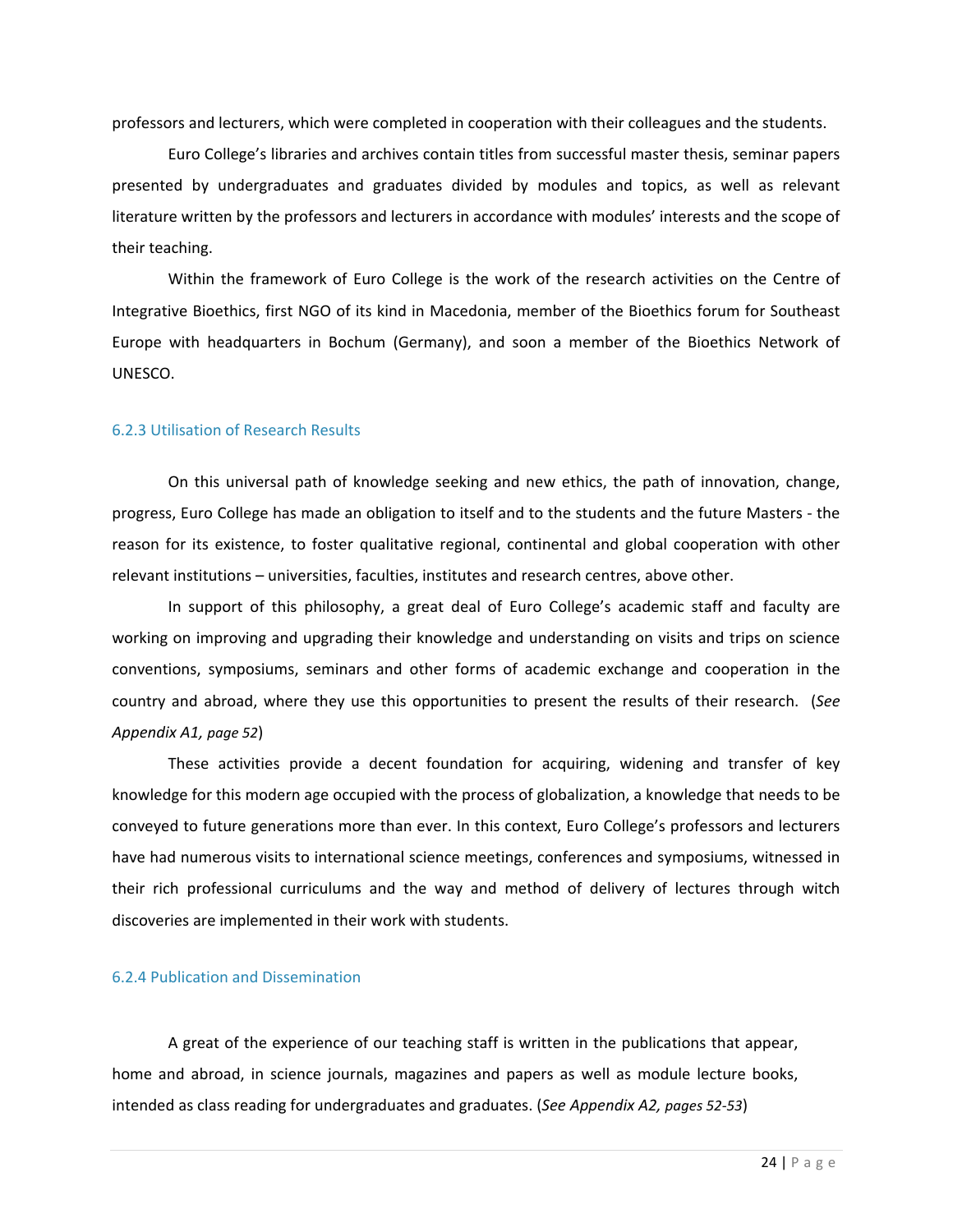#### **6.3 Programme advancement, regulations and support**

#### 6.3.1 Induction, Enrolment, Mode of Study and Withdrawal

#### *Induction*

Induction sessions are an opportunity for students to meet with the academic staff and other students on the same programme and to learn about Euro College and their programme of study. Students are introduced with the programmes, the curriculum of each programme, the core modules and the electives, as well as their Learning Outcomes.

#### *Enrolment*

Students must enrol in accordance with Euro College procedures. Euro College Application Form and local agreements with Euro College affiliates set out the terms on which Euro College accepts students. After enrolment, students receive '*The Student Handbook*' and the '*Euro College DVD*'. The Handbook explains every detail of students' time at the College, from academic rules and regulations to students' rights and prospects. The DVD contains all the books and materials from the modules of the students selected programme, documents such as '*The Catalogue of Past Examinations and Answers'*, '*The Academic Calendar*', '*Lecture Schedule*', etc.

#### *Enrolment Requirements*

Euro College first cycle (undergraduate level) requirements: *Students must complete four (4) years of high school education before entering the Bachelor of Business Administration Programme.*

Euro College second cycle (graduate level) requirements: *Students must complete three (3) years of higher education, 180 ECTS (credits), before entering the Master of Business Administration Programme.*

In order to enrol fully students must complete certain documentation. This documentation is made public each academic year five (5) months before the enrolment sessions. They are required to bring with them the documentation and return it in advance (if requested). The Academic Office will give full details about the required documents.

#### *Selection Process*

Before the start of each academic year, Euro College determines the number of students it can enrol, appropriate to its academic capacity. If the planned quotas for arriving students are not met, the College selects all student candidates who satisfy enrolment criteria. If the enrolment candidates exceed planned enrolment quotas, selection is conducted on the basis of academic performance criteria.

#### *Mode of study*

During the enrolment process and latter at the start of the next academic year, students will be offered two modes of study: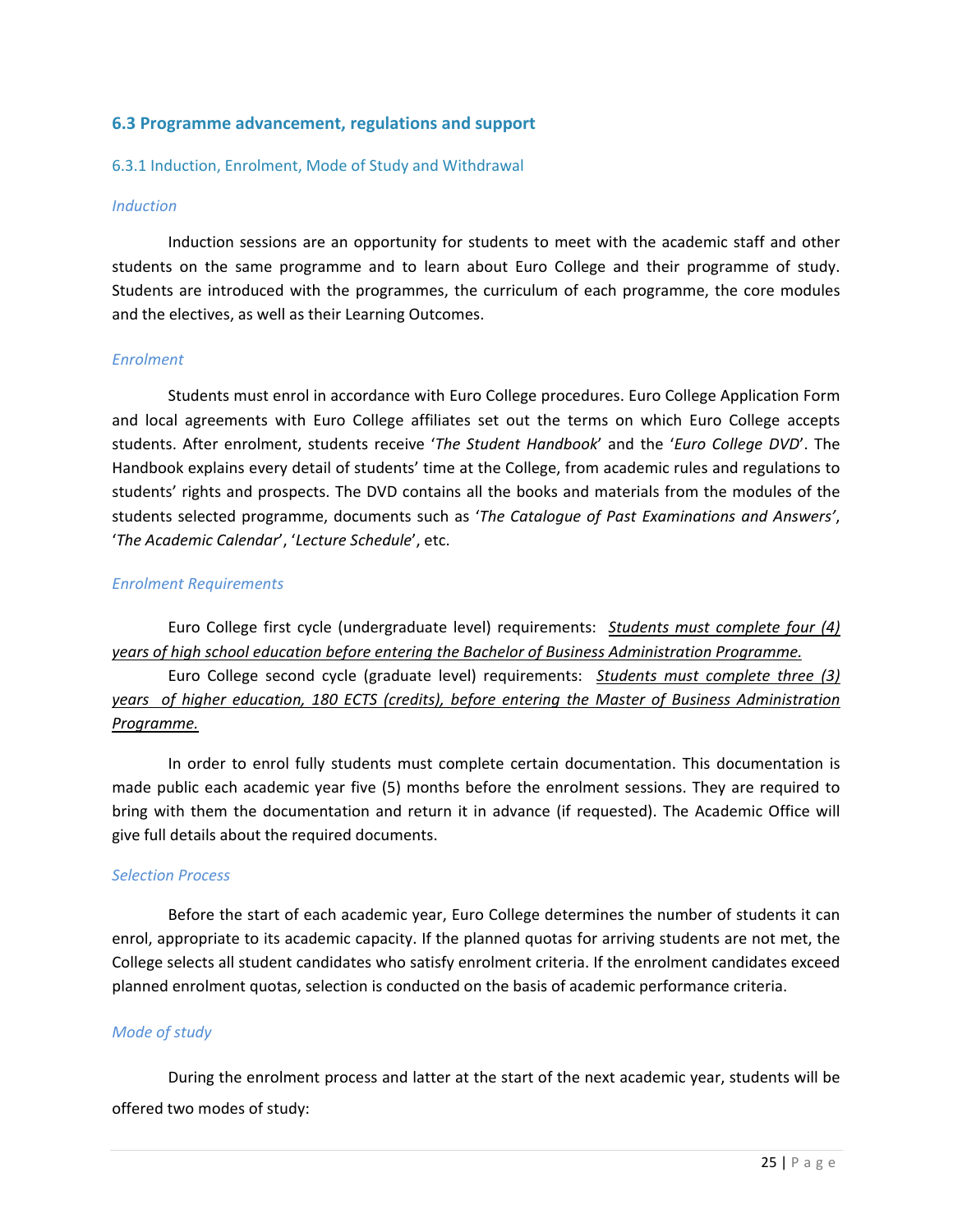- Full-time;
- Part-time.

Full-time mode of study is open to all potential students and is the primary mode of study. Parttime mode of study is open to future students that are:

- Employed during the time of enrolment, and will continue their working relationship for at lest the next three (3) months from the time of enrolment for each academic year;
- Suffering from an illness for a period longer than (3) months; or
- Abroad for a period longer than (3) months.

Each argument must be supported with relevant documents.

Part-time students are exempt from attending classes, but require more completed coursework (essays and assignments) than full‐time students for awarding of credits.

#### *Withdrawal*

After the Academic Office is informed, the student must immediately proceed by completing a *Withdrawal from Programme Form*.

The *Withdrawal from Programme Form* must be completed, signed by a representative of the Academic Office. After the Academic Office of Euro College receives the completed *Withdrawal from Programme Form*, it will send an official Euro College Transcript containing the academic work of the student until the point of withdrawal. The official date of withdrawal is the date on which the completed form is received and signed by the Academic Office.

#### 6.3.2 Progression

#### *Assessments and progression*

The programme is divided into stages that usually consist of modules at the same level. To progress to the next stage or obtain a qualification, students must study the number of modules at each relevant level required for that qualification, and make a serious attempt at passing the module by attending the teaching sessions and by undertaking the assessments.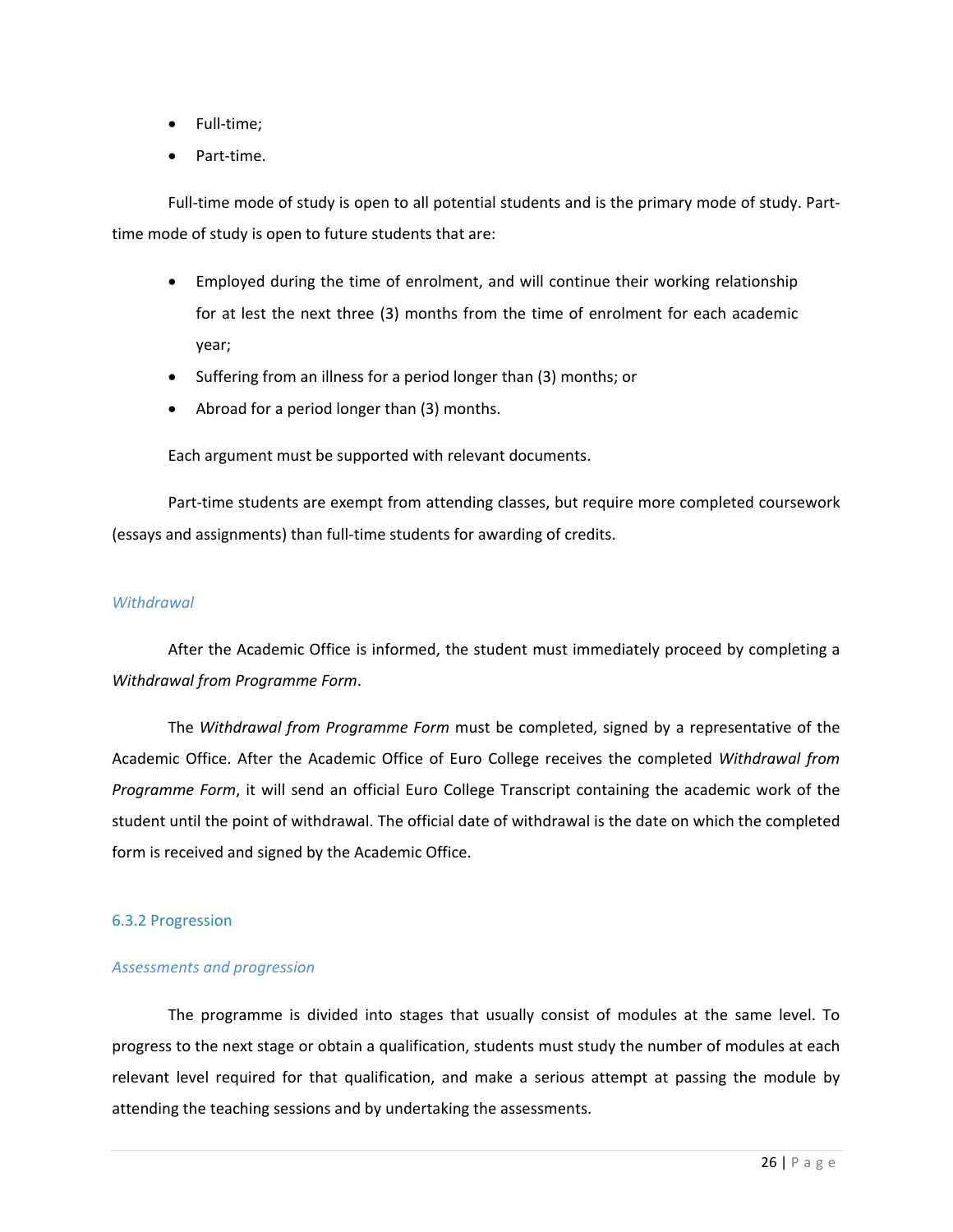Each module is assessed separately and students must attempt to pass all modules. The assessment is intended to measure achievement of the Learning Outcomes for the module.

The general rule is that each single module is assessed on the basis of a final examination, an essay or case study examination as a method of assessment and additional coursework. The final examinations are closed book, except in the case of "case study examinations" which are open book.

#### *Handing in coursework*

Where this is required, students will be required to complete coursework, which contributes to the module grade and eventually to their progression to the next stage, or to the degree or diploma.

If a student does not attend an examination, or do not submit coursework by the deadline or by any extended deadline that has been given, he/she will be awarded the 5 grade (or 0%) and will fail the module.

To progress from one year of study to the next or to qualify for an award, students must make a serious attempt to pass all the required modules by attending the teaching sessions and by undertaking the assessments. Students have to pass the assessment to advance in the programme and get their qualification.

#### *Failing a Module*

If a student has fails a module taken at the current stage of his/her programme (or semester), the Academic Office may give the student the opportunity:

- To re-do one or more of the components of the assessment of a failed module within the same academic year and if successful progress without loss of time. A student can re-sit an examination at the next examination session with a 6 months gap. This will allow students enough time to prepare for the re‐sit examination. A student can re‐sit an examination for as many times as it is needed to successfully complete the qualification. (*Referral*)
- If a student fails to do the referral after the elapse of two (2) additional examination sessions, then he/she should pay the full fee for the module, attend the taught sessions and do all the assessments for the module including any that he/she may have passed at his/hers first attempt in the following academic year. (*Repeat Module*)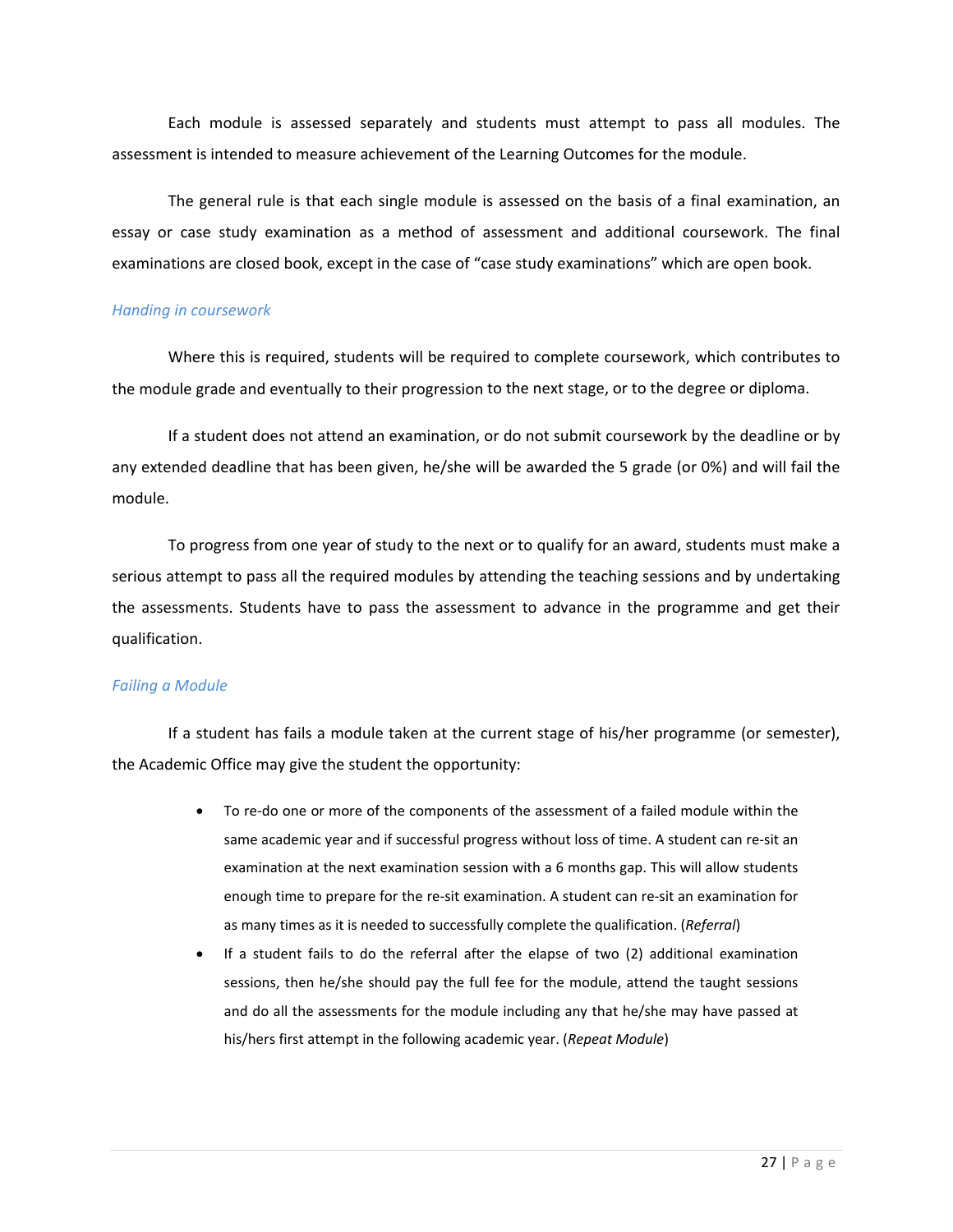#### *Attendances*

Students' systematic presence in all the modules plays an important role to the progression and success of their study. Analyses have shown that insufficient attendances in courses, frequently lead to failure or low records. Attendance is highly recommended and if it falls below 75% of the total module taught hours for full‐time students, Euro College Academic Office may decide to exercise the provisions related to referral apply. Students are strongly advised to participate regularly, and if they have to be absent from a class to provide the academic secretariat with documentation from a medical authority.

#### *Students requiring alternative arrangements for assessment*

The modules of study need to be assessed in such a way that the assessors can judge whether a student has met the Learning Outcomes. Sometimes, alternative assessment arrangements may be possible for students who have a disability. Any such alternative assessment arrangements must still make it possible to assess whether a student has met the Learning Outcomes.

#### 6.3.3 Academic Policies and Graduation Requisites

#### *Euro College Academic Office*

There are Officers for each sphere of academics located in the Academic Office of Euro College. They are responsible for the programmes and will maintain and update students' records of all enrolled students. The Academic Office has a duty to answer students' questions or refer them to the appropriate support services.

#### *Academic Year and the Academic Calendar*

An Academic Year starts on the 15th of September each year and closes on the 14th of September the fallowing year, and is organised in accordance with the Academic Calendar of Euro College and the Ministry of Education and Science of The Republic of Macedonia.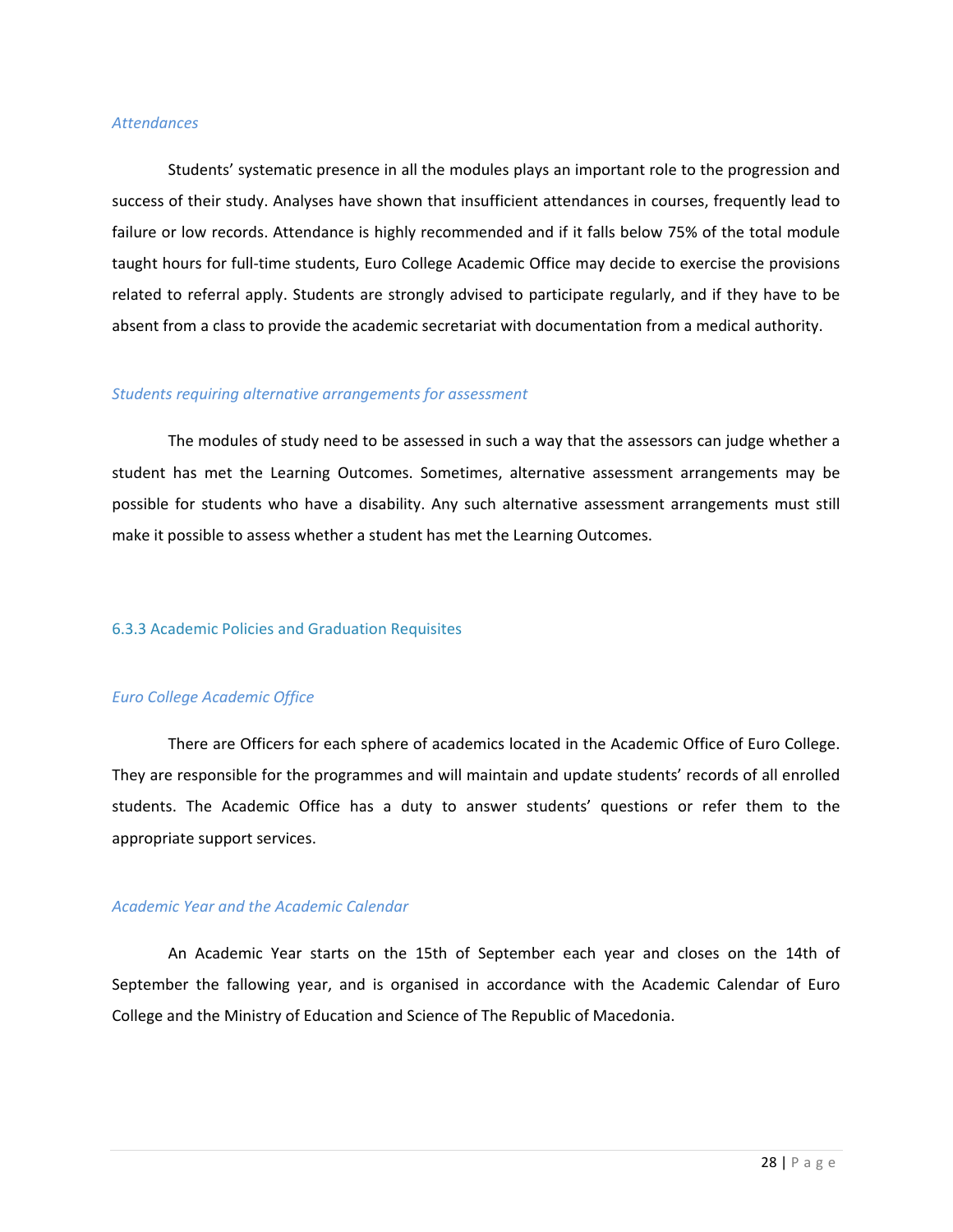The Academic Year is divided in two semesters, winter and summer semester. The winter semester starts from September the 15th and ends on December the 31st; the summer semester starts on February the 1st and ends on June the 15th.

#### *Euro College Examination Session*

Examination Registration Sessions are pre‐determined and approved time periods during an academic year when students of Euro College and its affiliates are permitted to complete the Exam Registration Sheets, which make them entitled to participate in an Examination Session.

Examination Sessions are pre‐determined and approved time periods during an academic year when students of Euro College and its affiliates are eligible to take their exams. The examinations sessions last at least three (3) weeks and allow at least two (2) examination terms for the same Module.

There are three (3) regular and two (2) additional examination sessions during one academic year:

- February Examination Session (regular);
- June Examination Session (regular);
- September Examination Session (regular);
- April Examination Session (additional);
- December Examination Session (additional).

The exact dates for each Examination Registration Session and Examination Session are stated in the Academic Calendar for a particular academic year.

#### *Graduation (Academic) Requisites*

Euro College first cycle (undergraduate level) graduation requirements: *Students must complete the predetermined programme of Euro College and earn 180 ECTS for the Bachelor of Business Administration title.*

Euro College second cycle (graduate level) graduation requirements: *Students must complete the predetermined programme of Euro College, earn 300 ECTS (120 credits from second cycle and 180* credits from the first cycle) and successfully defend their Master Thesis in order to win the Master of *Business Administration title.*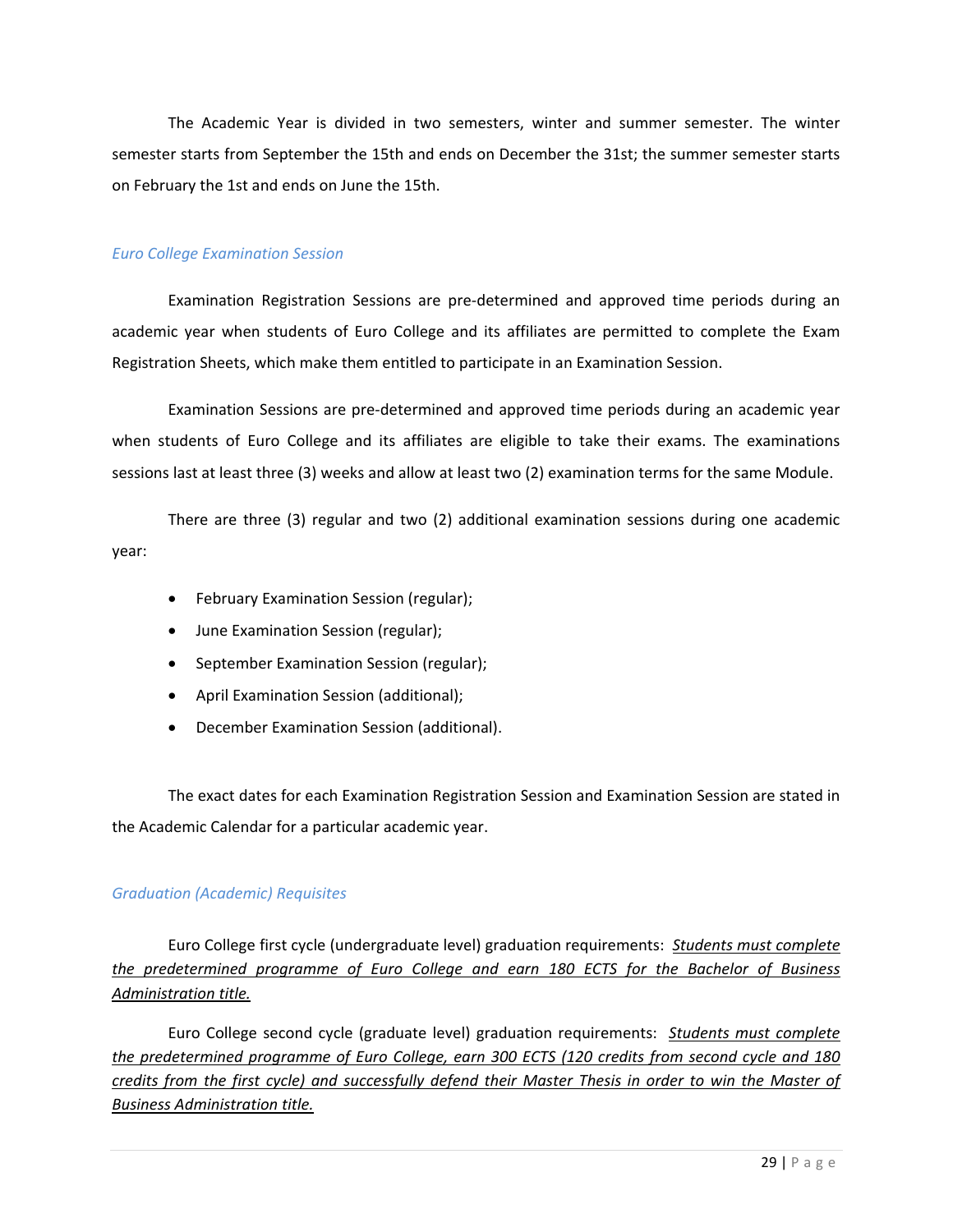#### *Euro College Alumni Network and Career Office*

Euro College Alumni Network is comprised of all the students that used to be part of its programmes. The College updates contact information with its alumni continuously and follows the progress of their professional careers. The alumni are in communication with the *Career Office of Euro College*, which has contacts with the industry and employers and by sending them information (graduation info, etc.) represents a link between them and the students, and often provides placement for Euro College students and graduates in companies and on projects ('Cosmofon'/'One', 'Iskra', 'Ohridska Banka', 'Alpha Banka', 'Stopanska Banka', etc.). The College has a policy of encouraging its alumni to contribute and give a non‐formal feedback on the curriculum and on the Learning Outcomes of its educational components/modules.

#### **6.4 Grading System**

According to the Euro College grading system, the module pass grade is: 50% + 1 point, for undergraduate and graduate programmes.

Students are separately assessed in each programme module. To pass, a student must achieve at least the 6 (pass grade) grade for the module as a whole. Programme or module regulations may also set a threshold grade that students must achieve in each component of assessment (in relevance with the Learning Outcomes) in order to pass the module. If they did not achieve the threshold in each component, they will fail the module even if the aggregate of all components is above the pass grade.

Assessment results are considered by the Academic Office of Euro College. The Academic Office confirms students' final module grades and evaluates whether they may progress to the next stage of the programme. When all modules required for the award have been completed, the Academic Office will make a decision on the award that a student will receive.

The grading system at Euro College is based on two different grading methodologies. The first methodology is a nationally accepted and required for all universities functioning in the Republic of Macedonia. The second methodology is based on the ECTS system and is accepted throughout European Education. Exams and coursework at Euro College is graded by the national grading methodology, but when issuing an official Transcript, the ECTS parallels of the national grades are written as well.

#### 6.4.1 National Grading System

According to the National Grading System, Euro College normally classifies the grades of both Bachelor and Master Degree Programmes based on the following bands: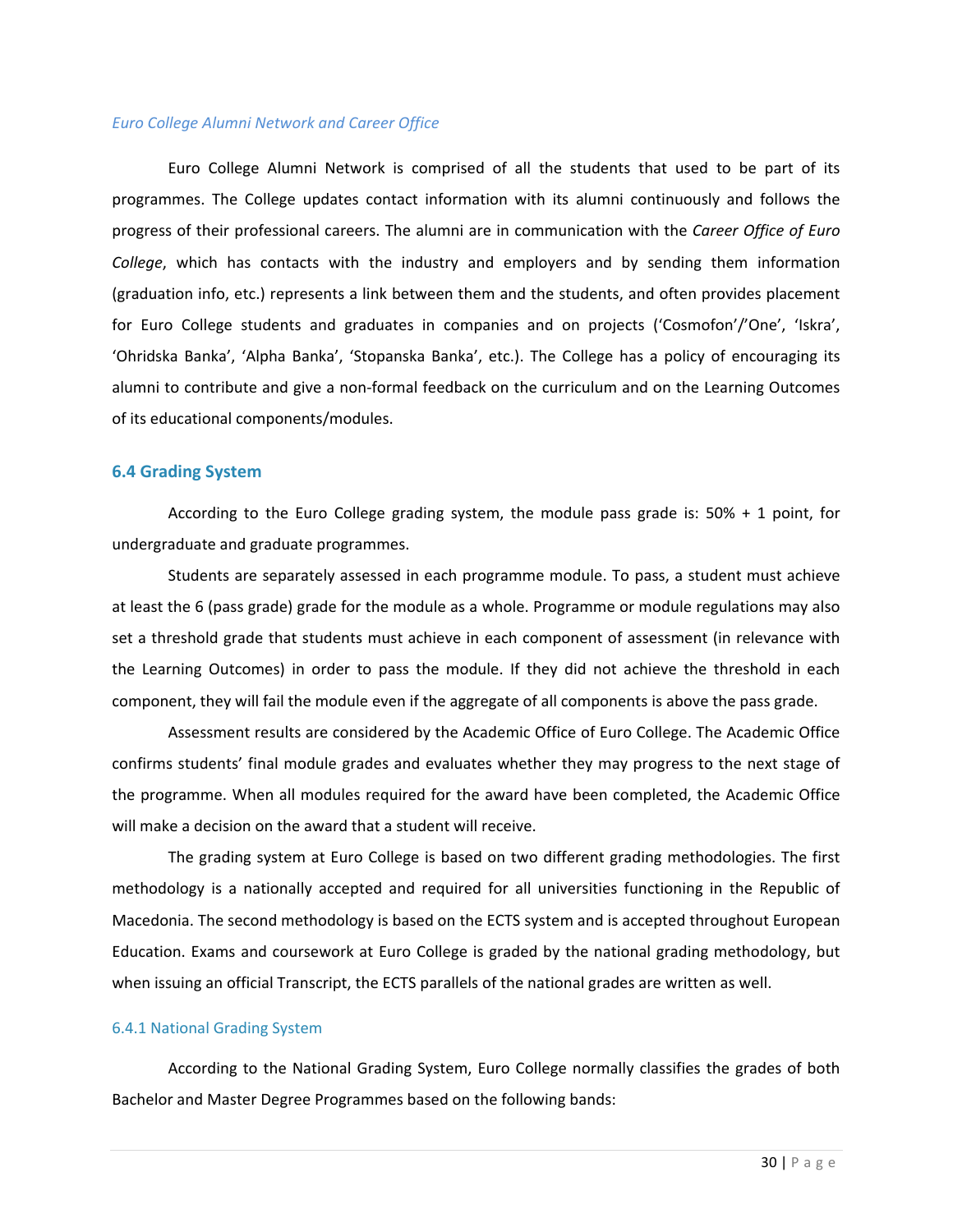| <b>Euro College criteria</b>                                | <b>Points</b> | <b>Grades</b>   | <b>ECTS Grade</b><br><b>Comparables</b> |
|-------------------------------------------------------------|---------------|-----------------|-----------------------------------------|
| Show excellent results over criteria                        | 91-100        | 10              | A                                       |
| Overpass the criteria                                       | 81-90         | 9               | B                                       |
| Overpass the criteria                                       | 71-80         | 8               | C                                       |
| Satisfy the criteria                                        | 61-70         | $\overline{7}$  | D                                       |
| Satisfy the criteria                                        | 51-60         | 6 (Pass Grade)  | E                                       |
| Do not satisfy the criteria. The<br>module must be repeated | < 50          | <b>5 (Fail)</b> | F                                       |

#### 6.4.2 ECTS Grading System

The ECTS grading system is defined within the ECTS framework by the European Commission. Since many different grading systems co‐exist in Europe and interpretation of grades varies considerably from one country to another, Euro College and the majority of Higher Education Institutions in Europe use the ECTS grading scale in order to provide a common currency and facilitate the transfer of students and their grades between institutions, by allowing the different national grading systems to be interchangeable.

The ECTS grade does not replace the grade given according to the National Grading System used by Euro College, but is used optionally and additionally in order to effectively "translate" and "transcript" a grade from one institution to another. The ECTS grade is indicated in a separate field alongside the grade awarded by Euro College on the student's Transcript (Уверение).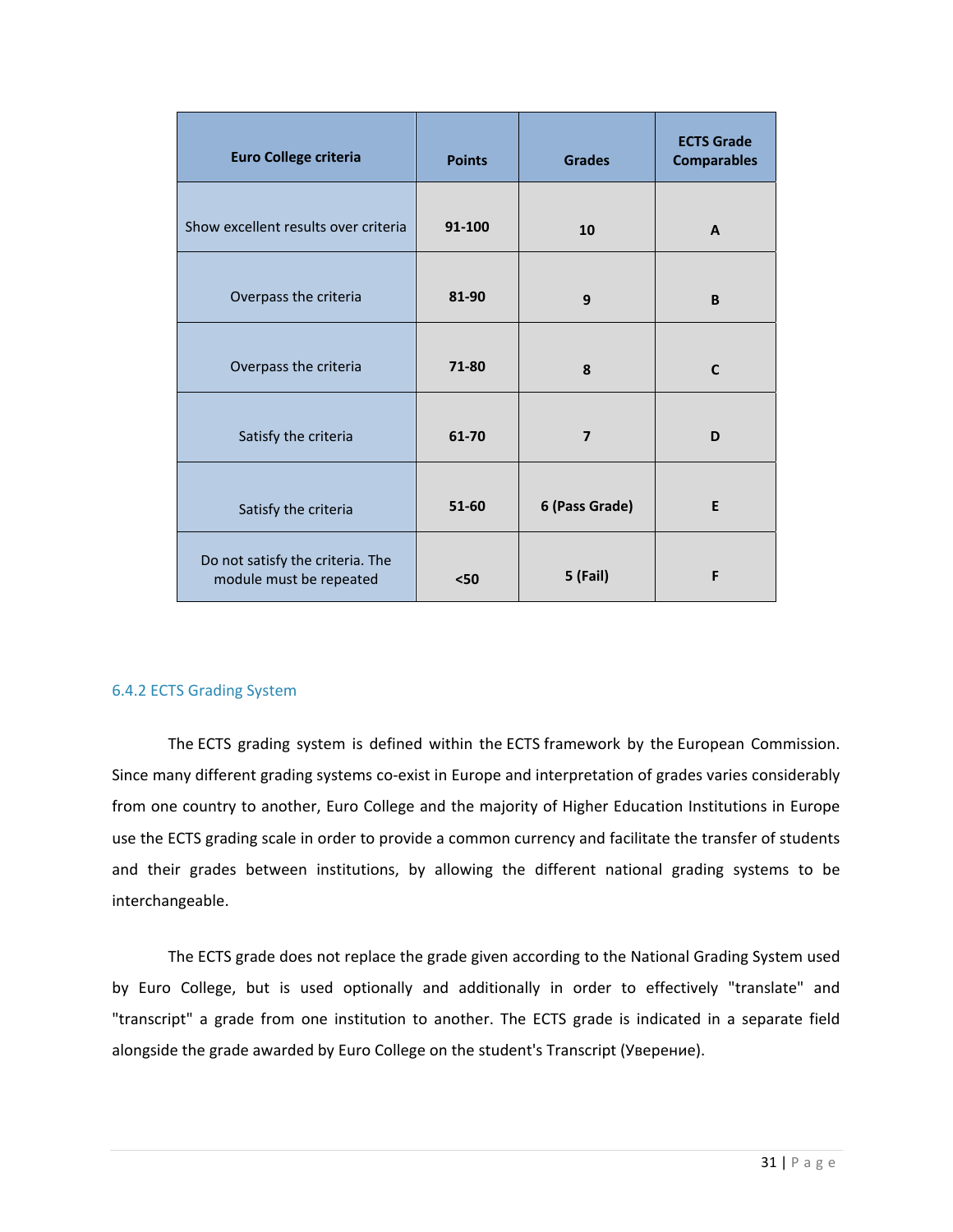The ECTS grading scale is based on the class percentile of a student in a given assessment, or how he/she performed relative to other students in the same class. Grades are reported on a carefully calibrated and uniform  $A - F$  scale. The ECTS system initially divides students between pass and fail groups, and then assesses the performance of these two groups separately. Those obtaining passing grades are divided into five subgroups: the best 10% are awarded an A‐grade, the next 25% a B‐grade, the following 30% a C‐grade, the following 25% a D‐grade and the final 10% an E‐grade.

Those who have not achieved a performance sufficient to allow a passing grade are divided into two subgroups: FX (Fail – some more work required before credit can be awarded) and F (Fail – considerable further work is required). This distinction allows differentiation between those students who have been assessed as almost passing and those who have clearly lacked the required knowledge and skills.

This system can be represented in a table, as follows:

| Grade          | Percentage of students who<br>normally achieve the grade | <b>Definition</b>                                                  |
|----------------|----------------------------------------------------------|--------------------------------------------------------------------|
| $\overline{A}$ | 10 %                                                     |                                                                    |
| $\sf B$        | 25 %                                                     |                                                                    |
| $\mathsf C$    | 30 %                                                     |                                                                    |
| D              | 25 %                                                     |                                                                    |
| E              | 10%                                                      |                                                                    |
| <b>FX</b>      |                                                          | Fail - some more work required before the<br>credit can be awarded |
| $\mathsf F$    |                                                          | Fail - considerable further work is required                       |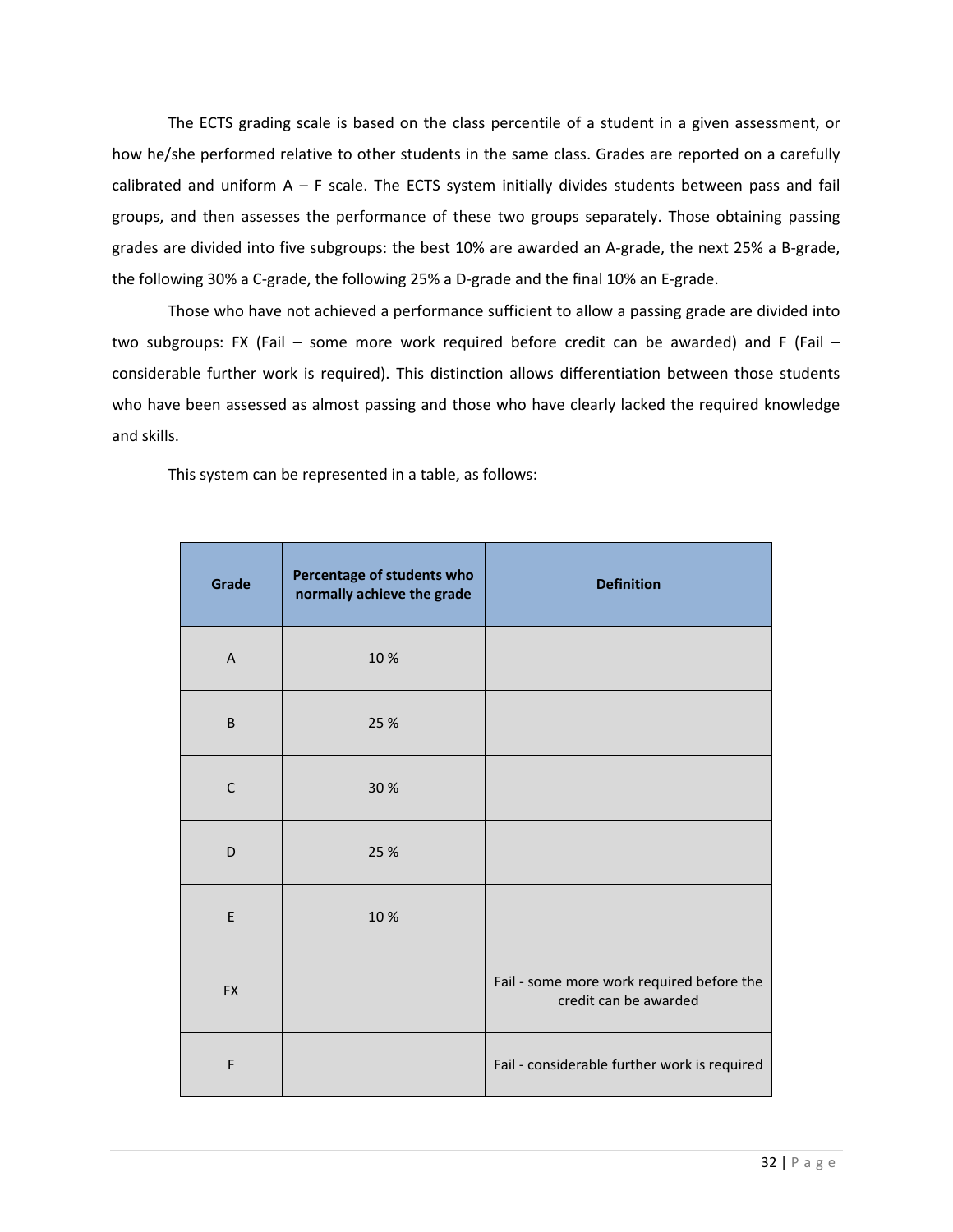# **7. Curriculum**

The Business Administration curriculum is designed to introduce students to the various aspects of the free enterprise system, international business and culture. Students will be provided with a fundamental knowledge of business functions, processes, and an understanding of business organizations in today's global economy. Course work includes business concepts such as accounting, business law, finance, economics, management, and marketing. Skills related to the application of these concepts are developed through the study of computer applications, communication, team building, and decision making. Through these skills, students are provided with a sound business education base for lifelong learning. Graduates are prepared for employment opportunities in multinational companies or government agencies as well as financial institutions and large to small business or industry.

Programme curriculum is proposed before the start of each academic year by the Academic Council and approved by the Dean of Euro College. Before proposition of the curriculum, module lecturers, who have vested much of their time throughout the previous academic year consulting relevant industry factors, partner institutions, significant authorities in the area, students and alumni and investigating new relevant research and practice, invite debate about the appropriateness of the curriculum and module Learning Outcomes with regards to recent developments and advancements.

#### **7.1 Bachelor of Business Administration (BA)**

In accordance with the Bologna Declaration and the ECTS system, the Bachelor of Business Administration programme at Euro College is composed of core and elective modules with unique codes. The modules are divided by semesters and workload and each carries certain amount of ECTS credits: 30 credits per semester, 60 credits for the academic year (consisting of two semesters) or 180 ECTS credits overall, for the three year programme. The lecture delivery, besides the employed faculty by the Institution who are doing most of the delivery, is also done by visiting professors from the country and abroad, as well as specialists from the areas of economy, finance, management and other business relate domains. Besides regular lectures, the students are offered educational seminars as well as mandatory practical classes encompassed in individual modules.

Generally, it is a rule that at least one of the assessing components of a module is a written exam. For individual modules on the programme an alternative way of assessing is possible, the methodology of which is further regulated by internal bodies.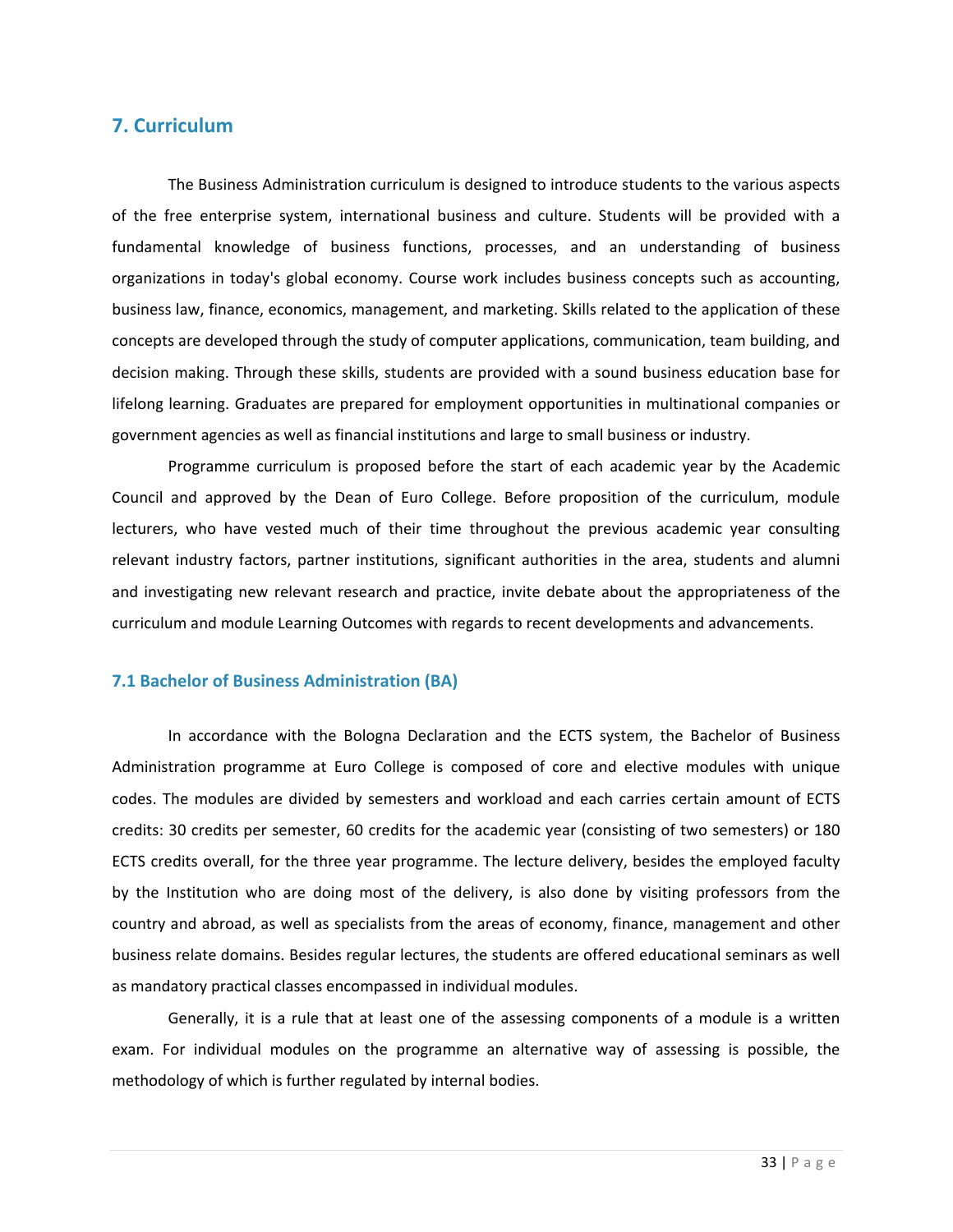After the competition of the programme students gain the title *Bachelor of Business Administration*.

# 7.1.1 Programme curriculum and module syllabus

|                | <b>I YEAR - I semester</b> |                                      |         |           |             |          |  |  |  |
|----------------|----------------------------|--------------------------------------|---------|-----------|-------------|----------|--|--|--|
| $\pmb{\sharp}$ | <b>Module</b>              | <b>Module name</b>                   | Lecture | Lecture   | <b>ECTS</b> | Workload |  |  |  |
|                | code                       |                                      | hours   | hours per | credits     |          |  |  |  |
|                |                            |                                      |         | week      |             |          |  |  |  |
|                |                            |                                      |         |           |             |          |  |  |  |
| $\mathbf{1}$   | B101                       | <b>Business Environment</b>          | 100     | $4 + 2$   | 10          | 300      |  |  |  |
| $\overline{2}$ | B102                       | <b>Business Communications</b>       | 100     | $4 + 2$   | 10          | 300      |  |  |  |
|                |                            |                                      |         |           |             |          |  |  |  |
| $\overline{3}$ |                            | Elective (a module is selected):     | 100     | $4 + 2$   | 10          | 300      |  |  |  |
|                |                            |                                      |         |           |             |          |  |  |  |
|                |                            |                                      |         |           |             |          |  |  |  |
|                | <b>B105</b>                | English Language 1                   |         |           |             |          |  |  |  |
|                |                            |                                      |         |           |             |          |  |  |  |
|                | <b>B106</b>                | Management of Information Technology |         |           |             |          |  |  |  |
|                |                            | <b>Overall</b>                       | 300     | 18        | 30          | 900      |  |  |  |
|                |                            |                                      |         |           |             |          |  |  |  |

|                | <b>I YEAR - II semester</b> |                                       |         |           |             |          |  |  |  |
|----------------|-----------------------------|---------------------------------------|---------|-----------|-------------|----------|--|--|--|
| #              | <b>Module</b>               | <b>Module name</b>                    | Lecture | Lecture   | <b>ECTS</b> | Workload |  |  |  |
|                | code                        |                                       | hours   | hours per | credits     |          |  |  |  |
|                |                             |                                       |         | week      |             |          |  |  |  |
|                |                             |                                       |         |           |             |          |  |  |  |
| $\mathbf{1}$   | B103                        | <b>Business Management</b>            | 100     | $4 + 2$   | 10          | 300      |  |  |  |
| $\overline{2}$ | <b>B104</b>                 | <b>Business Accounting</b>            | 100     | $4 + 2$   | 10          | 300      |  |  |  |
| $\overline{3}$ |                             | Elective (a module is selected):      | 100     | $4 + 2$   | 10          | 300      |  |  |  |
|                | <b>B107</b>                 | <b>Business Statistics</b>            |         |           |             |          |  |  |  |
|                | <b>B108</b>                 | <b>Cultural Studies in Business 1</b> |         |           |             |          |  |  |  |
|                | <b>Overall</b>              |                                       |         | 18        | 30          | 900      |  |  |  |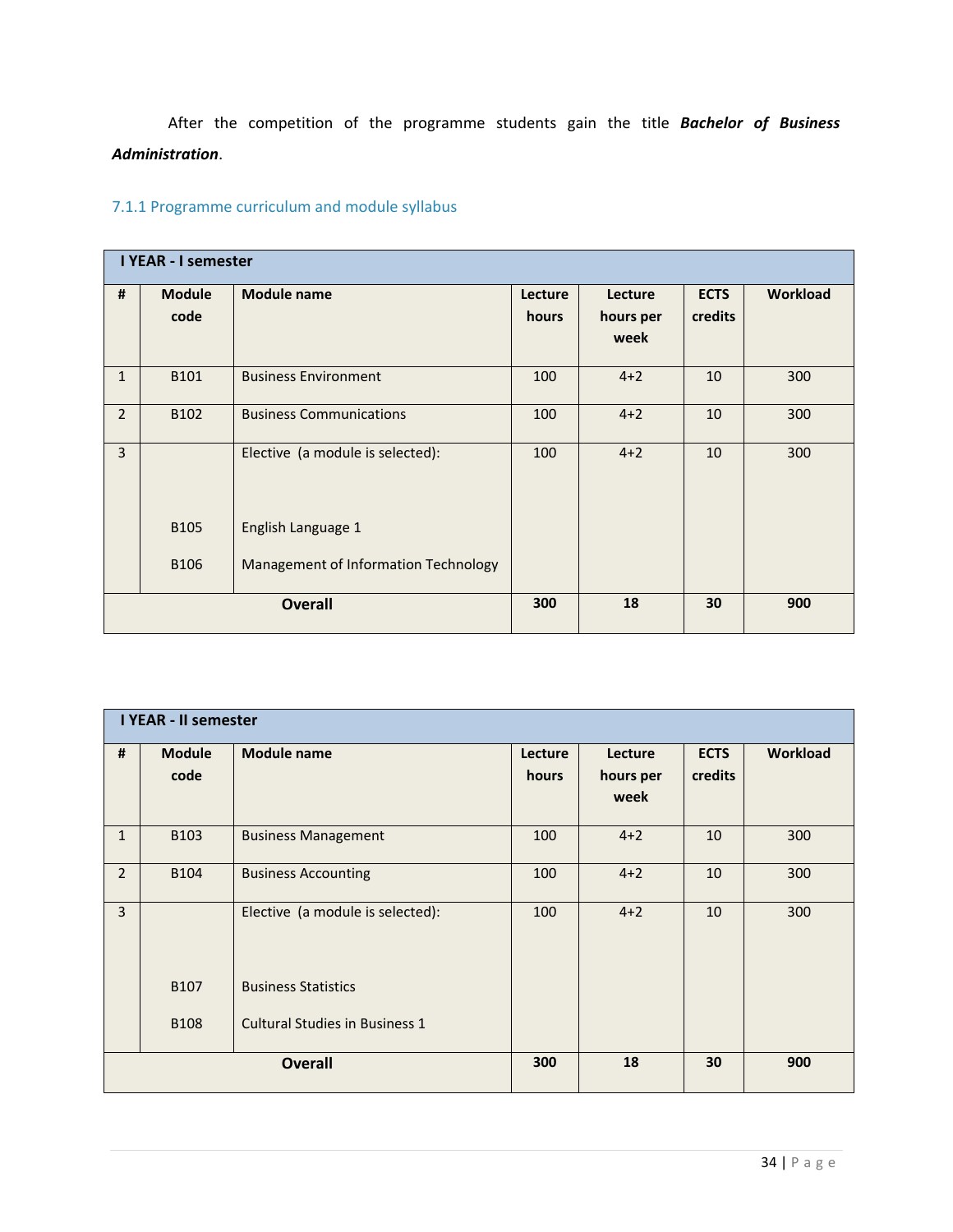|                | <b>II YEAR - III semester</b> |                                  |                  |                      |                        |          |  |  |  |
|----------------|-------------------------------|----------------------------------|------------------|----------------------|------------------------|----------|--|--|--|
| #              | <b>Module</b><br>code         | <b>Module name</b>               | Lecture<br>hours | Lecture<br>hours per | <b>ECTS</b><br>credits | Workload |  |  |  |
|                |                               |                                  |                  | week                 |                        |          |  |  |  |
| $\mathbf{1}$   | B201                          | <b>Strategic Management</b>      | 100              | $4 + 2$              | 10                     | 300      |  |  |  |
| $\overline{2}$ | B <sub>202</sub>              | <b>Management Accounting</b>     | 100              | $4 + 2$              | 10                     | 300      |  |  |  |
| 3              |                               | Elective (a module is selected): | 100              | $4 + 2$              | 10                     | 300      |  |  |  |
|                | B <sub>205</sub>              | English Language 2               |                  |                      |                        |          |  |  |  |
|                | <b>B206</b>                   | Human Resource Management        |                  |                      |                        |          |  |  |  |
|                | <b>Overall</b>                |                                  |                  | 18                   | 30                     | 900      |  |  |  |

|                | <b>II YEAR - IV semester</b> |                                          |                  |                              |                        |          |  |  |  |
|----------------|------------------------------|------------------------------------------|------------------|------------------------------|------------------------|----------|--|--|--|
| #              | <b>Module</b><br>code        | <b>Module name</b>                       | Lecture<br>hours | Lecture<br>hours per<br>week | <b>ECTS</b><br>credits | Workload |  |  |  |
| $\mathbf{1}$   | B203                         | Marketing                                | 100              | $4 + 2$                      | 10                     | 300      |  |  |  |
| $\overline{2}$ | <b>B204</b>                  | <b>Business Law</b>                      | 100              | $4 + 2$                      | 10                     | 300      |  |  |  |
| $\overline{3}$ |                              | Elective (a module is selected):         | 100              | $4 + 2$                      | 10                     | 300      |  |  |  |
|                | <b>B207</b>                  | <b>Management of Financial Resources</b> |                  |                              |                        |          |  |  |  |
|                | <b>B208</b>                  | <b>Cultural Studies in Business 2</b>    |                  |                              |                        |          |  |  |  |
| <b>Overall</b> |                              |                                          | 300              | 18                           | 30                     | 900      |  |  |  |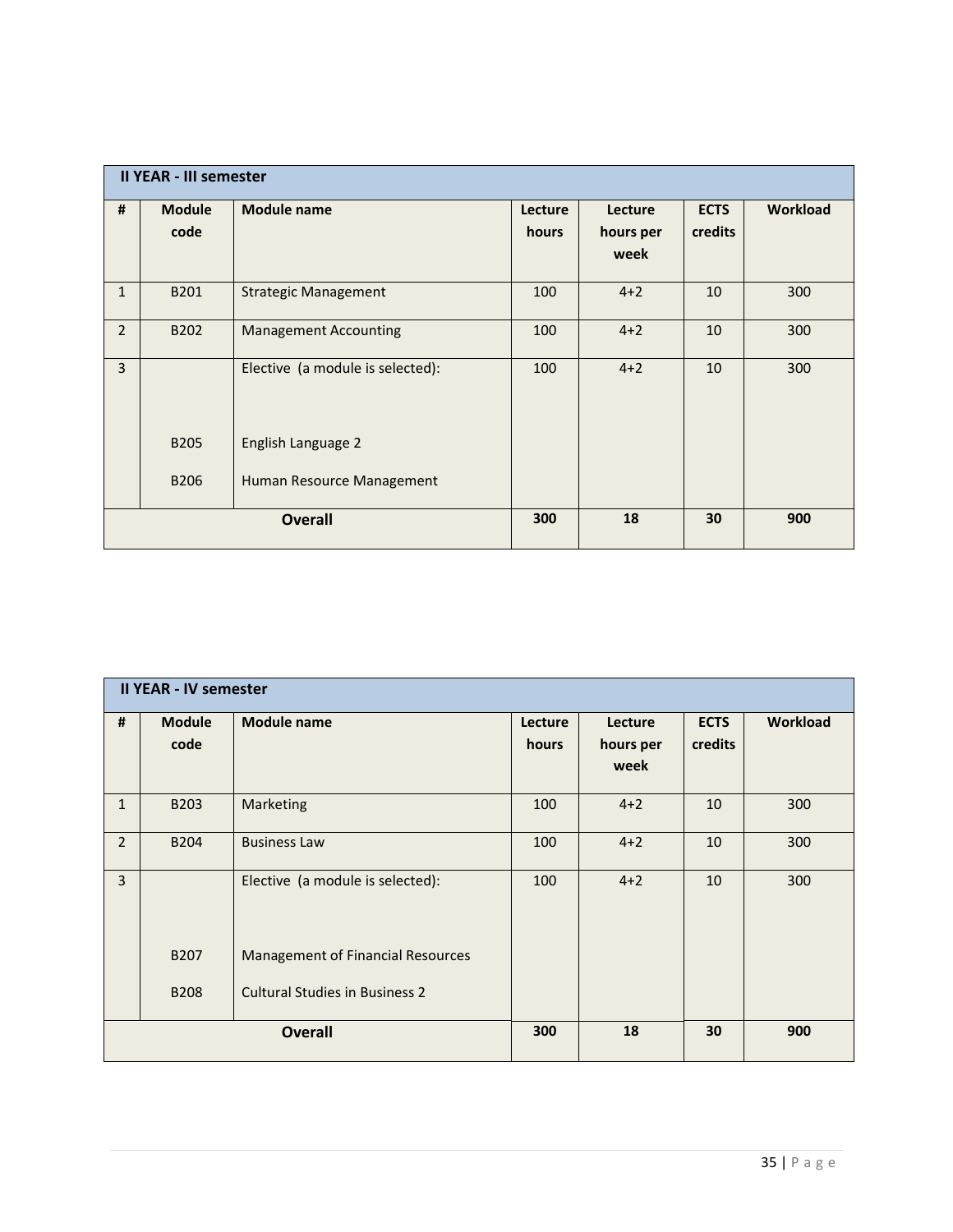|                | <b>III YEAR - V semester</b> |                                   |                  |                              |                        |                 |  |  |
|----------------|------------------------------|-----------------------------------|------------------|------------------------------|------------------------|-----------------|--|--|
| #              | <b>Module</b><br>code        | <b>Module name</b>                | Lecture<br>hours | Lecture<br>hours per<br>week | <b>ECTS</b><br>credits | <b>Workload</b> |  |  |
| $\mathbf{1}$   | B304                         | <b>Organisational Psychology</b>  | 60               | $2+2$                        | 6                      | 180             |  |  |
| $2^{\circ}$    | B302                         | <b>Risk Management</b>            | 60               | $2+2$                        | 6                      | 180             |  |  |
| $\overline{3}$ | <b>B303</b>                  | Corporate Finance                 | 60               | $2+2$                        | 6                      | 180             |  |  |
| $\overline{4}$ |                              | Elective (a module is selected);  | 60               | $2+2$                        | 6                      | 180             |  |  |
| 5              |                              | Elective (a module is selected):  | 60               | $2+2$                        | 6                      | 180             |  |  |
|                | <b>B310</b>                  | Leadership and Ethics             |                  |                              |                        |                 |  |  |
|                | <b>B314</b>                  | <b>Computer Network</b>           |                  |                              |                        |                 |  |  |
|                | <b>B311</b>                  | <b>General Cultural Studies 1</b> |                  |                              |                        |                 |  |  |
|                | <b>Overall</b>               |                                   |                  | 24                           | 30                     | 900             |  |  |

|                | <b>III YEAR - VI semester</b> |                                          |                  |                              |                        |                 |  |  |
|----------------|-------------------------------|------------------------------------------|------------------|------------------------------|------------------------|-----------------|--|--|
| #              | <b>Module</b><br>code         | <b>Module name</b>                       | Lecture<br>hours | Lecture<br>hours per<br>week | <b>ECTS</b><br>credits | <b>Workload</b> |  |  |
| $\mathbf{1}$   | <b>B308</b>                   | <b>Quality Perception and Management</b> | 60               | $2+2$                        | 6                      | 180             |  |  |
| $\overline{2}$ | <b>B309</b>                   | Management of Operations and Logistics   | 60               | $2+2$                        | 6                      | 180             |  |  |
| $\overline{3}$ | <b>B306</b>                   | <b>International Finance</b>             | 60               | $2+2$                        | 6                      | 180             |  |  |
| $\overline{4}$ |                               | Elective (a module is selected);         | 60               | $2+2$                        | 6                      | 180             |  |  |
| 5              |                               | Elective (a module is selected):         | 60               | $2+2$                        | 6                      | 180             |  |  |
|                | <b>B316</b>                   | <b>Business Ethics</b>                   |                  |                              |                        |                 |  |  |
|                | <b>B305</b>                   | <b>Computer Applications</b>             |                  |                              |                        |                 |  |  |
|                | <b>B315</b>                   | <b>General Cultural Studies 2</b>        |                  |                              |                        |                 |  |  |
|                |                               | <b>Overall</b>                           | 300              | 24                           | 30                     | 900             |  |  |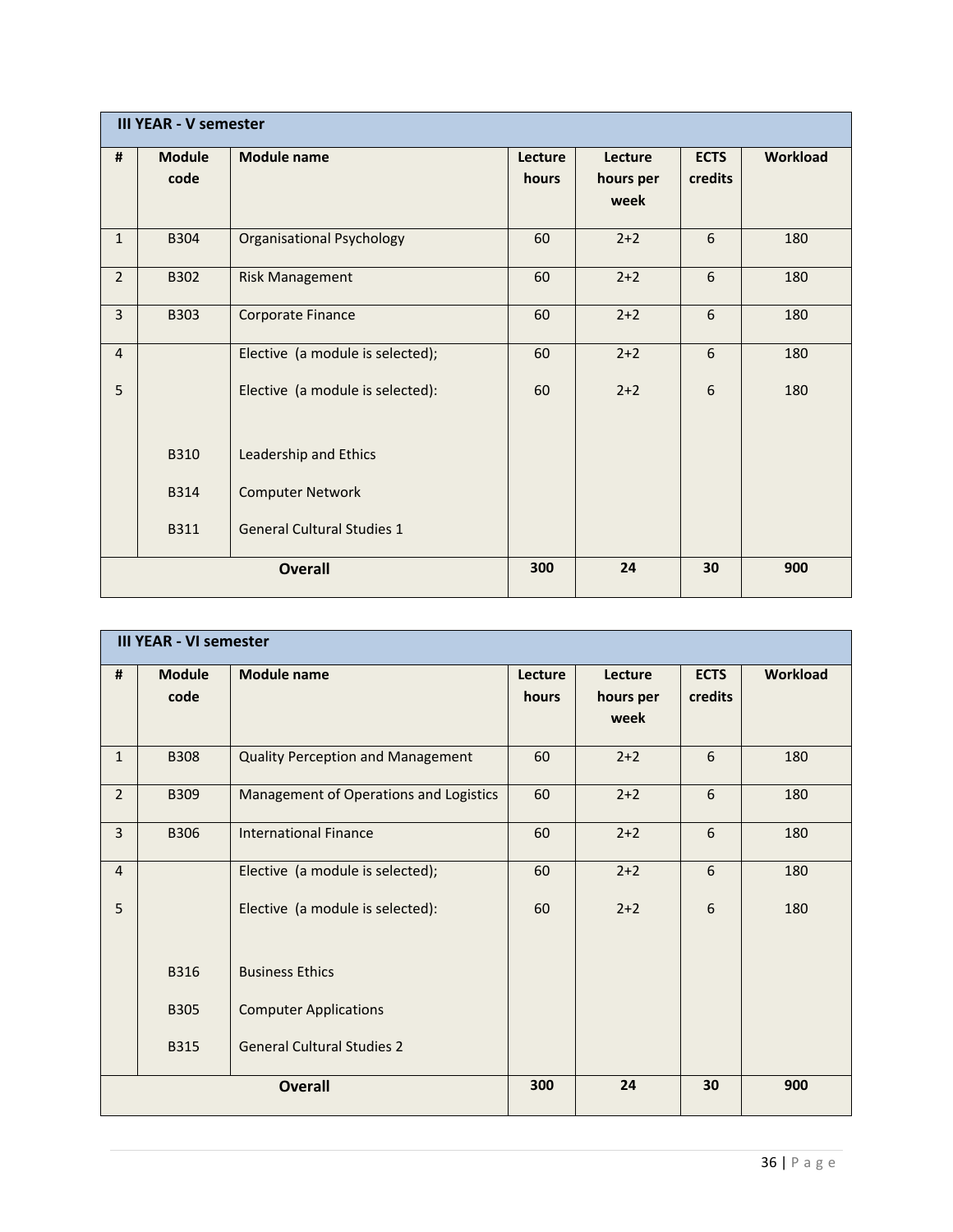All the modules have individual syllabus, built around the expected Learning Outcomes and preapproved by the Academic Council of Euro College. A syllabus sample if provided below. (*For complete module syllabuses please see Appendix B1)*

*Syllabus sample:*

# **Marketing Management**

#### **Learning Outcomes**

2<sup>nd</sup> Year Module Department: Business Administration Programme: Bachelor of Business Administration Module: Marketing Management Module Code: B203 Lecturer: Dejan Velickov

On successful competition of this module, students should be able to:

- *Understand the broader context of marketing and its specific application*
- *Appraise the forces impacting the value offered to the consumers in form of products and services*
- *Conduct research and assessment of market conditions and internal setting as well*
- *Understand the significance of marketing plan, develop and apply a marketing plan*
- *Use different marketing media and understand the on‐line marketing (its concept and application)*
- *Demonstrate marketing management competencies*

#### *Teaching Strategy*

The course is planned on the basis of a series of lectures and tutorials. Assessment will be made on the basis of a major marketing research project to which course work will be related and which will require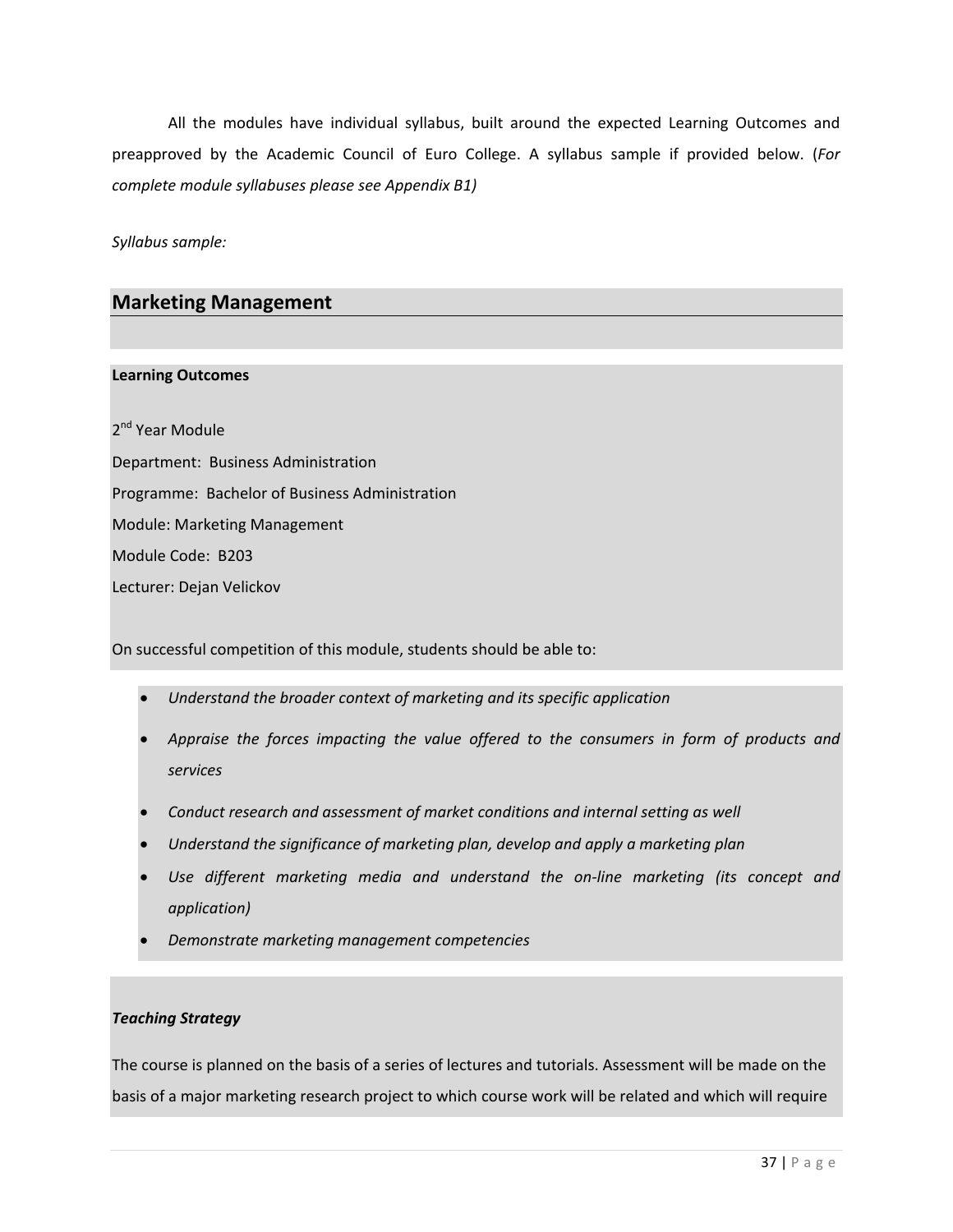the student to demonstrate his or her understanding of the relevant marketing techniques. The other aspects of the modules will be tested on exam, as well.

#### *Syllabus*

#### 1. Marketing and Market Orientation

Development of marketing as an exchange process, a philosophy of business, and a managerial function; Contribution of marketing as a means of creating customer value and as a form of competition; The importance of a market orientation to organizational performance; The impacts of marketing actions on society and the need for marketers to act in an ethical and socially responsible manner; The significance of buyer-seller relationships in marketing; The structure of an outline marketing plan.

#### 2. Analyzing Marketing Opportunities

Gathering information and measuring market demand; Scanning the marketing environment; Porter five forces model; Analyzing consumer markets and buyer behaviour; Analyzing business markets and business buying behaviour; Differences between consumer decision making and business decision making process; Competition analysis and dealing with competition; How to make conclusions; How to identify trends, opportunities and threats.

#### 3. Marketing Research, Market Segmentation and Marketing Audit

Marketing audit as an appraisal of the external marketing environment and an organization's internal marketing operations; The role of various analytical tools in the marketing auditing process; The value of marketing research and information in developing marketing plans; The concept of market segmentation and distinguish effective bases for segmenting consumer and business‐to‐business markets; Creating the questionnaire, gathering information, analyzing the results, generate findings, creating presentation of the findings.

#### 4. Business Strategic Planning

Business mission and vision; Financial and marketing objectives; SWOT analysis and MAP (Main Attention Points); Internal analysis and how to identify relevant strengths and weaknesses; External analysis and how to identify opportunities and threats; Strategy formulation; Operation planning and implementation; Feedback and Control.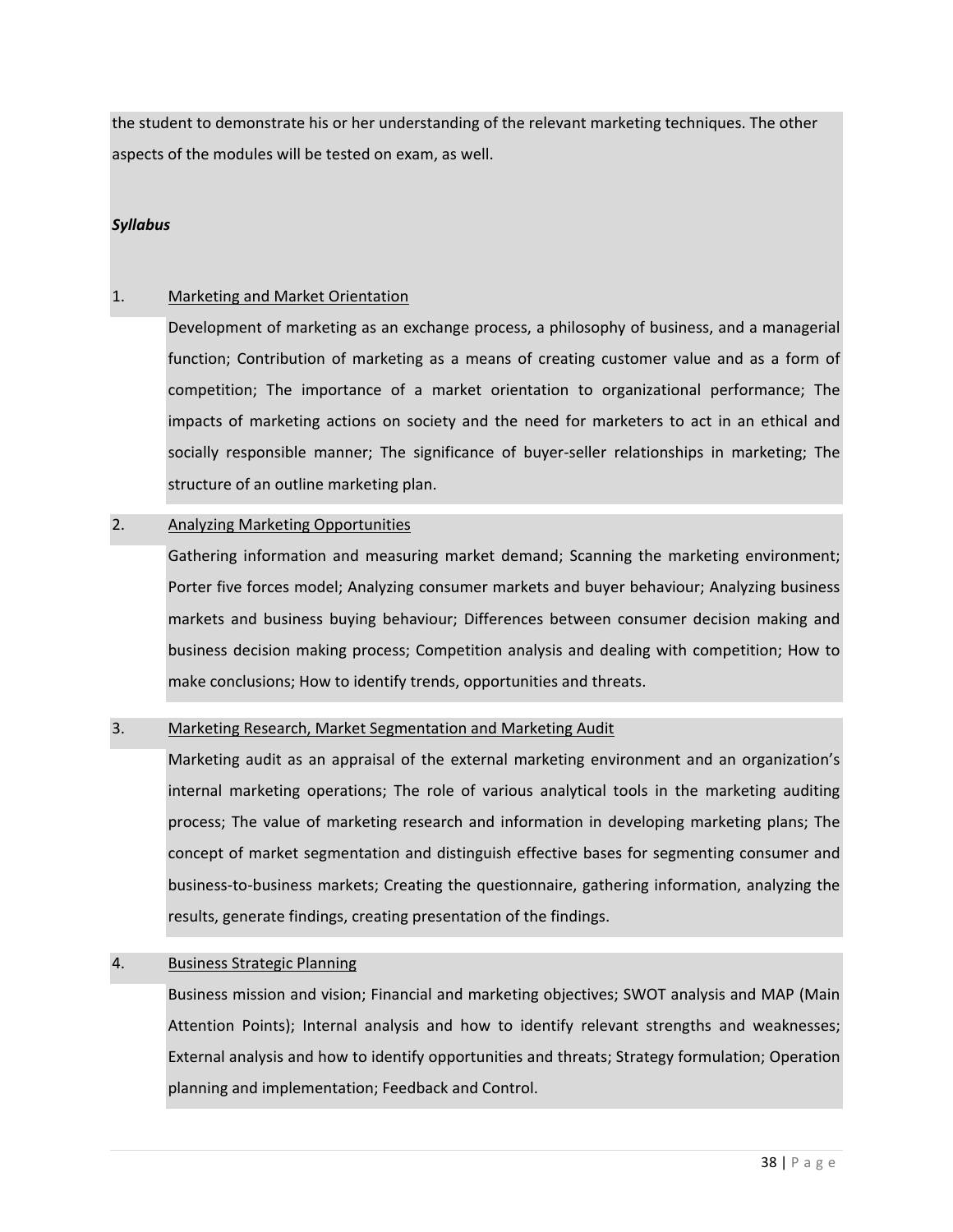#### 5. Developing New Products

Managing the development process; Idea generation and idea screening; Concept development and testing; Market strategy development; Business analysis; Product development, market testing and commercialization; Consumer adoption process; Stages and factors in the adoption process.

#### 6. Positioning the Market Offering

What is Positioning and Positioning statement; Differentiation tools; Product lifecycle marketing strategies: introduction, growth, maturity and decline stage; Market evolution

#### 7. Managing the Marketing Mix

The essential elements of targeting and positioning, and the creation of an integrated and coherent marketing mix; Describing the tools and techniques available to marketers to satisfy customer requirements and compete effectively; Explaining the development of the extended marketing mix concept to include additional components in appropriate contextual settings: product, price, place (distribution), promotion (communications), people, processes, physical evidence and customer service; The effects of information and communication technology on the development and implementation of the marketing mix; Importance of measuring the effectiveness of the selected marketing effort and instituting appropriate changes where necessary.

#### 8. Product and Services

Developing awareness of products as bundles of benefits that deliver customer value and have different characteristics, features and levels; Explanation and illustration of the product life cycle concept and recognition of its effects on marketing mix decisions; Explanation and illustration of the principles of product policy: branding, product lines, packaging and service support; The importance of introducing new products, and describe the processes involved in their development and launch.

#### 9. Price

The range of internal and external factors that influence pricing decisions; Identification and illustration of the range of different pricing policies and tactics that are adopted by organizations as effective means of competition.

#### 10. Place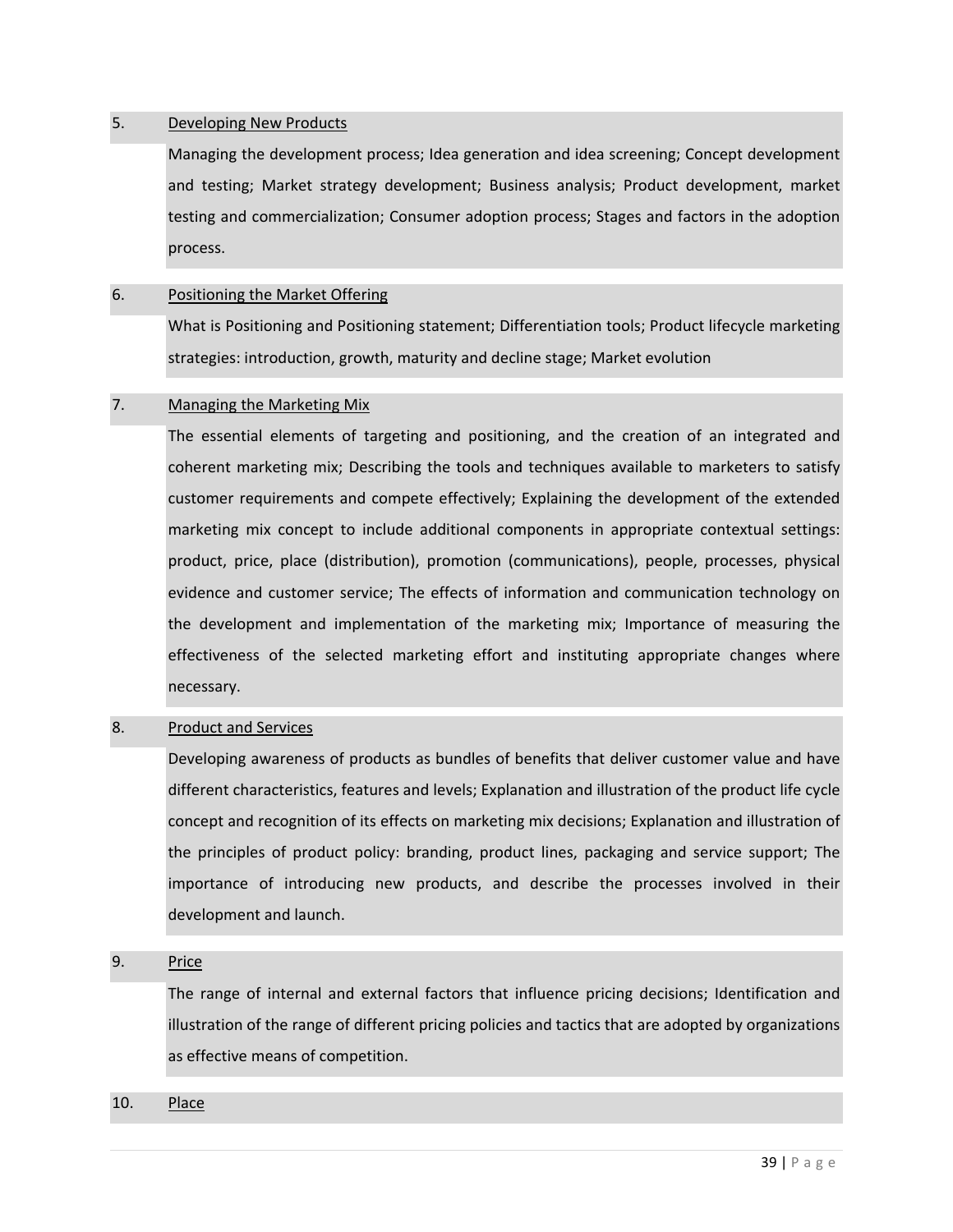Definition of the channels of distribution, intermediaries and logistics, and understanding the contribution they make to the marketing effort; Stating and explaining the factors that influence channel decisions and the selection of alternative distribution channel options, including the effects of new information and communications technology

#### 11. Promotion

Description of the extensive range of tools that comprise the marketing communications mix, and examine the factors that contribute to its development and implementation; The importance of measuring the effectiveness of the selected marketing effort and instituting appropriate changes where necessary; Managing the sales force; Creating product awareness; Creating efficient media mix for successful promotional campaign; The specifics of ATL and BTL communication; Advertising objectives; Advertising budget; Advertising message; Decisions of reach, frequency and impact of the promotion; Sales promotions and public relations.

#### 12. Managing Direct and On-line Marketing

Growth and benefits of direct and on‐line marketing; Channels of direct marketing; Face to face selling, direct mail, catalogues, telemarketing; The on-line consumer; On-line marketing: advantages and disadvantages; The impact of social medias and the impact of technology on the on‐line marketing; Facebook campaign; Google's Adwords and Adsense.

#### 13. The International and Global Marketing

The role of culture when marketing abroad; The Hofstede's cultural dimensions; International entry strategies for doing business abroad.

#### **Assessment**

| Class participation: | $\overline{\phantom{a}}$ | Class attendance and class participation will each account for 20% of the |
|----------------------|--------------------------|---------------------------------------------------------------------------|
|                      |                          | overall marks.                                                            |
| Assignments:         | $\overline{\phantom{a}}$ | An individual assignment concentrating on market research and which       |
|                      |                          | will account for 40% of the marks.                                        |
| Examinations:        | $\overline{\phantom{a}}$ | A 2 hours examination in which students answer 4 from 8 questions         |
|                      |                          | which will account for 40% of the marks.                                  |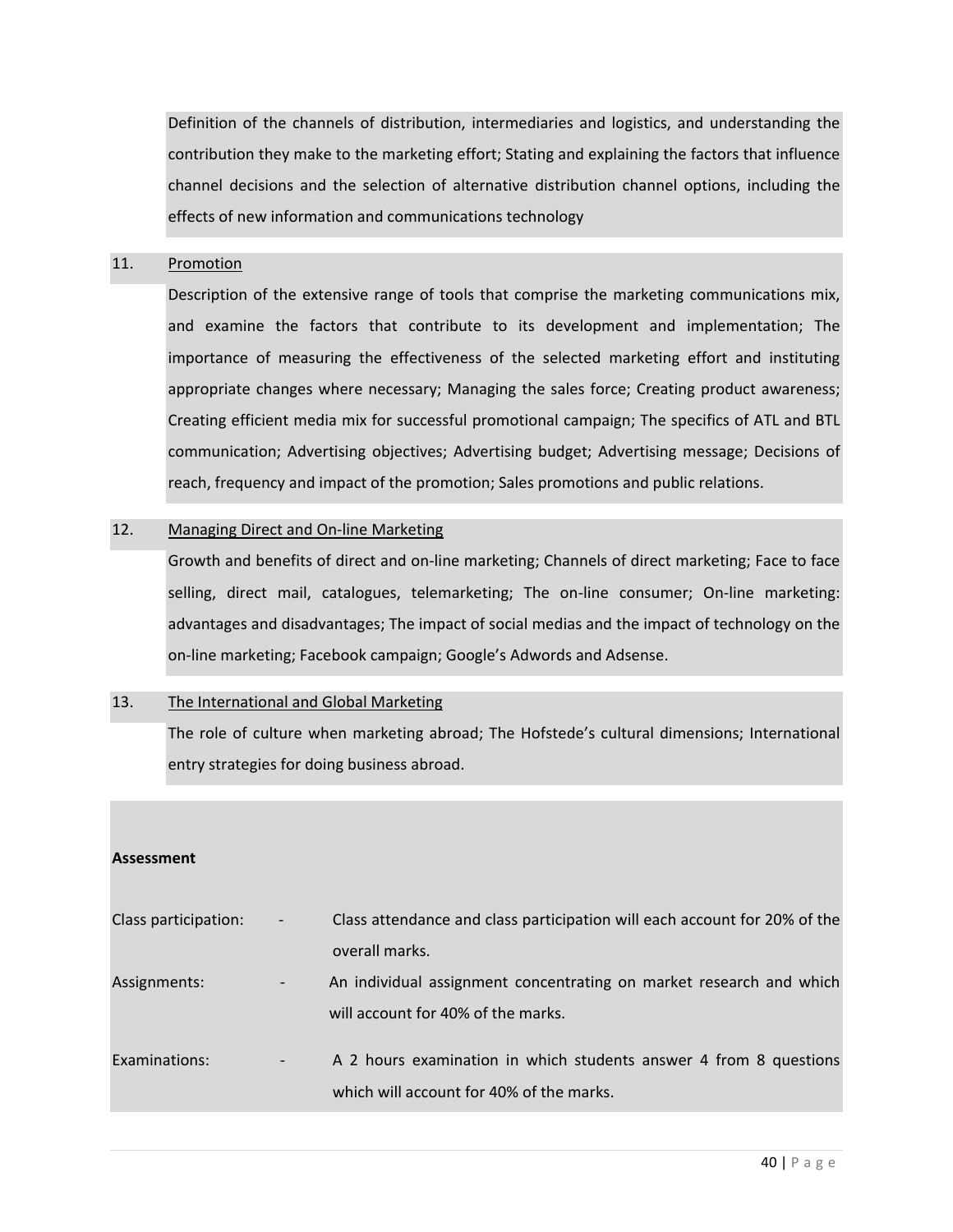#### **Indicative Reading**

*Marketing Management*, Millenium Edition, by Philip Kotler (Prentice Hall); *Principles of Marketing*, 6<sup>th</sup> Edition by Kotler & Armstrong (Prentice Hall); *Marketing in Practice,* by W.G. Leader & N. Kyritsis (Stanley Thornes Publishers Ltd); *Essentials of Marketing,* by G. Lancaster & L. Massingham (McGraw Hill); *Marketing Research,* by P.M. Chisnall (McGraw‐Hill); *Modern Business Marketing,* by T.L. Powers (West Publishing).

#### **7.2 Master of Business Administration (MBA)**

The aim of the Euro College MBA programme is to develop business leaders with cross‐cultural insights and creative problem-solving skills - leaders who together with their peers will redefine the future of business practice and who will have an impact on their organisations and their wider community, leaders who have the courage, in challenging times, to lead both ethically and responsibly.

The Euro College MBA is a combination of innovative ideas already proven throughout business schools and teaching methodologies with relevance to business, focused on individual needs, delivered in a unique learning environment in two academic years. Although the rewards of the Euro College MBA are immense, to succeed requires a serious commitment and an open mind. Our students say that the intensity of the programme significantly enriches their MBA experience, both from an academic and extracurricular perspective.

In accordance with the Bologna Declaration and the ECTS system, the Bachelor of Business Administration programme at Euro College is composed of core and elective modules with unique codes. The modules are divided by semesters and workload and each carries certain amount of ECTS credits: 30 credits per semester, 60 credits for the academic year (consisting of two semesters) or 120 ECTS credits overall, for the two year programme.

The study period is based on a structured series of 5 core courses. These courses cover some of the key management disciplines, as well as focusing on the environment in which business takes place. Modules such as 'Multinational Business' and 'Organisational Theory and Development' enable students to understand the drivers of change that will affect their future careers.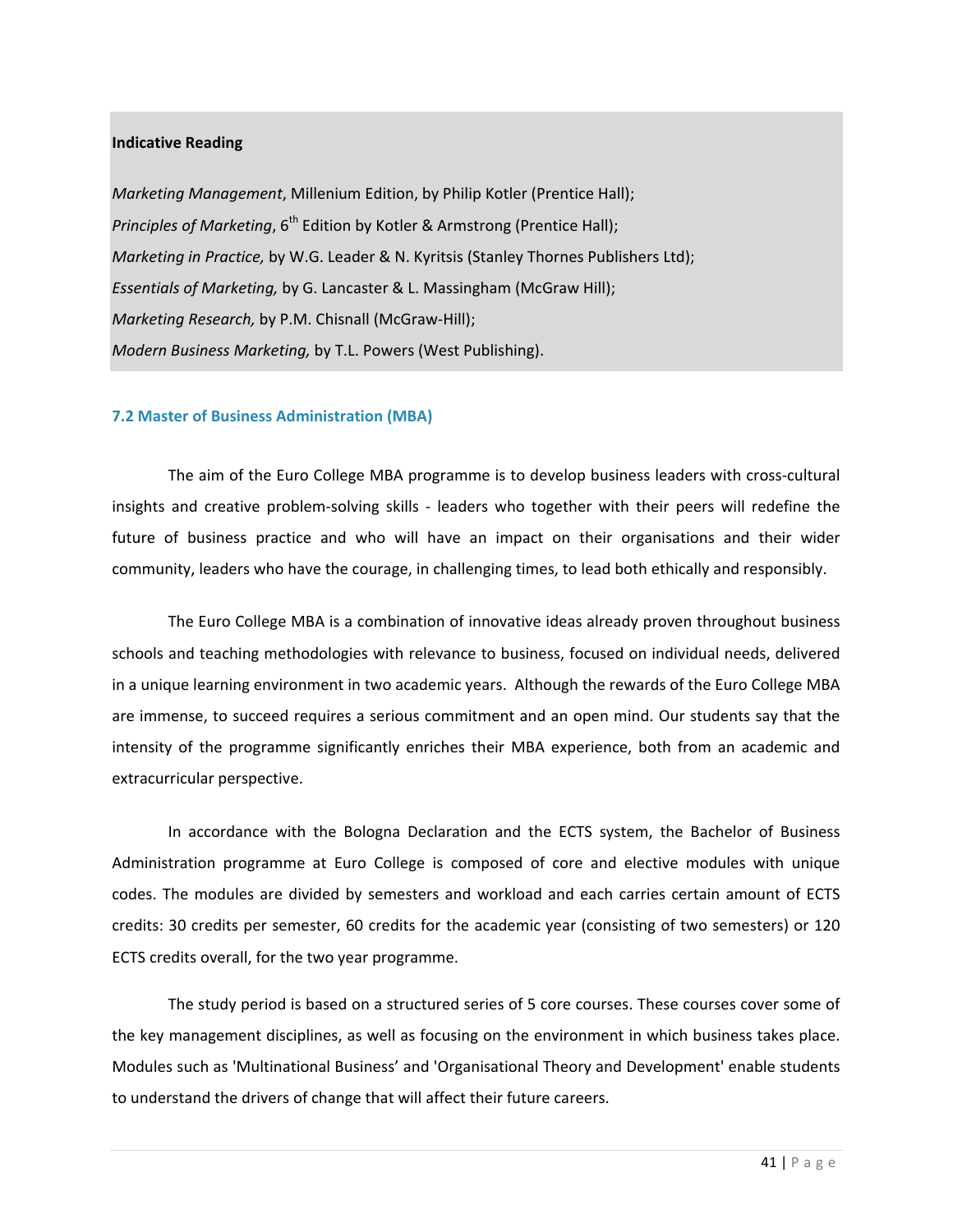The other part of the programme can be customised. Choosing 6 electives from a portfolio of 12 creates a unique mix of topics that will support individual educational and professional goals. The programme allows students to pursue a generalist path towards management and business.

The lecture delivery, besides the employed faculty by the Institution who are doing most of the delivery, is also done by visiting professors from the country and abroad, as well as specialists from the areas of economy, finance, management and other business relate domains. Besides regular lectures, the students are offered educational seminars as well as mandatory practical classes encompassed in individual modules.

After the competition of the programme students gain the title *Master of Business Administration*.

|                | <b>I YEAR - I semester</b> |                                          |                  |                              |                        |          |  |
|----------------|----------------------------|------------------------------------------|------------------|------------------------------|------------------------|----------|--|
| #              | <b>Module</b><br>code      | <b>Module name</b>                       | Lecture<br>hours | Lecture<br>hours per<br>week | <b>ECTS</b><br>credits | Workload |  |
| $\mathbf{1}$   | MB201                      | <b>Research Methodology</b>              | 40               | $2+2$                        | 10                     | 300      |  |
| $\overline{2}$ | <b>MB202</b>               | <b>Business Modelling</b>                | 40               | $2+2$                        | 10                     | 300      |  |
| $\overline{3}$ |                            | Elective (a module is selected):         | 40               | $2+2$                        | 5                      | 150      |  |
| $\overline{4}$ |                            | Elective (a module is selected):         | 40               | $2+2$                        | 5                      | 150      |  |
|                | <b>MB203</b>               | <b>Management of Information Systems</b> |                  |                              |                        |          |  |
|                | <b>MB204</b>               | <b>International Trade and Finance</b>   |                  |                              |                        |          |  |
|                | <b>MB205</b>               | <b>Industrial Economics</b>              |                  |                              |                        |          |  |
|                | <b>MB206</b>               | <b>Project Management</b>                |                  |                              |                        |          |  |
|                | <b>Overall</b>             |                                          |                  | 16                           | 30                     | 900      |  |

#### 7.2.1 Programme curriculum and module syllabus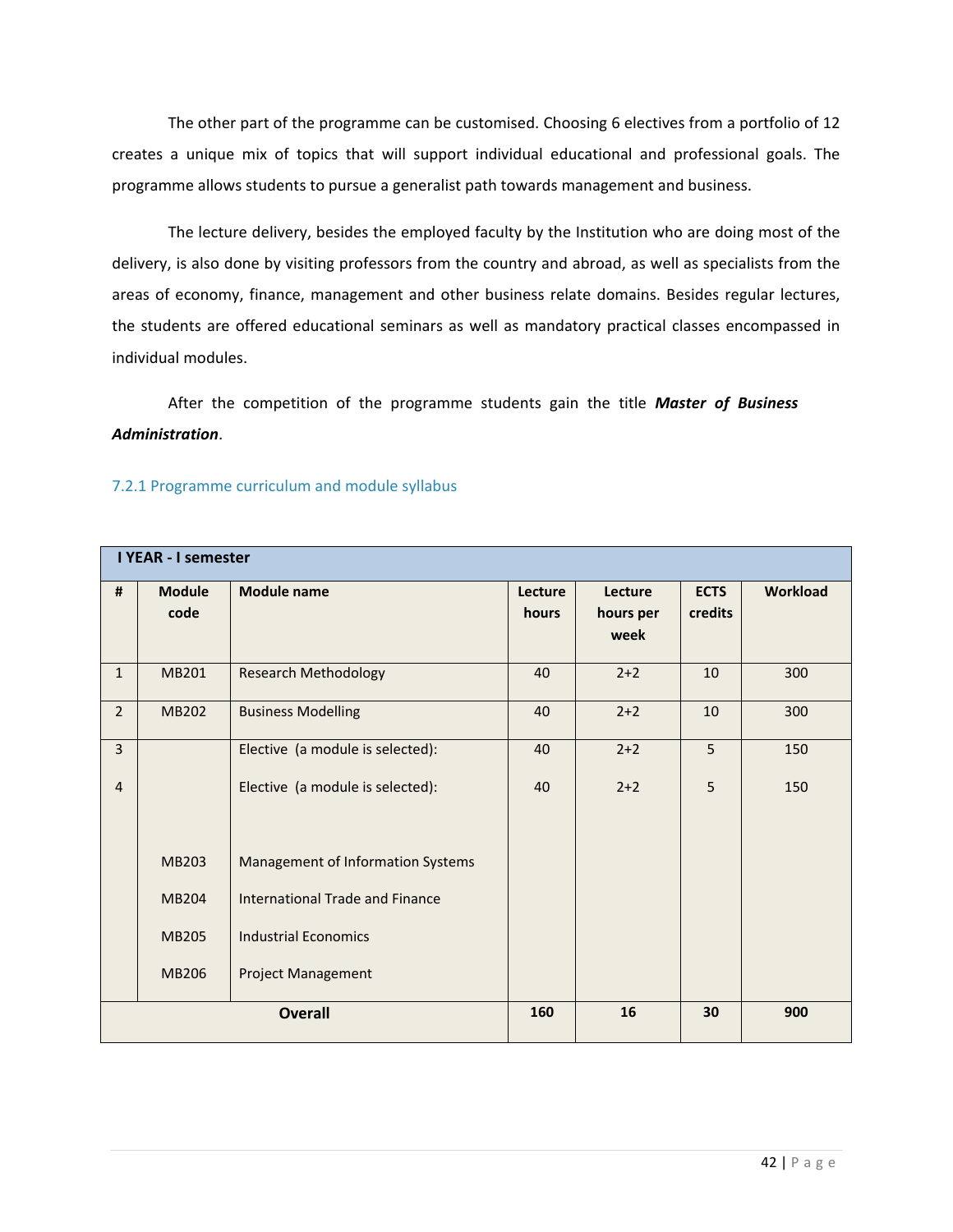|                | <b>I YEAR - II semester</b> |                                       |                  |                              |                        |          |  |  |
|----------------|-----------------------------|---------------------------------------|------------------|------------------------------|------------------------|----------|--|--|
| #              | <b>Module</b><br>code       | <b>Module name</b>                    | Lecture<br>hours | Lecture<br>hours per<br>week | <b>ECTS</b><br>credits | Workload |  |  |
| $\mathbf{1}$   | <b>MB207</b>                | Organisational Theory and Development | 50               | $3+2$                        | 10                     | 300      |  |  |
| $\overline{2}$ |                             | Elective (a module is selected):      | 50               | $3+2$                        | 10                     | 300      |  |  |
| 3              |                             | Elective (a module is selected):      | 50               | $3+2$                        | 10                     | 300      |  |  |
|                | <b>MB208</b>                | <b>Global Marketing</b>               |                  |                              |                        |          |  |  |
|                | MB209                       | <b>Financial Planning</b>             |                  |                              |                        |          |  |  |
|                | <b>MB210</b>                | <b>Corporate Communications</b>       |                  |                              |                        |          |  |  |
|                | MB211                       | Sales Management                      |                  |                              |                        |          |  |  |
|                |                             | <b>Overall</b>                        | 150              | 15                           | 30                     | 900      |  |  |

| <b>II YEAR - III semester</b> |                       |                                       |                  |                              |                        |                 |  |  |  |  |
|-------------------------------|-----------------------|---------------------------------------|------------------|------------------------------|------------------------|-----------------|--|--|--|--|
| #                             | <b>Module</b><br>code | <b>Module name</b>                    | Lecture<br>hours | Lecture<br>hours per<br>week | <b>ECTS</b><br>credits | <b>Workload</b> |  |  |  |  |
| $\mathbf{1}$                  | MB212                 | <b>Multinational Business</b>         | 50               | $3+2$                        | 10                     | 300             |  |  |  |  |
| $\overline{2}$                |                       | Elective (a module is selected):      | 50               | $3+2$                        | 10                     | 300             |  |  |  |  |
| $\overline{3}$                |                       | Elective (a module is selected):      | 50               | $3+2$                        | 10                     | 300             |  |  |  |  |
|                               | MB213                 | Foundation of Leadership and Teamwork |                  |                              |                        |                 |  |  |  |  |
|                               | MB214                 | <b>Ethics and Responsibility</b>      |                  |                              |                        |                 |  |  |  |  |
|                               | MB215                 | <b>Managerial Economics</b>           |                  |                              |                        |                 |  |  |  |  |
|                               | MB216                 | <b>Tools for Effective Managers</b>   |                  |                              |                        |                 |  |  |  |  |
| <b>Overall</b>                |                       |                                       | 150              | 15                           | 30                     | 900             |  |  |  |  |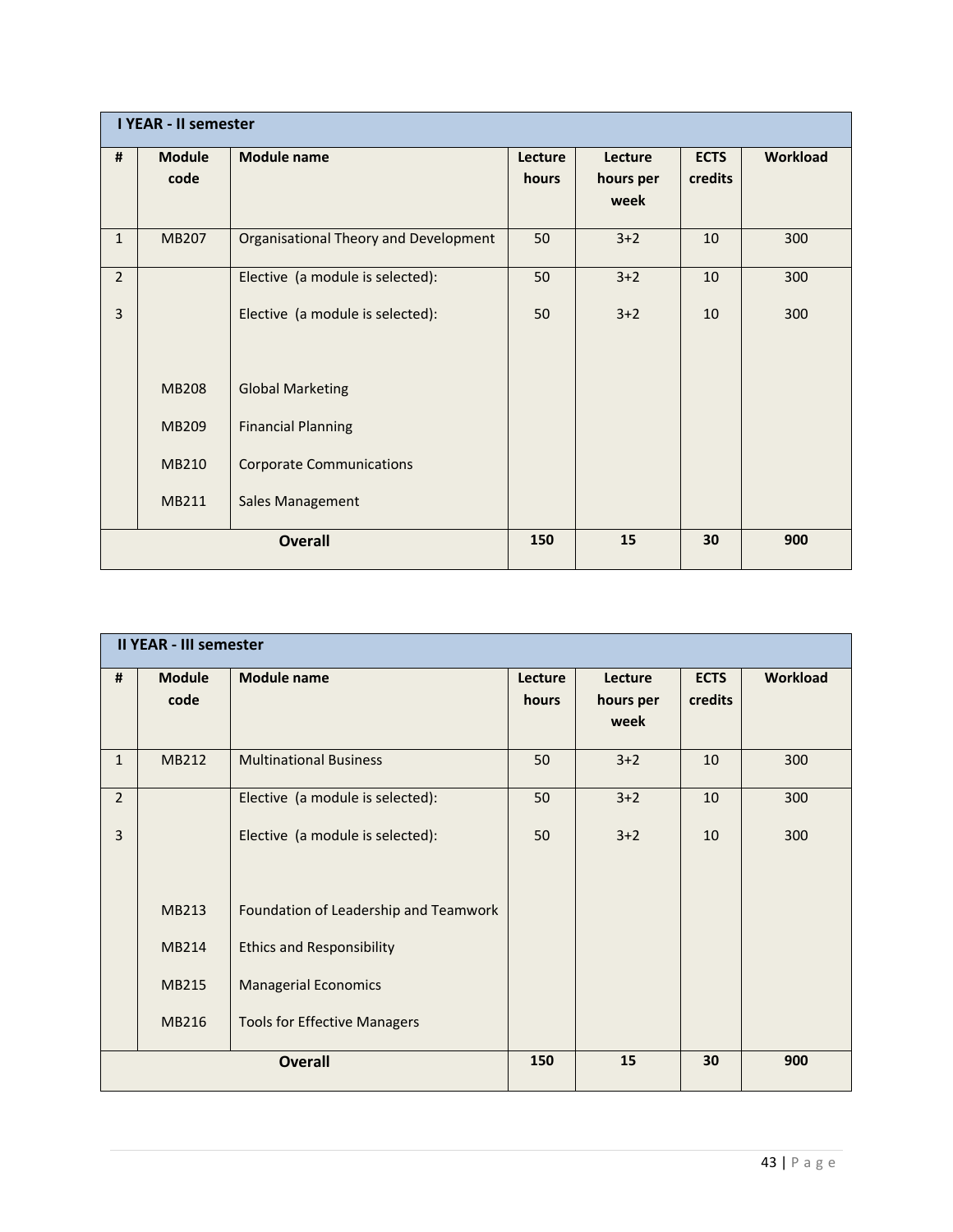| <b>II YEAR - IV semester</b> |                       |                                     |                  |                              |                        |                 |  |  |  |  |
|------------------------------|-----------------------|-------------------------------------|------------------|------------------------------|------------------------|-----------------|--|--|--|--|
| #                            | <b>Module</b><br>code | <b>Module name</b>                  | Lecture<br>hours | Lecture<br>hours per<br>week | <b>ECTS</b><br>credits | <b>Workload</b> |  |  |  |  |
|                              | <b>MB220</b>          | <b>Master Thesis (Dissertation)</b> |                  |                              | 30                     | 900             |  |  |  |  |
| <b>Overall</b>               |                       |                                     |                  |                              | 30                     | 900             |  |  |  |  |

All the modules have individual syllabus, built around the expected Learning Outcomes and preapproved by the Academic Council of Euro College. A syllabus sample can be seen below (*For complete module syllabuses please see Appendix B2)*

*Syllabus sample:*

# **Global Marketing**

#### **Learning Outcomes**

1<sup>st</sup> Year Module Department: Business Administration Programme: Master of Business Administration Module: Global marketing Module Code: MB208 Lecturer: Dejan Velichkov

On successful competition of this module, students should be able to:

 Recognize cultural differences in various global regions and their effect on the conduct of international business and be able to analyze these cultural differences in terms of opportunities and inherent risk in conducting marketing activities and in segmenting global markets. Students will examine how and where products are purchased and used by consumers in other countries;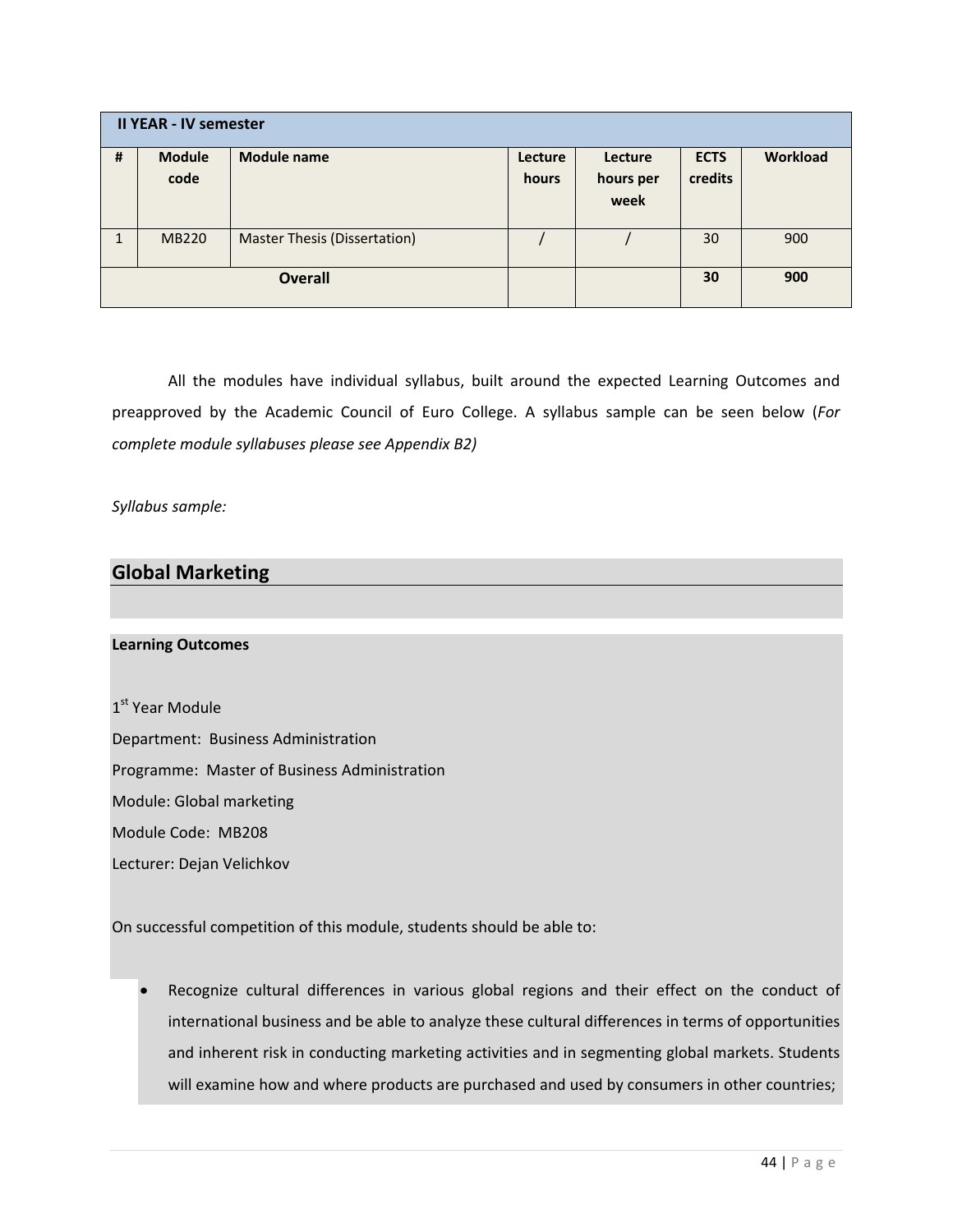- Understand the benefits in engaging in international trade in relation to political economic factors such as free trade or regional agreements, and learn how to target regions/countries based on their membership in a free trade agreement;
- Understand how to compete in international markets and the need for "global team" organizational structures designed to manage global companies and opportunities;
- Develop more of a global mentality and demonstrate comprehension of the economic and marketing aspects/outcomes of globalization;
- Develop global strategies and plans for a product launch, market entry and implementation for a company in a foreign country and be able to quantify that opportunity and justify the revenue;
- Analyze the challenge of global marketing strategies and managing international marketing operations in a domestic corporation;
- Summarise strategy, tools, frameworks and techniques for conduct of opportunity assessments, identify high potential regions, size markets and develop channel pricing strategy.

#### *Teaching Strategy*

The course is planned on the basis of a series of lectures and tutorials using a theoretical, historical, and case‐study approach; guest speaker presentations; in‐class discussion ‐ discussion breakout groups; in‐ class programming assignments; in‐class presentations; group project development and presentation; student presentations, video and other media, use of Internet to search for data and information.

## *Syllabus*

- 1. Course Introduction
	- Reading & Assignments: *A guide to case analysis*.
- 2. The marketing mix
	- Reading & Assignments: *Creating a Marketing Plan: An Overview (2564BC).*
- 3. Segmenting, targeting and positioning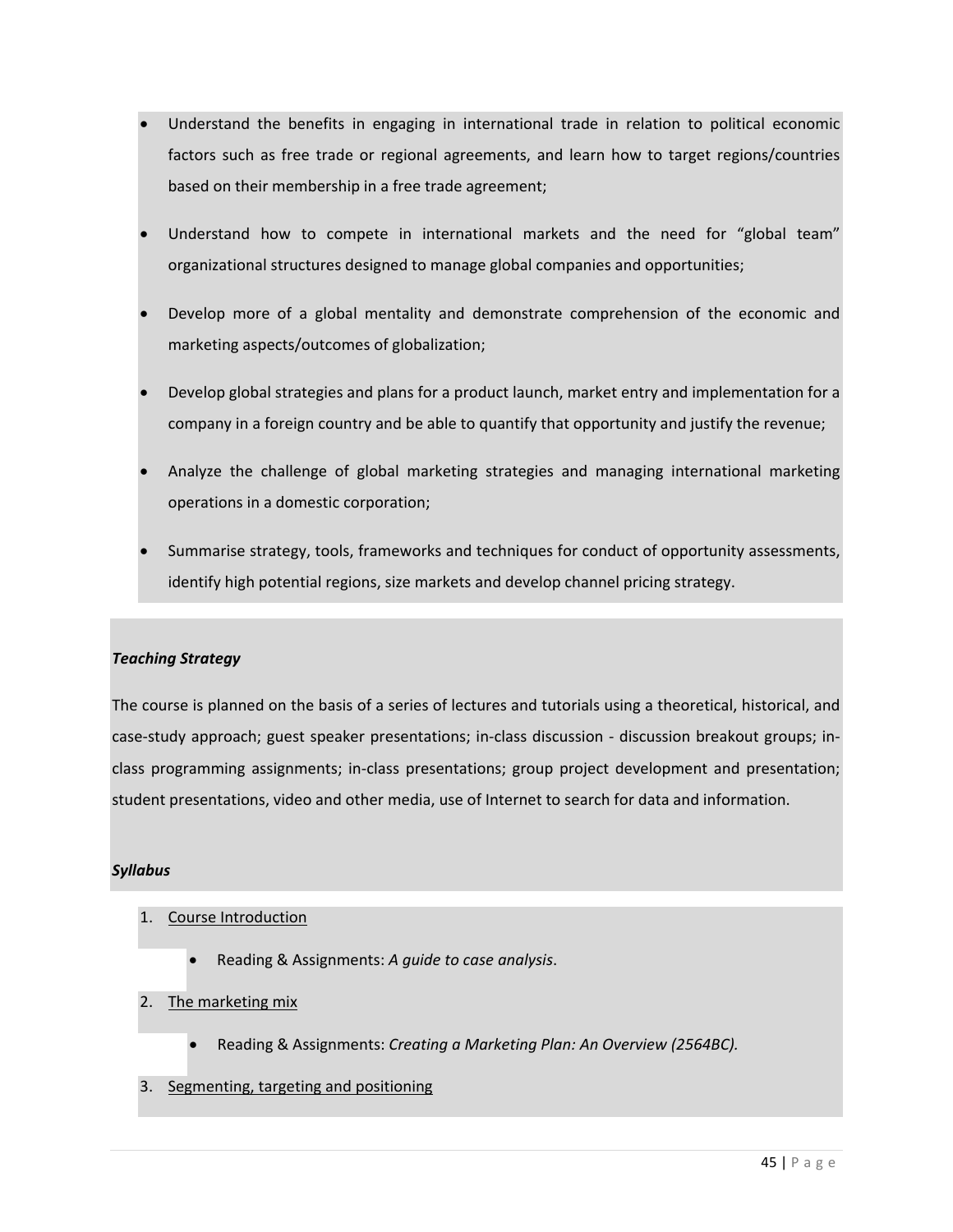- Reading & Assignments: *Market Customization: Market Segmentation, Targeting, and Positioning (2580BC).*
- 4. Overview of global marketing
	- Reading & Assignments: *Chapter 1&2, Marketing Across Borders: It's a Big, Big World (2653BC).*

## 5. Overview of global marketing

- Reading & Assignments: *Samsung Electronics Co (HBS #9‐504‐051).*
- 6. Macro environment
	- Reading & Assignments: *Chapter 4 & 5*.

#### 7. Macro/micro environment

- Reading & Assignments: *Four Seasons Goes to Paris (HBS #9‐803‐069).*
- 8. Designing an optimal organisational structure
	- Reading & Assignments: Determined by the Lecturer.

#### 9. Global entry strategy

Reading & Assignments: *Mary Kay Cosmetics: Asian Market Entry (HBS #9‐594‐023).*

#### 10. Global product strategy I

Reading & Assignments: *Chapter 11 & 12; How Global Brands Compete (HBR R0409D).*

#### 11. Global product strategy II

Reading & Assignments: *Real Madrid Club de Futbol (HBS #9‐504‐ 063).*

# 12. Global pricing strategy I

Reading & Assignments: *Chapter 13.*

# 13. Global pricing strategy II

Reading & Assignments: *DHL: Worldwide Express (HBS #9‐593‐011).*

# 14. Global promotion strategy I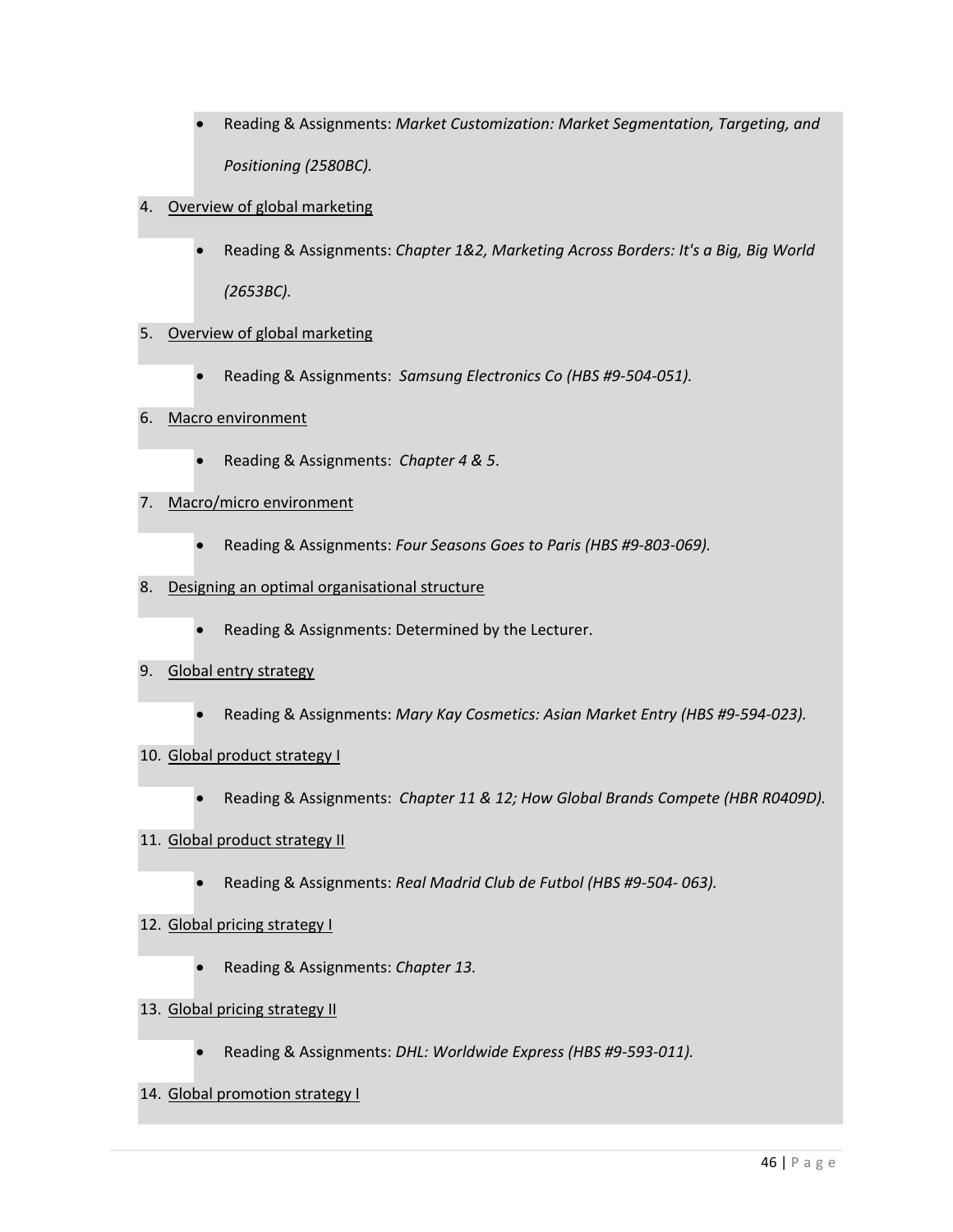- Reading & Assignments: *Chapter 14.*
- 15. Global promotion strategy II
	- Reading & Assignments: *British Airways (HBS #9‐585‐014).*

#### 16. Global distribution strategy

Reading & Assignments: *Toys R Us Japan (HBS #9‐796‐077), and Chapter 16.*

#### 17. Global marketing control

Reading & Assignments: Determined by the Lecturer.

# *Assessment* Class participation: ‐ Class attendance and class participation will each account for 20% of the overall marks. Assignments: ‐ An individual or team assignments concentrating on writing essays and seminar works as well as doing research and projects, which will account for 40% of the marks. Examinations: **Examinations:** A 2 hour examination in which students answer 4 from 8 questions which will account for 40% of the marks.

## *Indicative Reading*

Main Textbook:

*Global Marketing Management,* 3nd Ed., Masaaki Kotabe and Kristiaan Helsen, John Wiley & Sons, Inc.

\*This course will also use Harvard Business School case studies and selected articles and chapters. Readings and cases for each class are listed in this syllabus and should be used as a guide for reading and preparation.

http://harvardbusinessonline.hbsp.harvard.edu/relay.jhtml?name=cp&c=c15888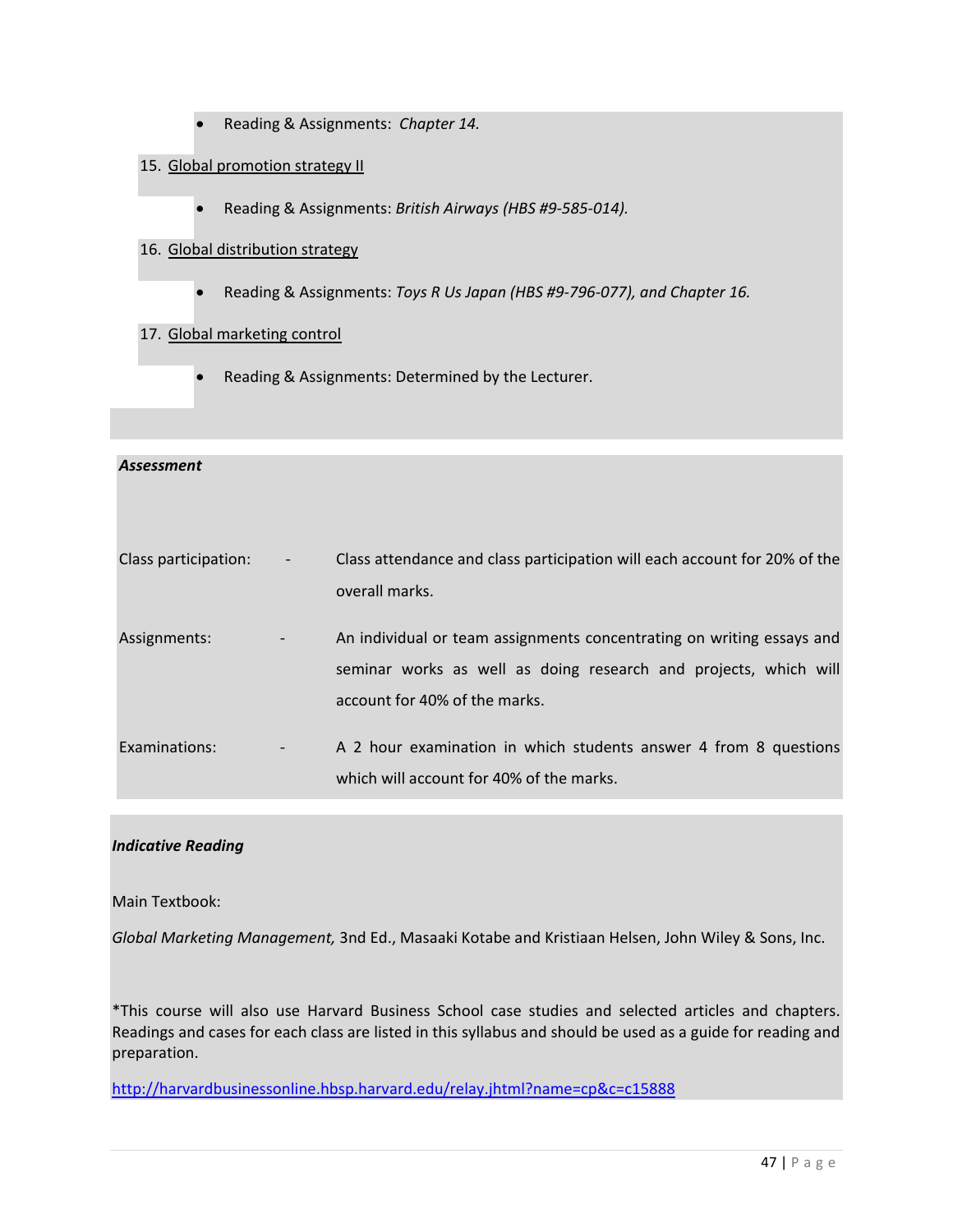#### *Additional Reading:*

*International Marketing*, 14th edition, by Cateora, Gilly, and Graham, McGraw‐Hill/Irwin, (2009); *Global Marketing*, 4th edition by Svend Hollensen, Prentice Hall in (2007); *Global Marketing*, Third Edition, Warren J. Keegan and Mark C. Green, Prentice Hall, N.J. (2003); *The Lexus and the Olive Tree: Understanding Globalization,* Thomas L. Friedman, Anchor Books, (May, 2000).

# **8. Glossary**

The following glossary defines terminology for the purpose of this ECTS Users' guide.

**Accumulation ‐**  The process of collecting credits awarded for achieving the Learning Outcomes of educational components or other learning activities.

**Allocation of Credit ‐** The process of assigning a number of credits to qualifications/programmes or to other educational components.

**Assessment ‐** The total range of methods (written, oral and practical tests/examinations, projects and portfolios) used to evaluate students' achievement of expected Learning Outcomes.

**Assessment criteria ‐** Descriptions of what the student is expected to do, in order to demonstrate that a learning outcome has been achieved.

**Award of Credit ‐**  The act of delivering students the number of credits that are assigned to the component or a qualification. The award of credit recognises that students' Learning Outcomes have been assessed and that the student satisfies the requirements for the educational component or the qualification.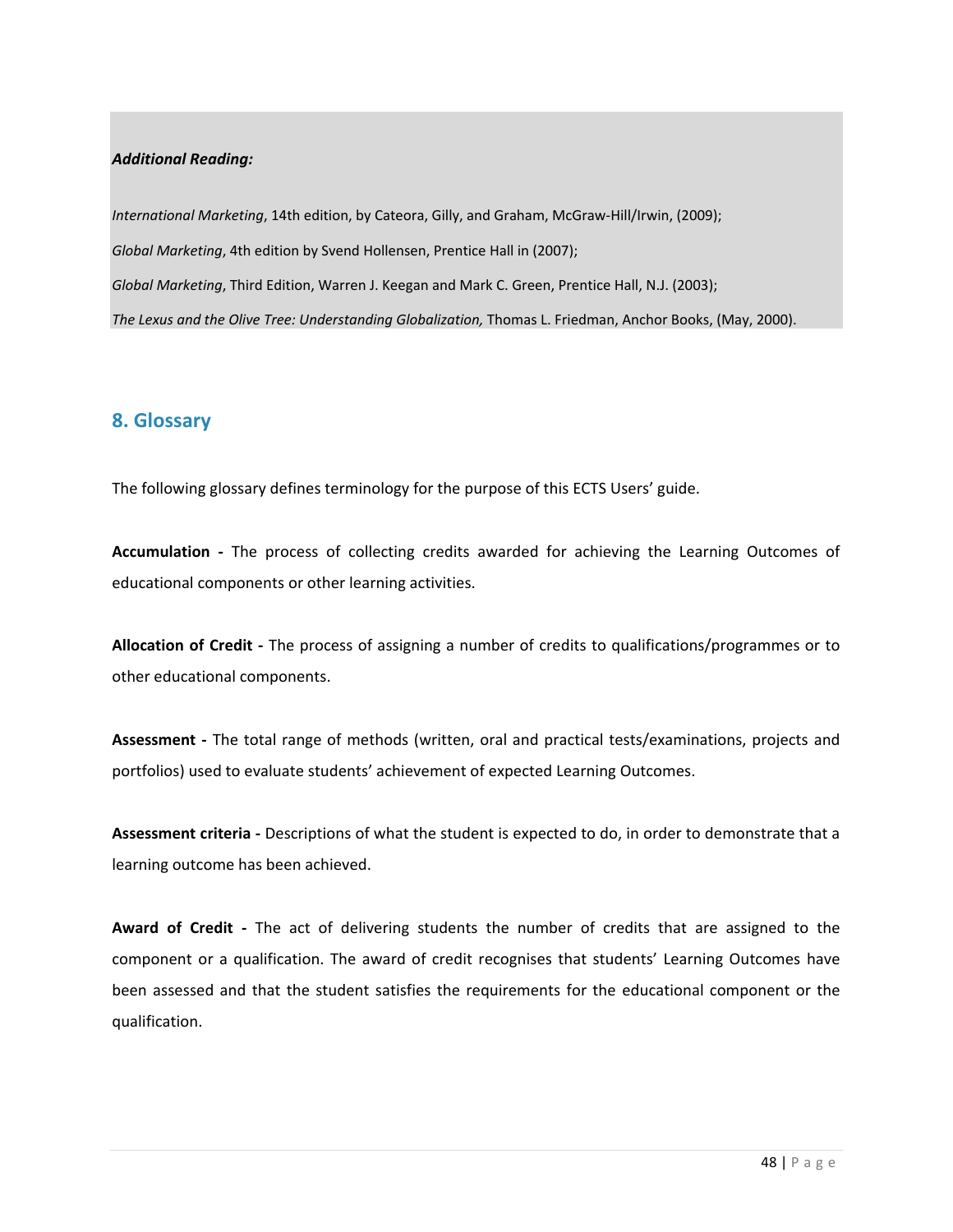**Competences** - A dynamic combination of cognitive and meta-cognitive skills, knowledge and understanding, interpersonal, intellectual and practical skills, ethical values and attitudes. Fostering competences is the object of all educational programmes. Competences are developed in all course units and assessed at different stages of a programme. Some competences are subject-area related (specific to a field of study), others are generic (common to any degree course). It is normally the case that competence development proceeds in an integrated and cyclical manner throughout a programme.

**Condoning ‐** Condoning is the term used in some national contexts when an examination board exempts a student from reassessment in a failed (or marginally failed) component if other related components are passed with sufficiently high grades.

**Contact Hour ‐** Hours (typically a period of 45‐60 minutes) spent by students on activities guided by teaching staff.

**Credit (ECTS) ‐** Quantified means of expressing the volume of learning based on the workload students need in order to achieve the expected outcomes of a learning process at a specified level.

**Cycle ‐** All qualifications in the European Higher Education Area are located within three cycles. One of the objectives indicated in the Bologna Declaration in 1999 was the "adoption of a system based on two main cycles, undergraduate and graduate." In 2003 doctoral studies were also included in the Bologna structure and referred to as the third cycle.

**Cycle (Level) Descriptors ‐** Generic statements of the broad expected outcomes of each of the three cycles. A good example of general cycle (level) descriptors are the so-called Dublin Descriptors, which have served as one of the foundations (along with ECTS) for the Framework for Qualifications of the European Higher Education Area.

**Educational Component ‐** A self‐contained and formally structured learning experience (such as: course unit, module, seminar, work placement).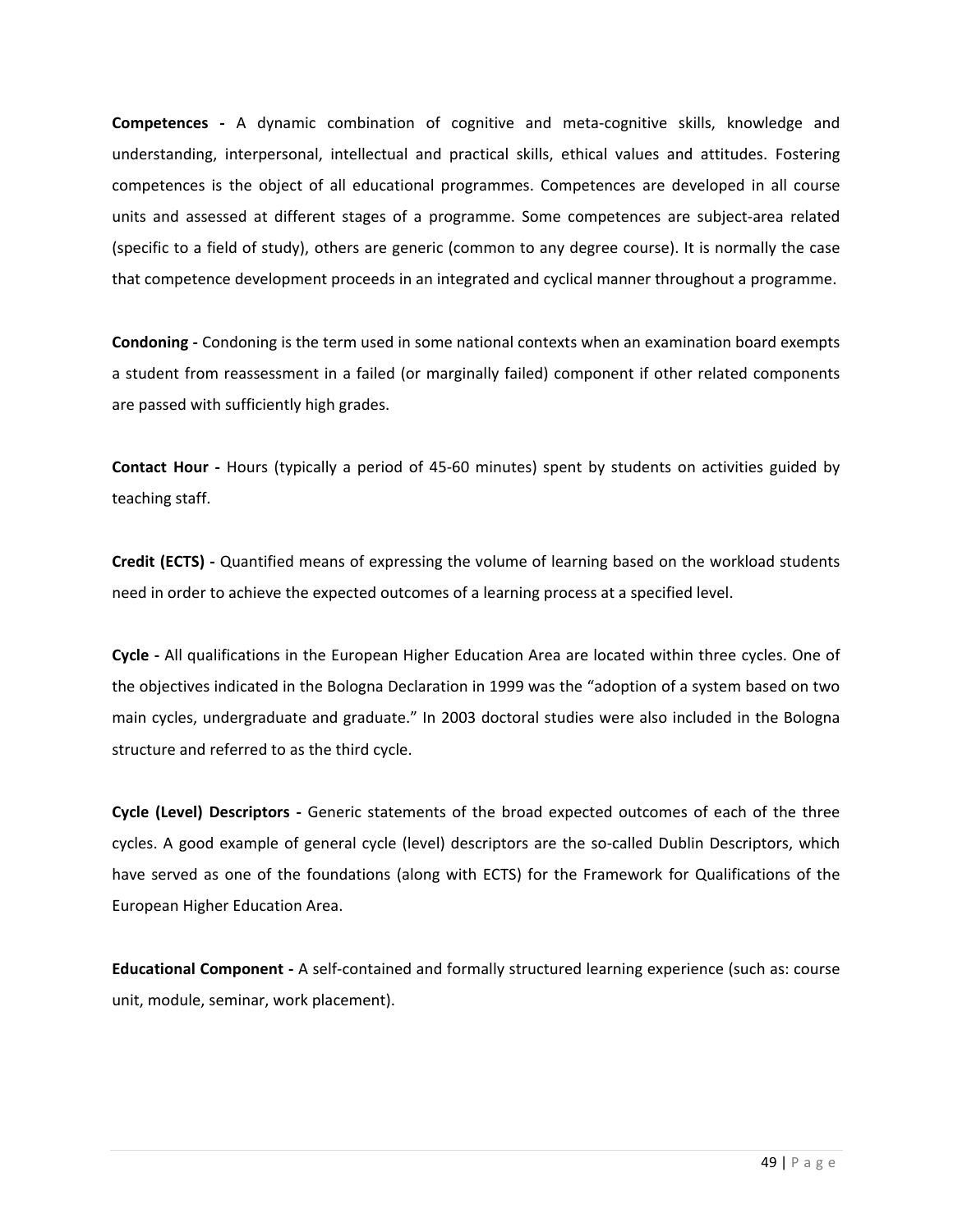**Formal learning ‐** Learning typically provided by an education or training institution, structured (in terms of learning objectives, learning time or learning support) and leading to certification. Formal learning is intentional from the student's perspective.

**Informal learning ‐** Learning resulting from daily life activities related to work, family or leisure. It is not structured (in terms of learning objectives, learning time or learning support) and typically does not lead to certification. Informal learning may be intentional but in most cases it is non-intentional (or "incidental"/random).

**Student ‐** An individual engaged in a learning process (formal, non‐formal or informal learning).

**Student‐centred (approach or system) ‐** An approach or system that supports the design of learning programmes which focus on students' achievements, accommodate different students' priorities and are consistent with reasonable students' workload (i.e. workload that is feasible within the duration of the learning programme). It accommodates for students' greater involvement in the choice of content, mode, pace and place of learning.

**Learning Outcomes ‐** Statements of what a student is expected to know, understand and be able to do after successful completion of a process of learning.

**Level Descriptor ‐** General statements of the typical achievement of students who have been awarded a qualification at a certain level in a qualifications framework.

**Module** - A course unit in a system in which each course unit carries the same number of credits or a multiple thereof.

**Non‐formal learning ‐** Learning that is not provided by an education or training institution and typically does not lead to certification. It is, however, structured (in terms of learning objectives, learning time or learning support). Non‐formal learning is intentional from the student's perspective.

**Programme (educational) ‐**  A set of educational components, based on Learning Outcomes, that are recognized for the award of a specific qualification.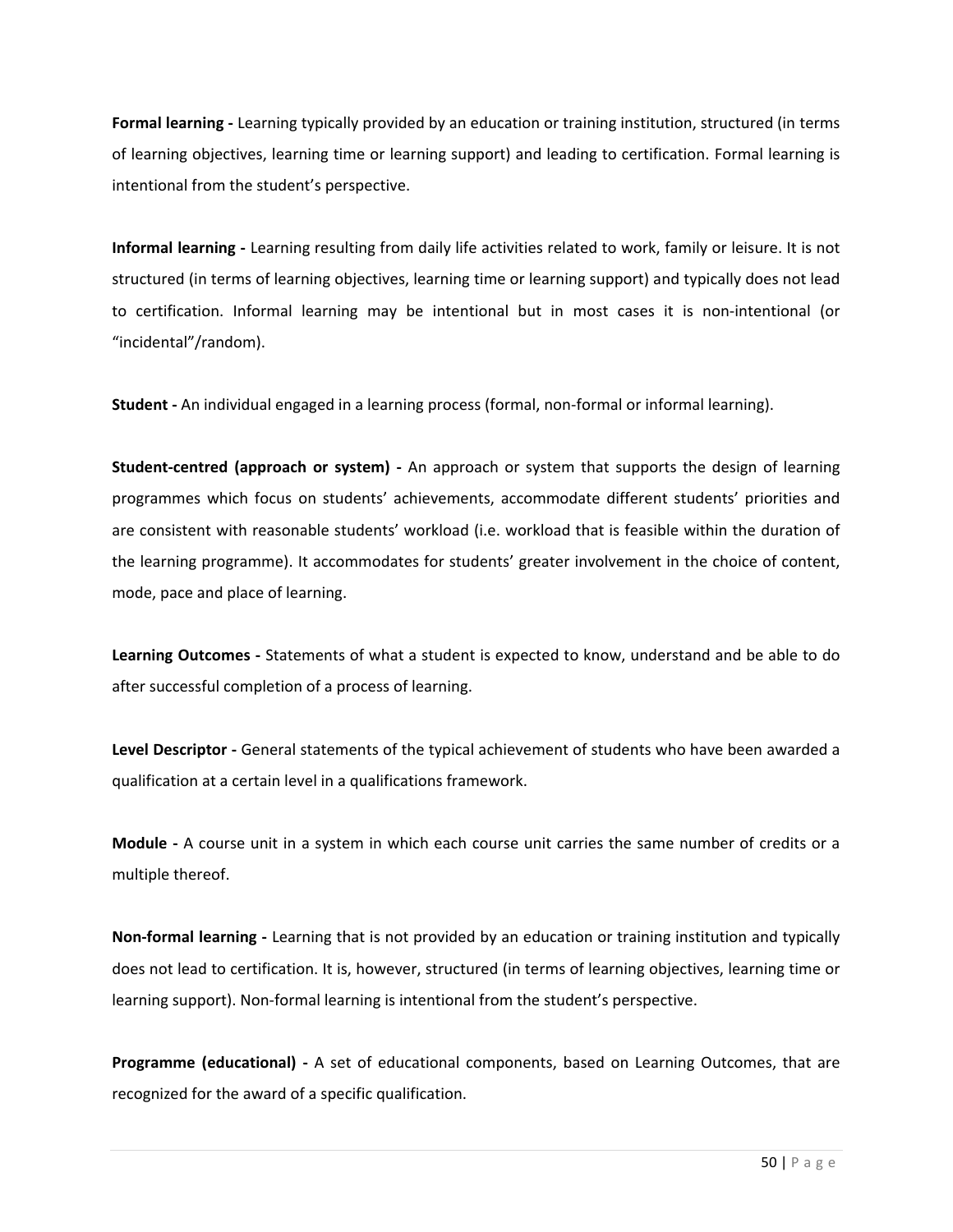**Progression ‐** The process which enables students to pass from one stage of a qualification to the next and to access educational programmes that prepare for qualifications at a higher level than those he/she already possesses.

**Progression rules ‐** Set of rules that define conditions for students' progression within qualifications and towards other qualifications.

**Qualification ‐** Any degree, diploma or other certificate issued by a competent authority attesting the successful completion of a recognised programme of study.

**National Qualifications Framework (higher education) ‐** The single description, at national level or at the level of an education system, which is internationally understood and through which all qualifications and other learning achievements in higher education may be described and related to each other in a coherent way and which defines the relationship between higher education qualifications.

**Quality Assurance ‐** The process or set of processes adopted nationally and institutionally to ensure the quality of educational programmes and qualifications awarded.

**Recognition of credit ‐**  The process through which an institution certifies that Learning Outcomes achieved and assessed in another institution satisfy (some or all) requirements of a particular programme, its component or qualification.

**Recognition of non‐formal and informal learning ‐**  The process through which an institution certifies that the Learning Outcomes achieved and assessed in another context (non-formal or informal learning) satisfy (some or all) requirements of a particular programme, its component or qualification.

**Student ‐** Student enrolled in a formal educational programme.

**Transfer** - The process of having credits awarded in one context recognised in another context for purposes of obtaining a qualification.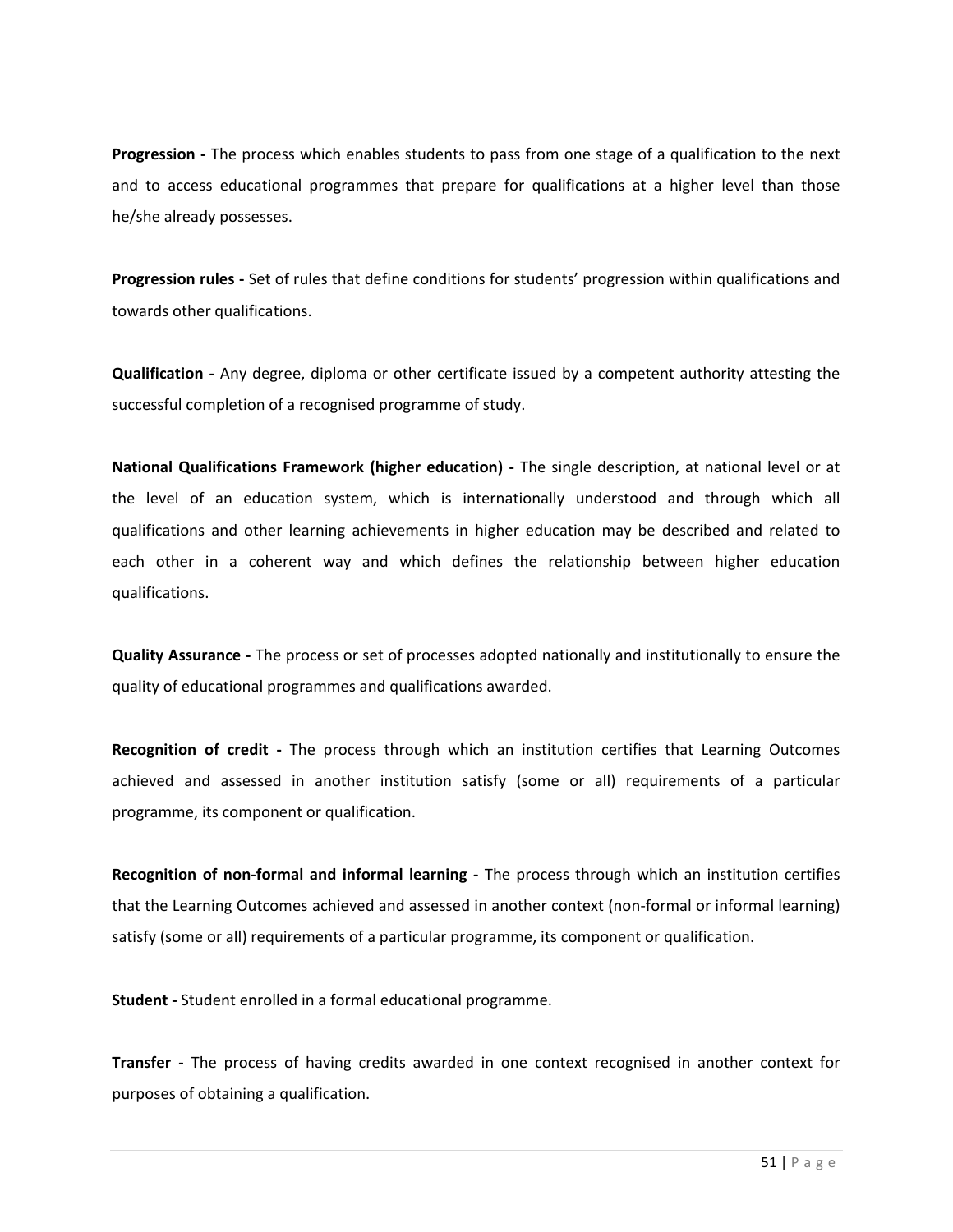Workload - Indication of the time students typically need to complete all learning activities (such as lectures, seminars, projects, practical work, self‐study and examinations) required to achieve the expected Learning Outcomes.

# **9. Appendix**

#### **9.1 Appendix A1**

In such manner Euro College has noted cooperation with the University of Belgrade – Technical Faculty in Bor, in the area of strategic management; with the University of Zagreb – Philosophical Faculty in Zagreb and Split, as well as the affiliates of the Croatian philosophical society in Zadar, Split and Zagreb, the University in Rieka, the Faculty of Medicine in Rieka and the Department of Social and Humanist Sciences in medicine in Rieka in relation to bioethical research and formation of global ties with other institutions and resources outside the region; the University of Novi Sad, the Philosophical Faculty and the Faculty for Journalism and media from Novi Sad, with the Catholic University from Ingolstadt‐Eichstat, the Croatian bioethics society, the Serbian Bioethics society, the European Agency of Sociology, with UNESCO – the department for sustainable development and the department for ethics in science and technology, the Austrian office for connections in science and research in Ljubljana, the Reference Bioethical Centre in Zagreb; The Austrian Development Agency, department for higher education; various visits to South‐East Asia and the United States of America, etc…

#### **9.2 Appendix A2**

Some of the journals, magazines and papers where Euro College faculty contributes: "The Serbian Journal for Management", "The Croatian Philosophical Investigations", "Philosophy Synthesis", The UNESCO publications on Bioethics, "FISP", "YAHR", "Political Thought", "Philosophy", "Global HR", etc…